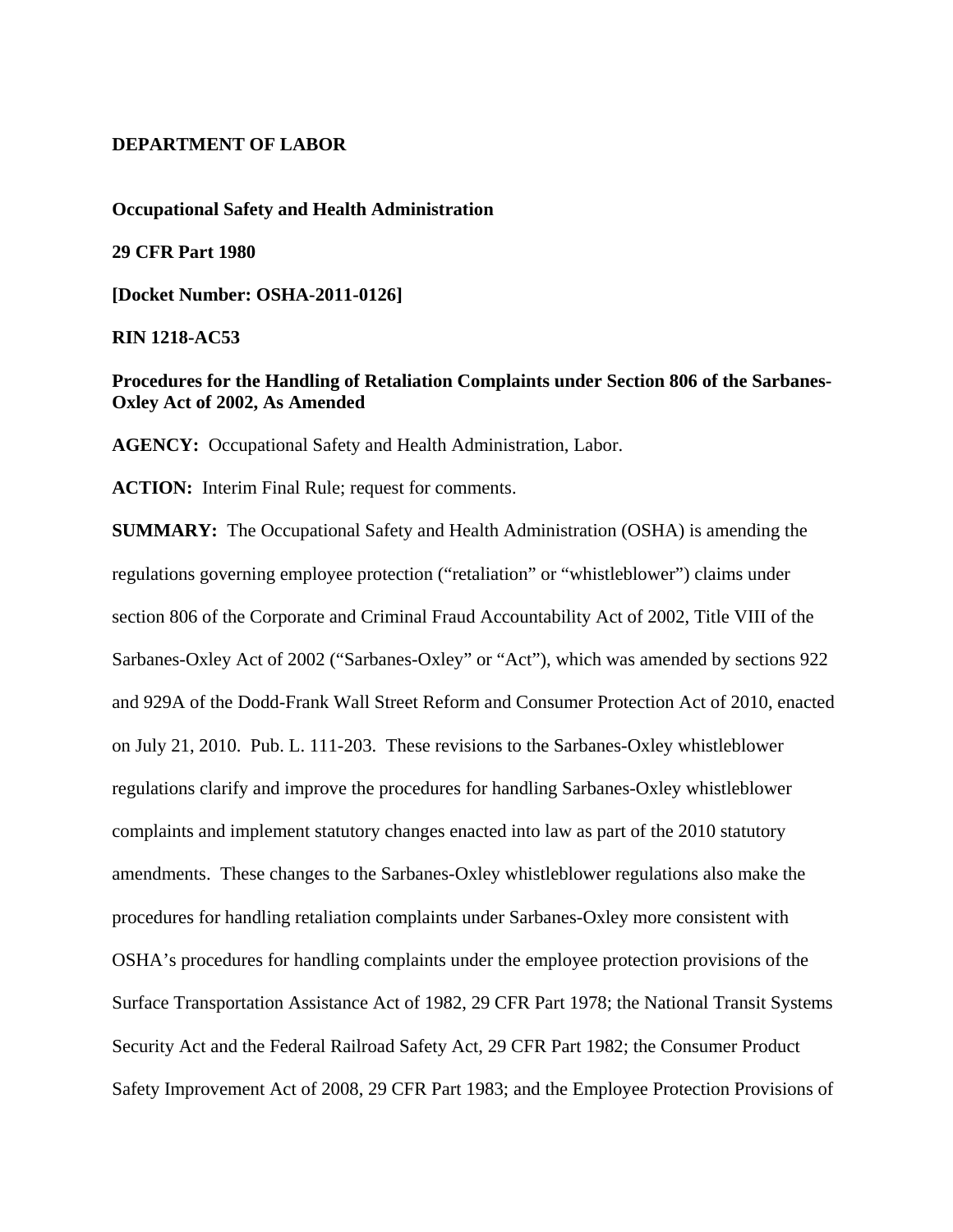Six Environmental Statutes and Section 211 of the Energy Reorganization Act of 1974, as amended, 29 CFR Part 24.

**DATES:** This interim final rule is effective on **[INSERT DATE OF PUBLICATION IN THE FEDERAL REGISTER].** Comments and additional materials must be submitted (post-marked, sent or received) by **[INSERT DATE 60 DAYS AFTER PUBLICATION IN THE FEDERAL REGISTER]**.

**ADDRESSES**: You may submit comments and attachments electronically at *http://www.regulations.gov*, which is the Federal eRulemaking Portal. Follow the instructions online for making electronic submissions.

*Fax*: If your submissions, including attachments, do not exceed 10 pages, you may fax them to the OSHA Docket Office at (202) 693-1648.

*Mail, hand delivery, express mail, messenger or courier service*: You must submit your comments and attachments to the OSHA Docket Office, Docket No. OSHA-2011-0126, U.S. Department of Labor, Room N-2625, 200 Constitution Avenue, N.W., Washington, D.C. 20210. Deliveries (hand, express mail, messenger and courier service) are accepted during the Department of Labor's and Docket Office's normal business hours, 8:15 a.m. **–** 4:45 p.m., e.t.

*Instructions*: All submissions must include the Agency name and the OSHA docket number for this rulemaking (Docket No. OSHA-2011-0126). Submissions, including any personal information you provide, are placed in the public docket without change and may be made available online at *http://www.regulations.gov*. Therefore, OSHA cautions you about submitting personal information such as social security numbers and birth dates.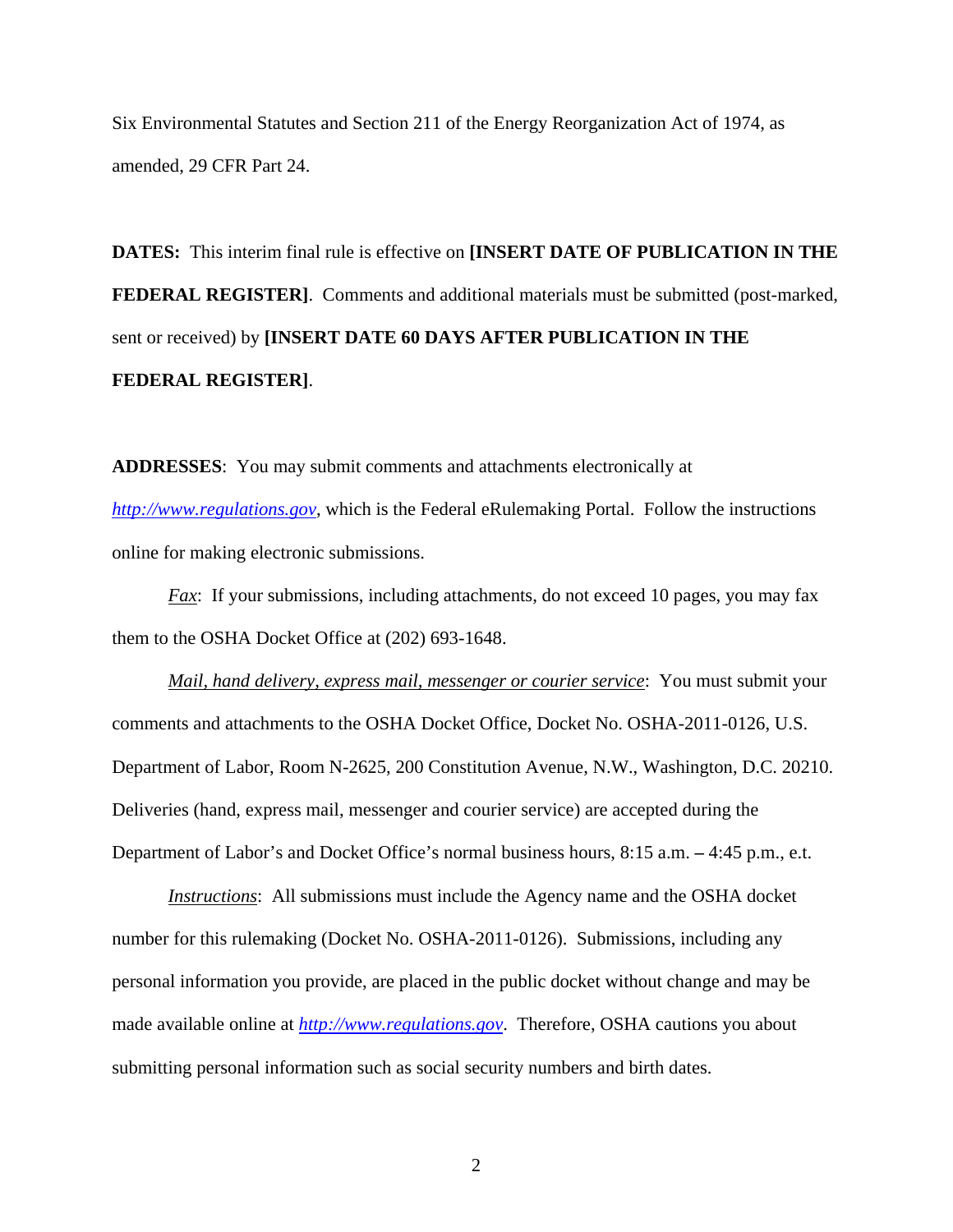*Docket*: To read or download submissions or other material in the docket, go to *http://www.regulations.gov* or the OSHA Docket Office at the address above. All documents in the docket are listed in the *http://www.regulations.gov* index, however, some information (*e.g.*, copyrighted material) is not publicly available to read or download through the Web site. All submissions, including copyrighted material, are available for inspection and copying at the OSHA Docket Office.

**FOR FURTHER INFORMATION CONTACT:** Sandra Dillon, Acting Director, Office of the Whistleblower Protection Program, Occupational Safety and Health Administration, U.S. Department of Labor, Room N-3610, 200 Constitution Avenue, N.W., Washington, D.C. 20210; telephone (202) 693-2199. This is not a toll-free number. This Federal Register publication is available in alternative formats. The alternative formats are large print, electronic file on computer disk (Word Perfect, ASCII, Mates with Duxbury Braille System) and audiotape.

# **SUPPLEMENTARY INFORMATION:**

### **I. Background**

The Dodd-Frank Wall Street Reform and Consumer Protection Act of 2010, Pub. L. 111-203, (Dodd-Frank) amended the Sarbanes-Oxley whistleblower provision, 18 U.S.C. 1514A. The regulatory revisions described herein reflect these statutory amendments and also seek to clarify and improve OSHA's procedures for handling Sarbanes-Oxley whistleblower claims. To the extent possible within the bounds of applicable statutory language, these revised regulations are designed to be consistent with the procedures applied to claims under other whistleblower statutes administered by OSHA, including the Surface Transportation Assistance Act of 1982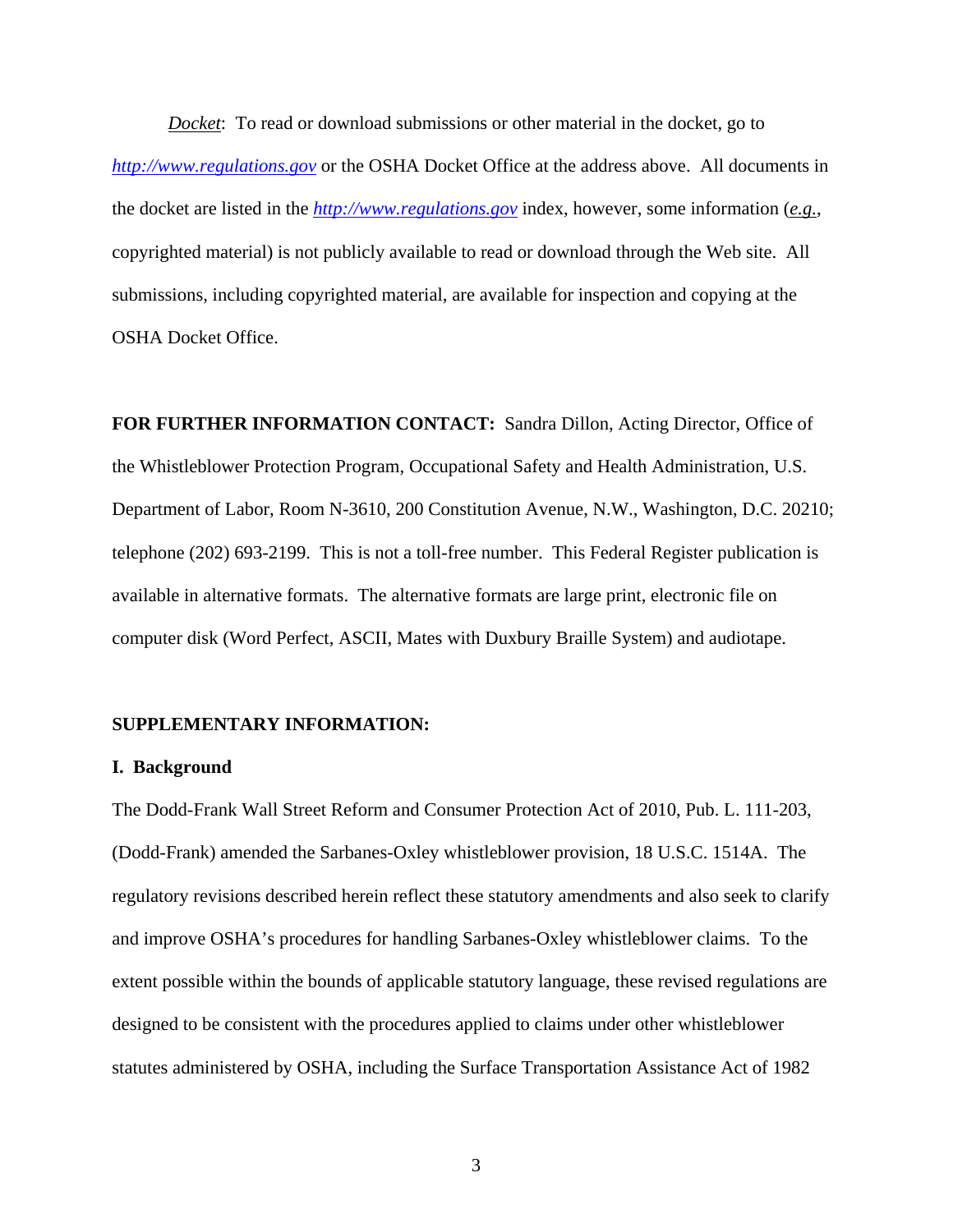(STAA), 29 CFR Part 1978; the National Transit Systems Security Act (NTSSA) and the Federal Railroad Safety Act (FRSA), 29 CFR Part 1982; the Consumer Product Safety Improvement Act of 2008 (CPSIA), 29 CFR Part 1983; and the Employee Protection Provisions of Six Environmental Statutes and Section 211 of the Energy Reorganization Act of 1974, as amended, 29 CFR Part 24.

Responsibility for receiving and investigating complaints under Sarbanes-Oxley has been delegated to the Assistant Secretary of Labor for Occupational Safety and Health (Secretary of Labor's Order No. 4-2010 (Sept. 2, 2010), 75 FR 55355 (Sept. 10, 2010)). Hearings on determinations by the Assistant Secretary are conducted by the Office of Administrative Law Judges, and appeals from decisions by administrative law judges (ALJs) are decided by the Administrative Review Board (ARB) (Secretary of Labor's Order No. 1-2010 (Jan. 15, 2010), 75 FR 3924 (Jan. 25, 2010)).

#### **II. Summary of Statutory Changes to the Sarbanes-Oxley Whistleblower Provision**

Dodd-Frank, enacted on July 21, 2010, amended the Sarbanes-Oxley whistleblower provision to make several substantive changes. First, section 922(b) of Dodd-Frank added protection for employees from retaliation by nationally recognized statistical rating organizations (as defined in section 3(a) of the Securities Exchange Act of 1934 (15 U.S.C. 78c)) or their officers, employees, contractors, subcontractors, and agents.<sup>1</sup> Second, section 922 $(c)$  of Dodd-

 <sup>1</sup> Section 3(a) of the Securities Exchange Act of 1934 defines nationally recognized statistical rating organization as a credit rating agency that--

<sup>(1)</sup> issues credit ratings certified by qualified institutional buyers, in accordance with 15 U.S.C.  $78o-7(a)(1)(B)(ix)$ , with respect to--

<sup>(</sup>i) financial institutions, brokers, or dealers;

<sup>(</sup>ii) insurance companies;

<sup>(</sup>iii) corporate issuers;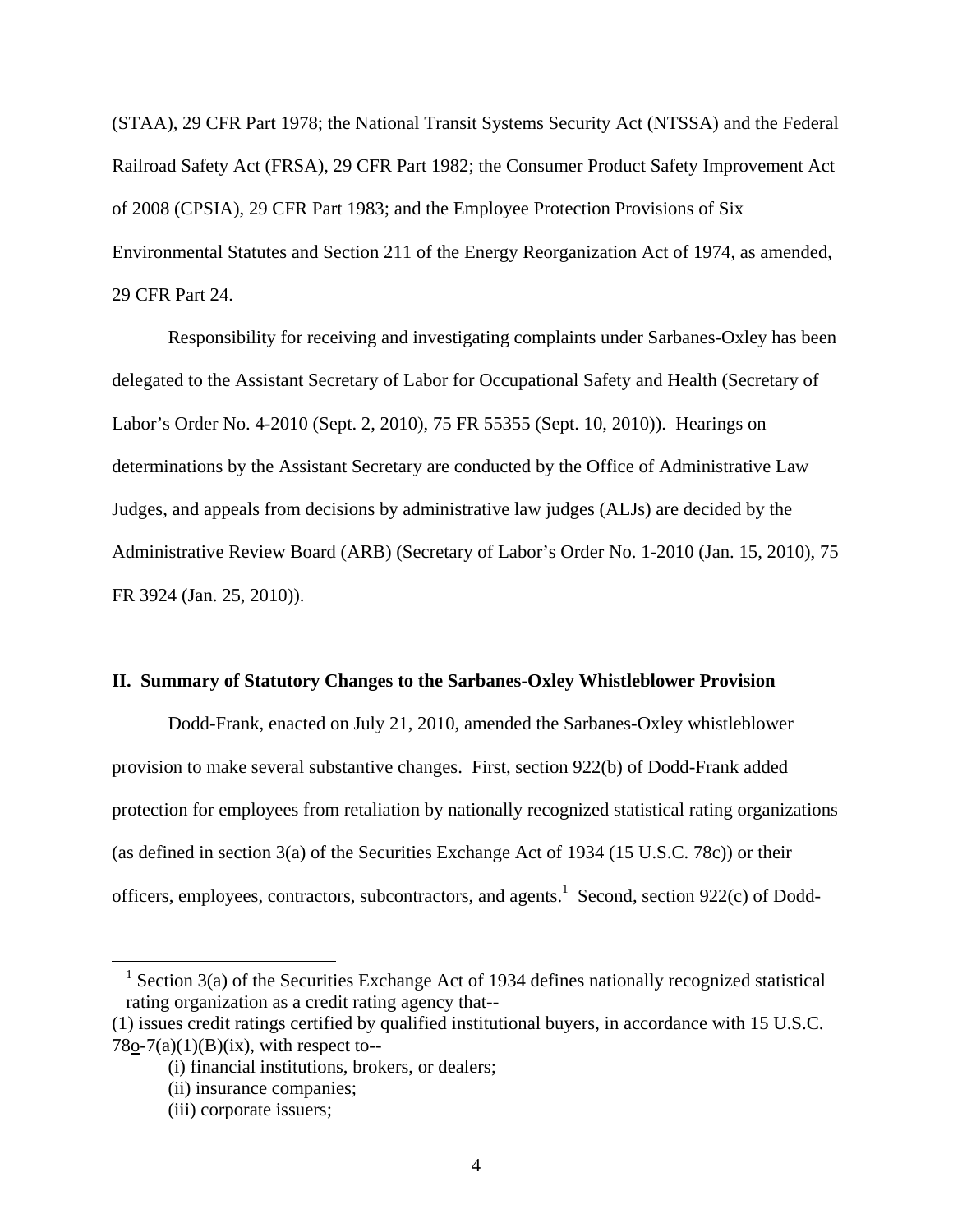Frank extended the statutory filing period for retaliation complaints under Sarbanes-Oxley from 90 to 180 days after the date on which the violation occurs or after the date on which the employee became aware of the violation. Section 922(c) of Dodd-Frank also provided parties with a right to a jury trial in district court actions brought under Sarbanes-Oxley's "kickout" provision, 18 U.S.C. 1514A(b)(1)(B), which provides that, if the Secretary has not issued a final decision within 180 days of the filing of the complaint and there is no showing that there has been delay due to the bad faith of the complainant, the complainant may bring an action at law or equity for *de novo* review in the appropriate district court of the United States, which will have jurisdiction over such action without regard to the amount in controversy. Third, section 922(c) amended Sarbanes-Oxley to state that the rights and remedies provided for in 18 U.S.C. 1514A may not be waived by any agreement, policy form, or condition of employment, including by a predispute arbitration agreement, and to provide that no predispute arbitration agreement shall be valid or enforceable, if the agreement requires arbitration of a dispute arising under this section.

In addition, section 929A of Dodd-Frank clarified that companies covered by the Sarbanes-Oxley whistleblower provision include any company with a class of securities registered under section 12 of the Securities Exchange Act of 1934 (15 U.S.C. 78*l*), or that is required to file reports under section 15(d) of the Securities Exchange Act of 1934 (15 U.S.C. 78*o*(d)) including any subsidiary or affiliate whose financial information is included in the

(vi) a combination of one or more categories of obligors described in any of clauses (i) through (v); and

(2) is registered under 15 U.S.C. 78o-7.

15 U.S.C. 78c(a)(62).

 $\overline{a}$ 

 $(iv)$  issuers of asset-backed securities (as that term is defined in section 1101 $(c)$  of part 229 of title 17, Code of Federal Regulations, as in effect on September 29, 2006); (v) issuers of government securities, municipal securities, or securities issued by a foreign government; or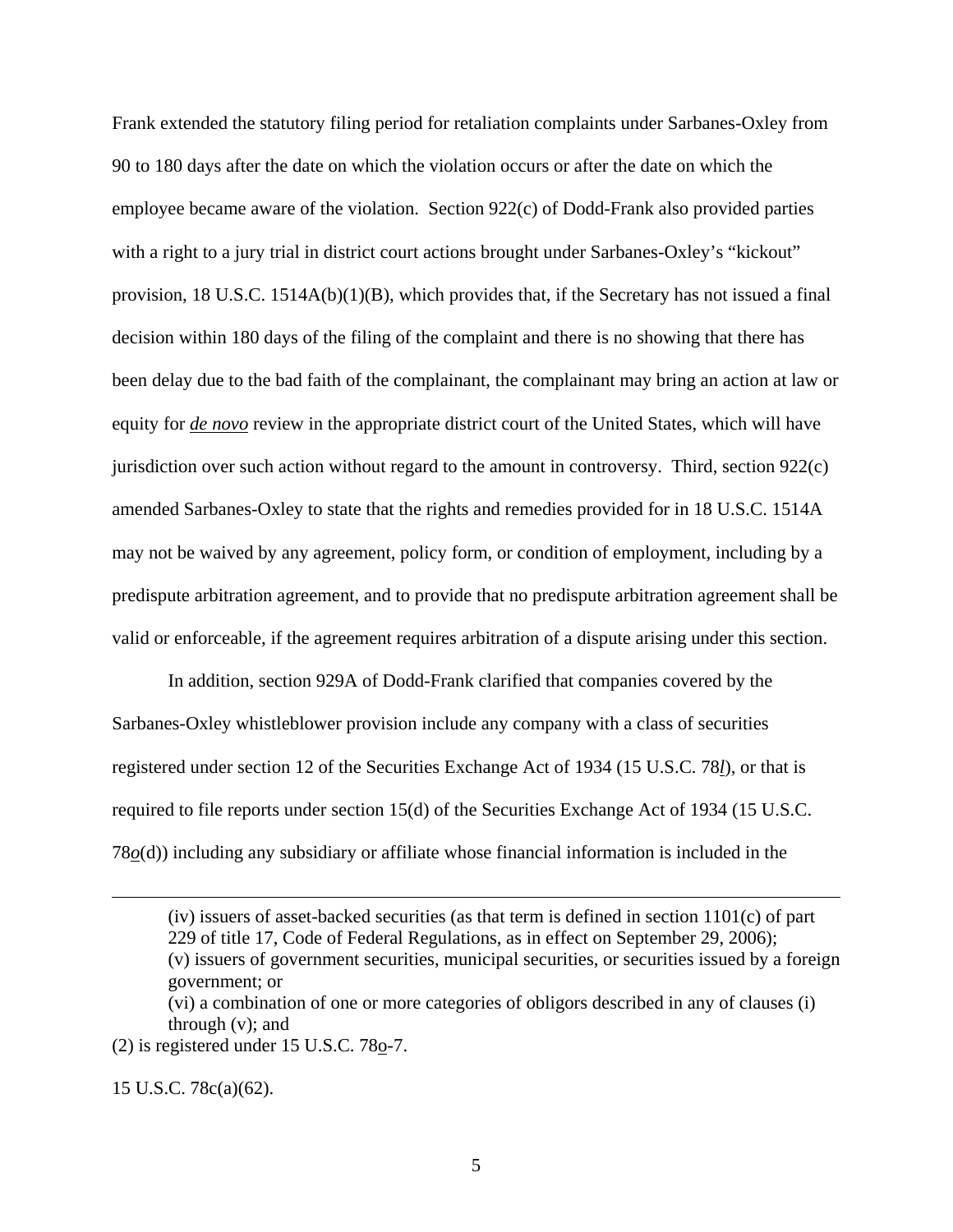consolidated financial statements of such company. As explained in *Johnson v. Siemens Technologies, Inc.*, ARB No. 08-032, 2011 WL 1247202, at \*11 (Mar. 31, 2011), section 929A merely clarified that subsidiaries and affiliates are covered under the Sarbanes-Oxley whistleblower provision. Section 929A applies to all cases currently pending before the Secretary.

Dodd-Frank left the remaining requirements of the Sarbanes-Oxley whistleblower provision unchanged. Sarbanes-Oxley continues to provide that proceedings under the Act will be governed by the rules and procedures and burdens of proof of the Wendell H. Ford Aviation Investment and Reform Act for the 21st Century ("AIR21"), 49 U.S.C. 42121(b). Sarbanes-Oxley continues to authorize an award to a prevailing employee of make-whole relief, including reinstatement with the same seniority status that the employee would have had but for the retaliation, back pay with interest, and compensation for any special damages sustained, including litigation costs, expert witness fees and reasonable attorney's fees. *See* 18 U.S.C.  $1514A(c)(2)$ .

#### **III. Summary and Discussion of Regulatory Provisions**

 The regulatory provisions in this part are being revised to reflect the 2010 Dodd-Frank statutory amendments, to improve the procedures for handling Sarbanes-Oxley whistleblower cases, and to make the Sarbanes-Oxley whistleblower regulations more consistent with the regulations that OSHA has promulgated for the administration of other whistleblower programs to the extent possible within the bounds of the applicable statutory language.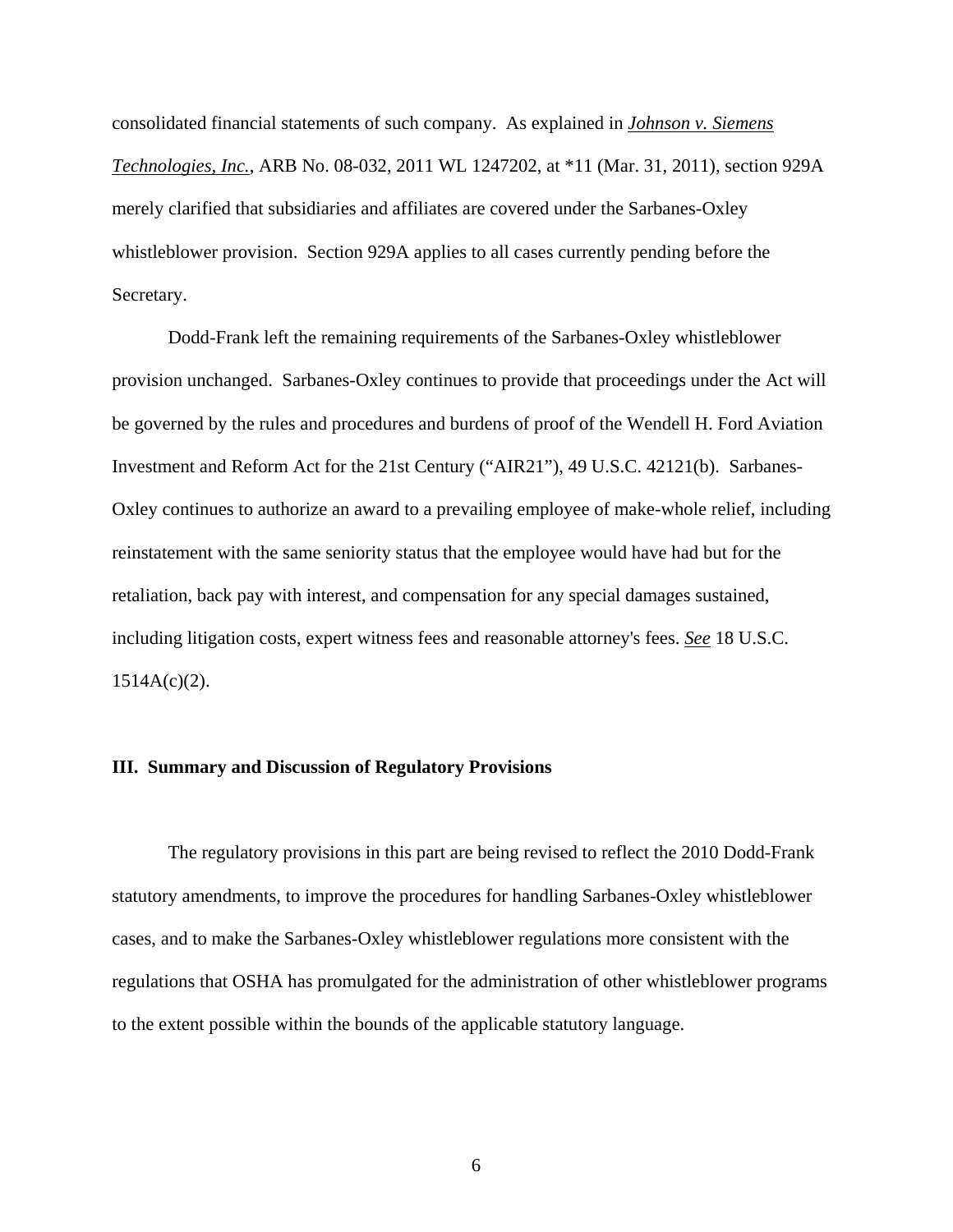These regulatory revisions make several non-substantive changes in terminology. First, cases under the whistleblower provision of Sarbanes-Oxley will now be referred to as actions alleging "retaliation" rather than "discrimination." This change is not intended to have substantive effect. It simply reflects the fact that claims brought under the whistleblower provisions are prototypical retaliation claims. A retaliation claim is a specific type of discrimination claim that focuses on the actions taken as a result of an employee's protected activity rather than as a result of an employee's characteristics (*e.g.*, race, gender, or religion).

Second, these rules previously referred to persons named in Sarbanes-Oxley whistleblower complaints as "named persons," but in the revised regulations they will be referred to as "respondents." Third, rather than referring to an employer's "unfavorable personnel action," these revisions use the term "adverse action." Again, these changes are not intended to have any substantive impact on the handling of Sarbanes-Oxley whistleblower cases. The revisions simply reflect a preference for more conventional terminology. These updated terms are already used in OSHA's procedural rules for handling whistleblower complaints under several other statutes, including STAA, 29 CFR Part 1978; NTSSA and FRSA, 29 CFR Part 1982; CPSIA, 29 CFR Part 1983; and the Employee Protection Provisions of Six Environmental Statutes and Section 211 of the Energy Reorganization Act of 1974, as amended, 29 CFR Part 24. The minor changes here create consistency with these other programs and reduce possible confusion.

# **Subpart A – Complaints, Investigations, Findings and Preliminary Orders** *Section 1980.100 Purpose and scope.*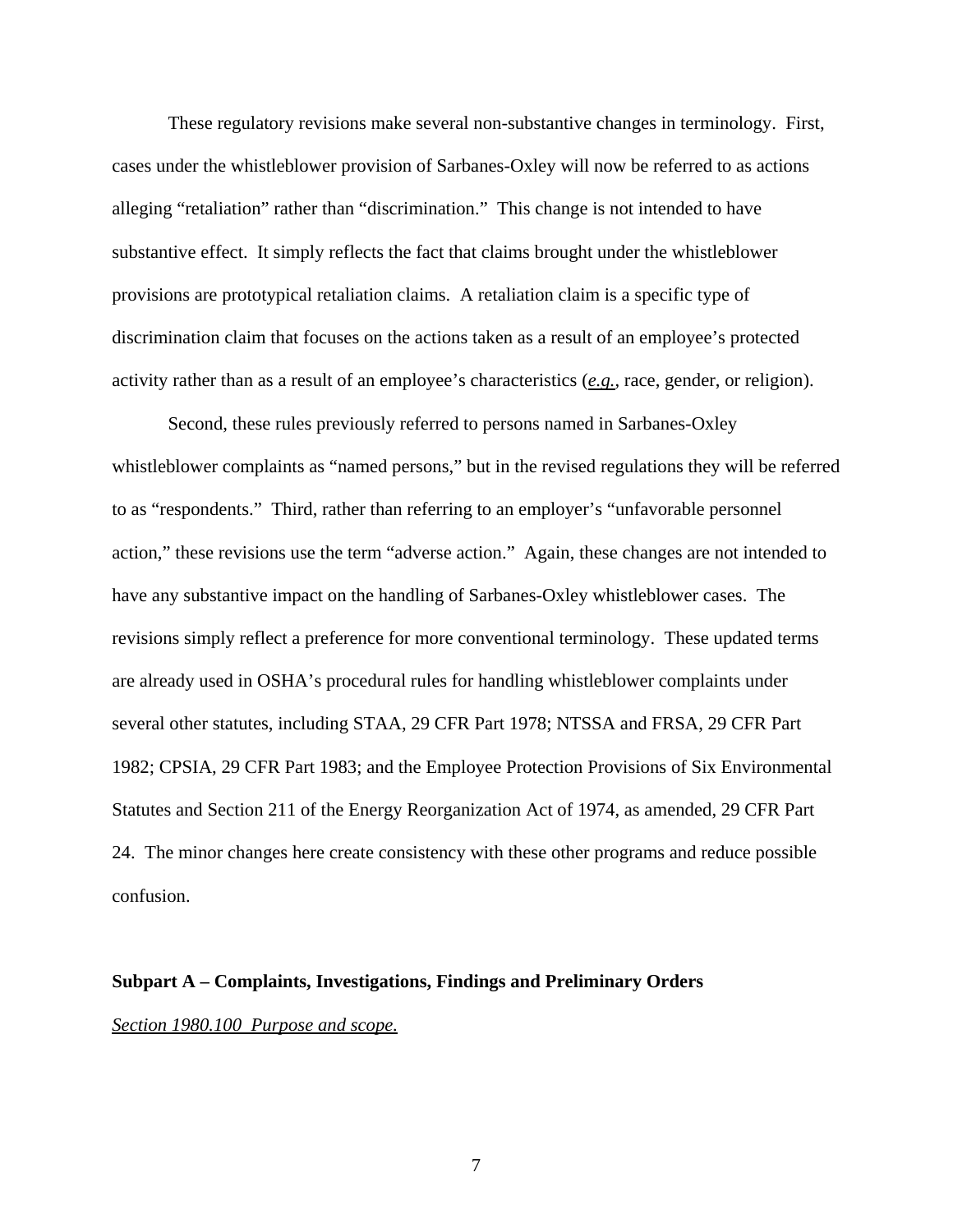This section describes the purpose of the regulations implementing Sarbanes-Oxley and provides an overview of the procedures covered by these regulations. This section has been revised to reflect the 2010 statutory amendments to Sarbanes-Oxley.

#### *Section 1980.101 Definitions.*

 This section includes general definitions applicable to Sarbanes-Oxley's whistleblower provision. The definition of the term "Act" has been revised to incorporate the 2010 Dodd-Frank statutory amendments within that definition. Also, consistent with the recently promulgated interim final rules under STAA, 29 CFR Part 1978; NTSSA and FRSA, 29 CFR Part 1982; and CPSIA, 29 CFR Part 1983, a new definition of "business days" is being added at paragraph 1980.101(c) of these rules to clarify that the term means days other than Saturdays, Sundays and federal holidays.

The 2010 statutory amendments to Sarbanes-Oxley define "nationally recognized statistical rating organization" by reference to the definition in the Securities Exchange Act of 1934, codified at 15 U.S.C. 78c(a)(62), and that definition has been included here. Similarly, the definition of "company" has been revised to reflect that "company" under the Sarbanes-Oxley whistleblower provision includes any subsidiary or affiliate whose financial information is included in the consolidated financial statements of a company. Thus under these regulations "company" means any company with a class of securities registered under section 12 of the Securities Exchange Act of 1934 (15 U.S.C. 78*l*) or any company required to file reports under section 15(d) of the Securities Exchange Act of 1934 (15 U.S.C. 78*o*(d)) including any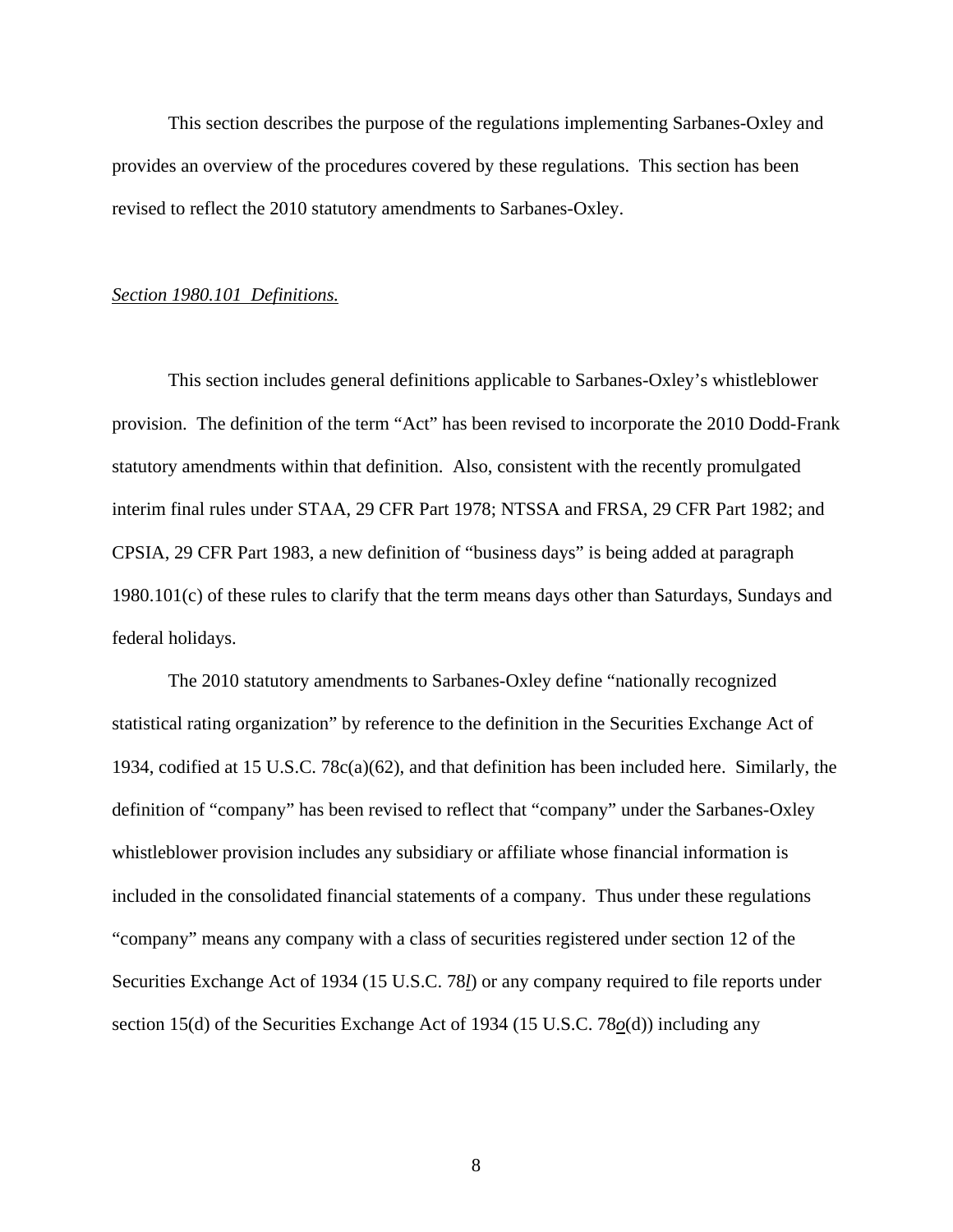subsidiary or affiliate whose financial information is included in the consolidated financial statements of such company.

These regulatory revisions also replace the term "company representative" with the term "covered person," which is defined in subparagraph 1980.101(f) as "any company, including any subsidiary or affiliate whose financial information is included in the consolidated financial statements of such company, or any nationally recognized statistical rating organization, or any officer, employee, contractor, subcontractor, or agent of such company or nationally recognized statistical rating organization." In addition, as noted above, these rules have replaced the definition of "named person" with a definition for "respondent" at paragraph 1980.101(k), and define the term "respondent" as "the person named in the complaint who is alleged to have violated the Act." The term "employee" in  $1980.101(g)$  has also been revised consistent with these changes, and the term "person" in 1980.101(j) has been revised to explicitly include "companies" in the definition of "person." The order of the terms in this section has been changed as necessary to permit the inclusion and substitution of the terms described above. These changes in terminology were needed to reflect the addition of nationally recognized statistical rating organizations and their officers, employees, contractors, subcontractors, and agents to the list of potential respondents in whistleblower cases under Sarbanes-Oxley. These changes in terminology also continue to reflect that Sarbanes-Oxley's statutory provisions identify individuals, as well as the employer, as potentially liable for retaliation. OSHA continues to anticipate, however, that in most cases the covered person and the respondent likely will be the complainant's employer. The definitions in this section also continue to reflect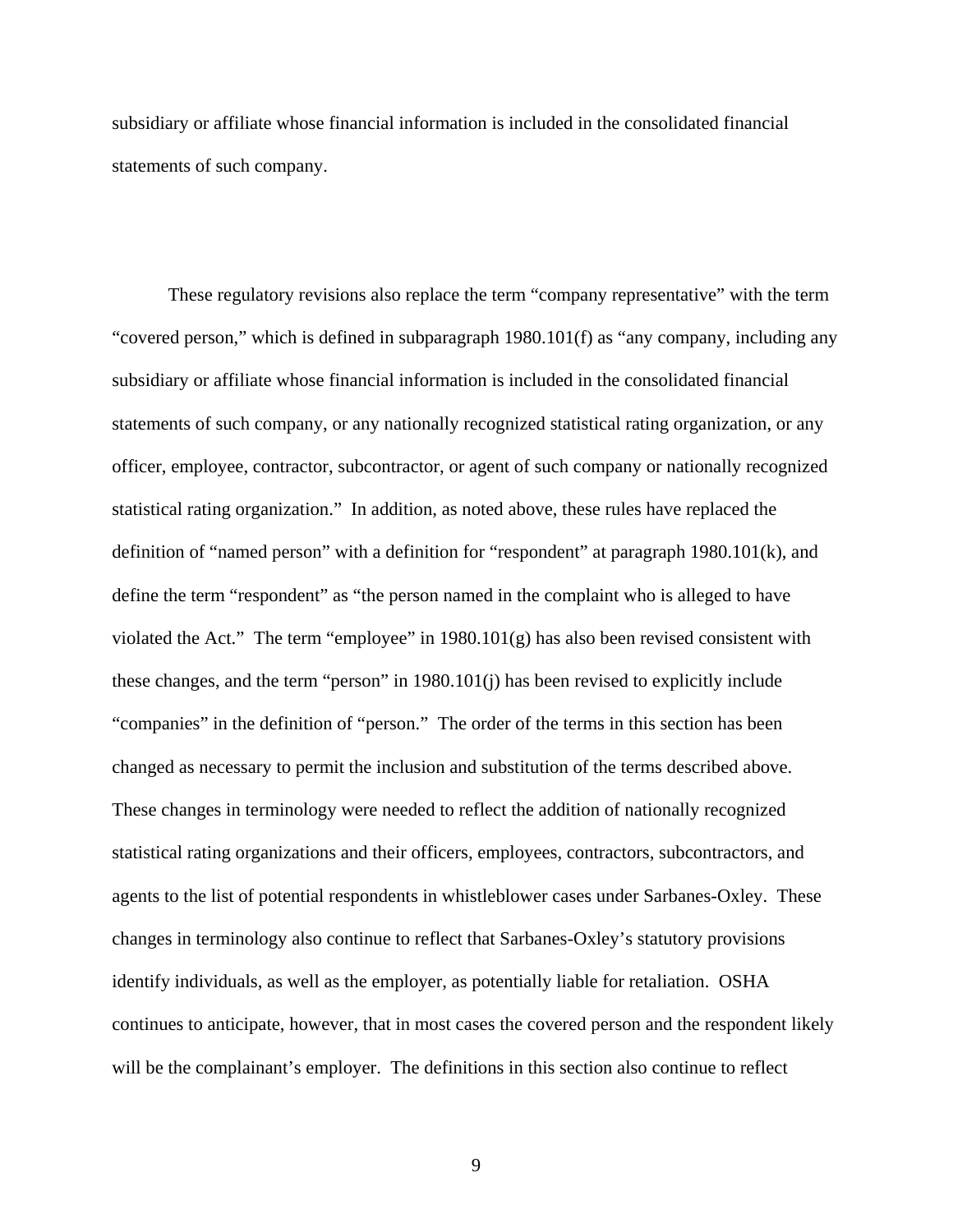OSHA's longstanding position that the statute protects both employees of publicly traded companies and employees of contractors, subcontractors, and agents of publicly traded companies. *See* Procedures for the Handling of Discrimination Complaints under Section 806 of the Corporate and Criminal Fraud Accountability Act of 2002, Title VIII of the Sarbanes-Oxley Act of 2002, Final Rule, 69 Fed. Reg. 52104, 52106 (Aug. 24, 2004); Brief for the Secretary of Labor as Amicus Curiae in Support of Plaintiff-Appellees, *Lawson v. FMR, LLC*, No. 10-2240 (1st Cir. 2011).

## *Section 1980.102 Obligations and prohibited acts.*

This section describes the activities that are protected under Sarbanes-Oxley and the conduct that is prohibited in response to any protected activities. The term "covered person" has been substituted for "company or company representative" throughout this section, and other minor changes have been made to make this section consistent with OSHA's procedural rules implementing other whistleblower provisions. It should be noted that it is the Department's longstanding position that complaints to an individual member of Congress under this section are protected. The individual member need not be conducting an investigation or on a Committee conducting an investigation. The critical focus is on whether the employee reported conduct that he or she reasonably believed constituted a violation of one of the enumerated laws or regulations.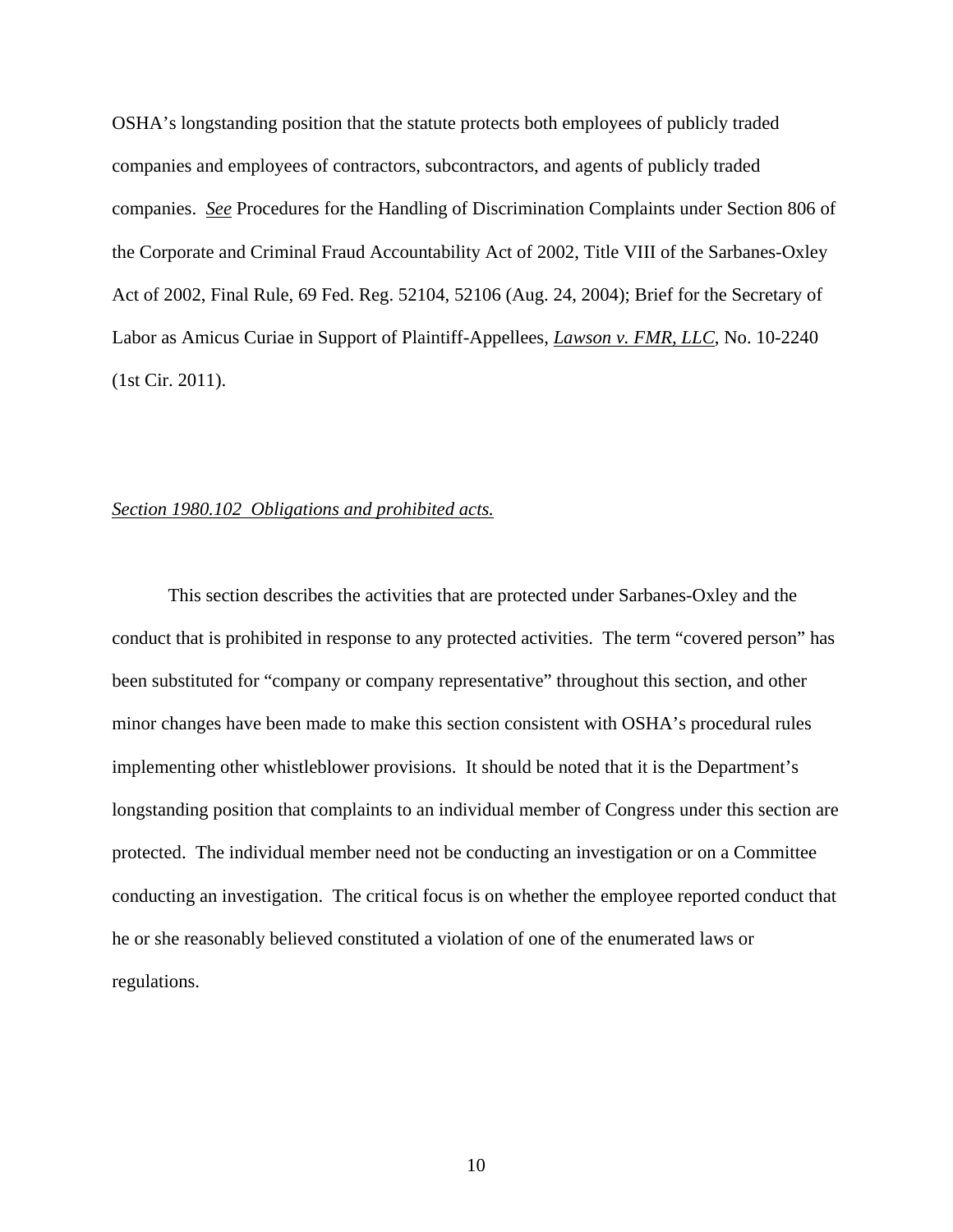## *Section 1980.103 Filing of retaliation complaints.*

 This section explains the requirement for filing a retaliation complaint under Sarbanes-Oxley. The terminology used in this section has been revised to reflect the updated terminology described above. The 2010 statutory amendments changed the statute of limitations for complaints under the Act from 90 to 180 days. Now, to be timely, a complaint must be filed within 180 days of when the alleged violation occurs, or after the date on which the employee became aware of the violation. This section of the regulations has been updated to reflect that statutory change. Under *Delaware State College v. Ricks*, 449 U.S. 250, 258 (1980), the time of the alleged violation is considered to be when the retaliatory decision has been both made and communicated to the complainant.

Additionally, section 1980.103(b) has been amended to change the requirement that whistleblower complaints to OSHA under Sarbanes-Oxley "must be in writing and should include a full statement of the acts and omissions, with pertinent dates, which are believed to constitute the violations." Consistent with OSHA's procedural rules under other whistleblower statutes, complaints filed under Sarbanes-Oxley need not be in any particular form. They may be either oral or in writing. When a complaint is made orally, OSHA will reduce the complaint to writing. If a complainant is not able to file the complaint in English, the complaint may be filed in any language. With the consent of the employee, complaints may be filed by any person on the employee's behalf.

These changes are consistent with decisions of the ARB, which have permitted oral complaints under the environmental statutes. *See, e.g., Roberts v. Rivas Environmental Consultants, Inc.*, 1996-CER-1, 1997 WL 578330, at \*3 n.6 (ARB Sept. 17, 1997)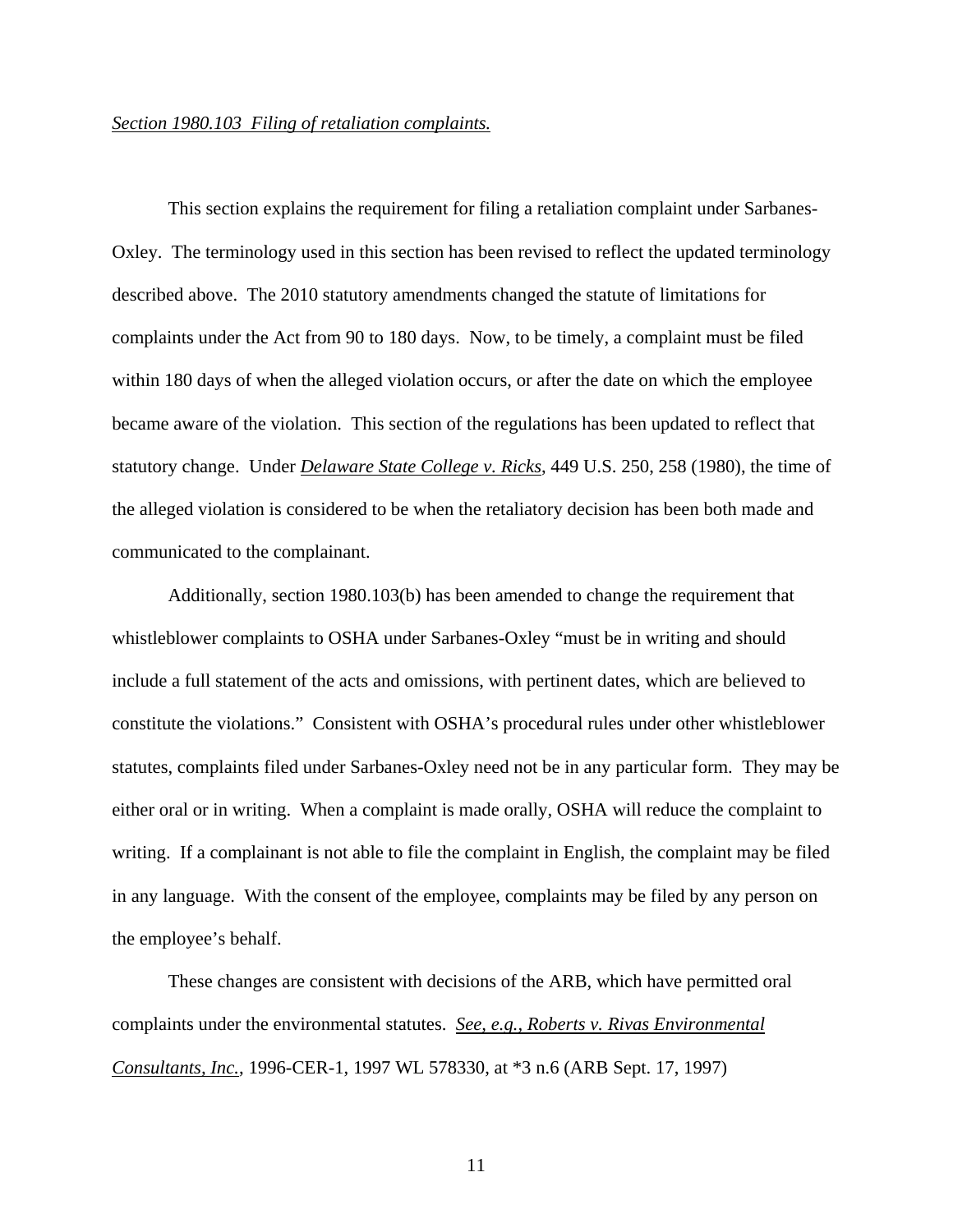(complainant's oral statement to an OSHA investigator, and the subsequent preparation of an internal memorandum by that investigator summarizing the oral complaint, satisfies the "in writing" requirement of CERCLA, 42 U.S.C. 9610(b), and the Department's accompanying regulations in 29 CFR part 24); *Dartey v. Zack Co. of Chicago*, No. 1982-ERA-2, 1983 WL 189787, at \*3 n.1 (Sec'y of Labor Apr. 25, 1983) (adopting administrative law judge's findings that complainant's filing of a complaint to the wrong DOL office did not render the filing invalid and that the agency's memorandum of the complaint satisfied the "in writing" requirement of the Energy Reorganization Act ("ERA") and the Department's accompanying regulations in 29 CFR part 24). Moreover, these changes are consistent with OSHA's longstanding practice of accepting oral complaints filed under Section 11(c) of the Occupational Safety and Health Act of 1970, 29 U.S.C. 660(c); Section 211 of the Asbestos Hazard Emergency Response Act of 1986, 15 U.S.C. 2651; Section 7 of the International Safe Container Act of 1977, 46 U.S.C. 80507; and STAA, 49 U.S.C. 31105. This change also accords with the Supreme Court's decision in *Kasten v. Saint-Gobain Performance Plastics Corp.*, in which the Court held that the anti-retaliation provision of the Fair Labor Standards Act, which prohibits employers from discharging or otherwise discriminating against an employee because such employee has "filed any complaint," protects employees' oral complaints of violations of the Fair Labor Standards Act. 563 U.S. \_\_, 131 S.Ct. 1325 (2011).

OSHA believes that the changes in this section complement the ARB's decision in *Sylvester v. Parexel International, LLC*. Noting that OSHA does not require complaints under Sarbanes-Oxley to be in any form and that under 29 CFR 1980.104(b) OSHA has a duty, if appropriate, to interview the complainant to supplement the complaint, the ARB held that the federal court pleading standards established in *Bell Atlantic Corp. v. Twombly*, 550 U.S. 544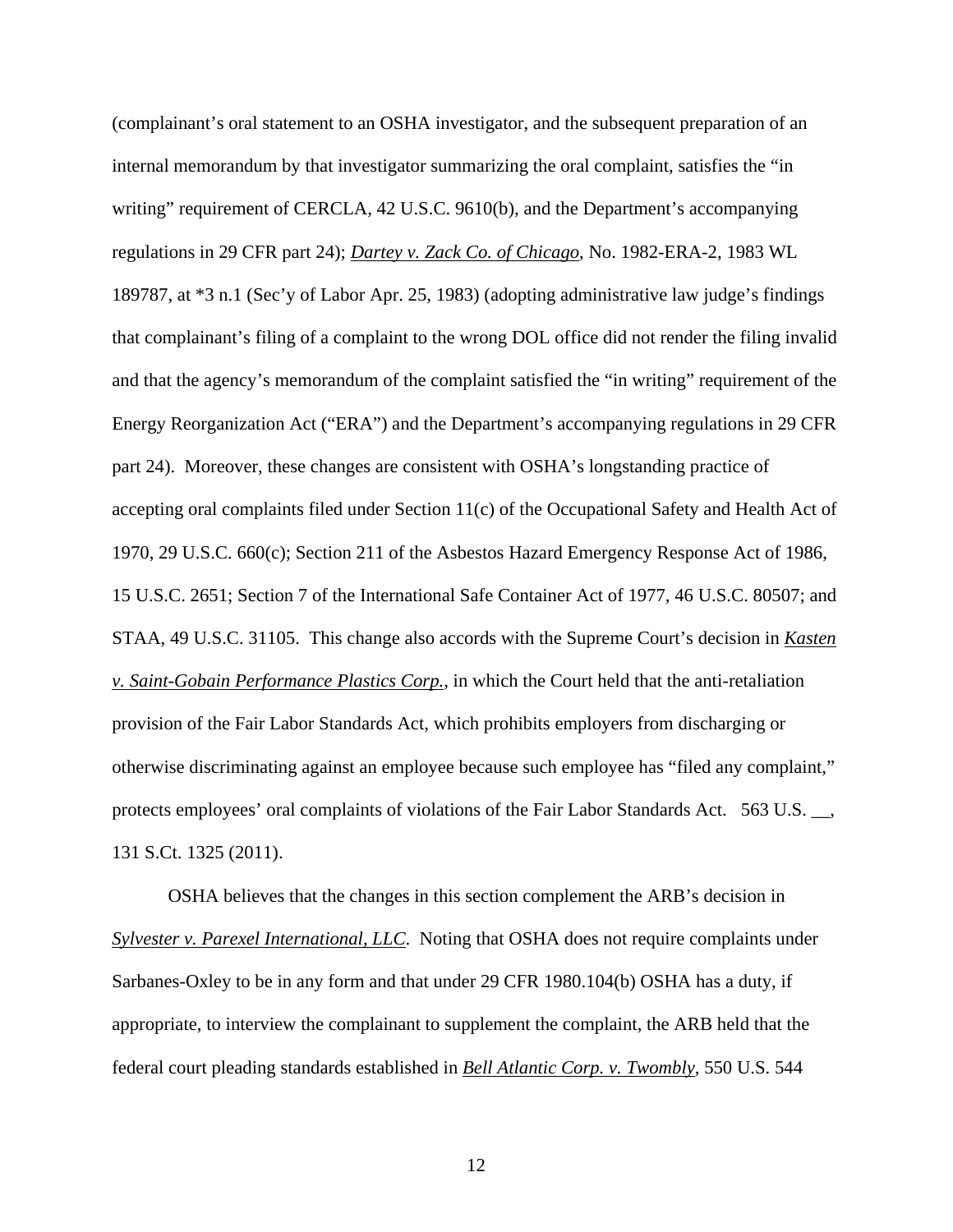(2007) and *Ashcroft v. Iqbal*, 556 U.S. \_\_, 129 S.Ct. 1937 (2009) do not apply to Sarbanes-Oxley whistleblower complaints filed with OSHA. *Sylvester v. Parexel Int'l, Inc.*, ARB Case No. 07- 123, 2011 WL 2165854, at \*9-10 (ARB May 26, 2011).

#### *Section 1980.104 Investigation.*

 This section describes the procedures that apply to the investigation of Sarbanes-Oxley complaints. The terminology used in this section has been updated and the content of each paragraph has been reorganized to be consistent with OSHA's investigation procedures under other whistleblower statutes, to the extent such parallel procedures are consistent with the Act.

Paragraph (a) of this section outlines the procedures for notifying the parties and the Securities and Exchange Commission of the complaint and notifying respondents of their rights under these regulations. Paragraph (a) also provides that the respondent will receive a copy of the complaint, redacted if necessary in accordance with the Privacy Act of 1974, 5 U.S.C. 552a, and other applicable confidentiality laws. Former paragraphs (b) through (d) described the statutory burdens of proof applicable to Sarbanes-Oxley whistleblower complaints. The discussion of these burdens has been consolidated without substantive change in a single paragraph 1980.104(e), consistent with the approach taken in OSHA's procedural rules under other whistleblower statutes. Paragraph (b) now describes the procedures for the respondent to submit its response to the complaint, which were formerly contained in 1980.104(c). Paragraph (c) now addresses disclosure to the complainant of respondent's submissions to the agency that are responsive to the complaint. The revised paragraph (c) newly specifies that throughout the investigation the agency will provide to the complainant (or the complainant's legal counsel if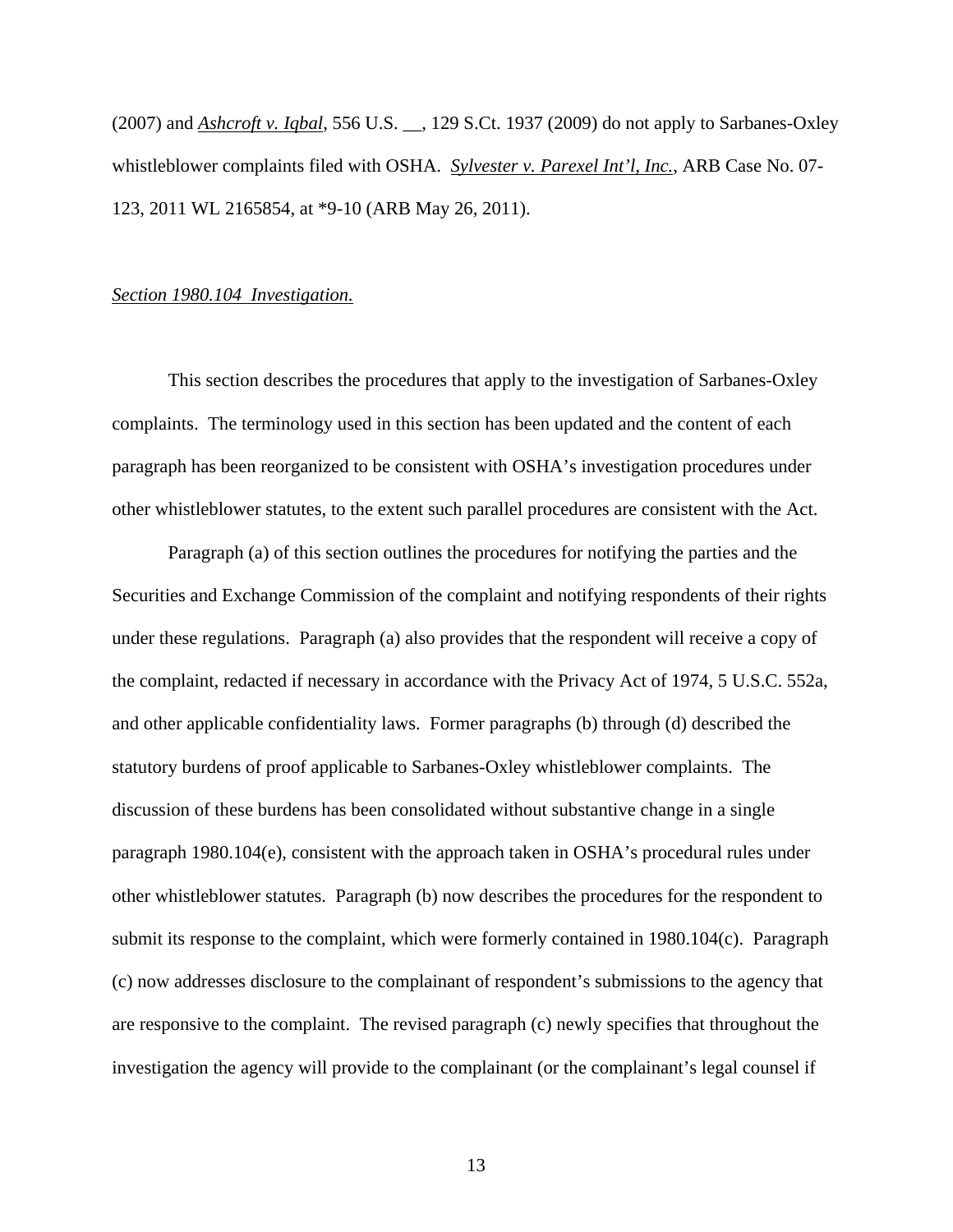the complainant is represented by counsel) a copy of all of respondent's submissions to the agency that are responsive to the complainant's whistleblower complaint, and the complainant will have an opportunity to respond to those submissions. Before providing such materials to the complainant, the agency will redact them in accordance with the Privacy Act of 1974, 5 U.S.C. 552a, and other applicable confidentiality laws. The agency expects that sharing information with complainants in accordance with this new provision will enhance OSHA's ability to conduct full and fair investigations and permit the Assistant Secretary to more thoroughly assess defenses raised by respondents. Paragraph (d) of this section discusses confidentiality of information provided during investigations. Paragraph (f), formerly 1980.104(e), describes the procedures the Assistant Secretary will follow prior to the issuance of findings and a preliminary order when the Assistant Secretary has reasonable cause to believe that a violation has occurred. This paragraph has been amended to provide that the complainant will be sent a copy of the materials that OSHA must send to the respondent before OSHA issues a preliminary order of reinstatement should the agency have reasonable cause to believe that such an order is appropriate. Before providing such materials to the complainant, the agency will redact them, if necessary, in accordance with the Privacy Act of 1974, 5 U.S.C. 552a, and other applicable confidentiality laws.

As noted above, former paragraphs (b) through (d), which describe the statutory burdens of proof applicable to Sarbanes-Oxley complaints, have been consolidated in paragraph (e). The Sarbanes-Oxley whistleblower provision mandates that an action under the Act is governed by the burdens of proof set forth in AIR21, 49 U.S.C. 42121(b). The statute requires that a complainant make an initial *prima facie* showing that protected activity was "a contributing factor" in the adverse action alleged in the complaint, *i.e.*, that the protected activity, alone or in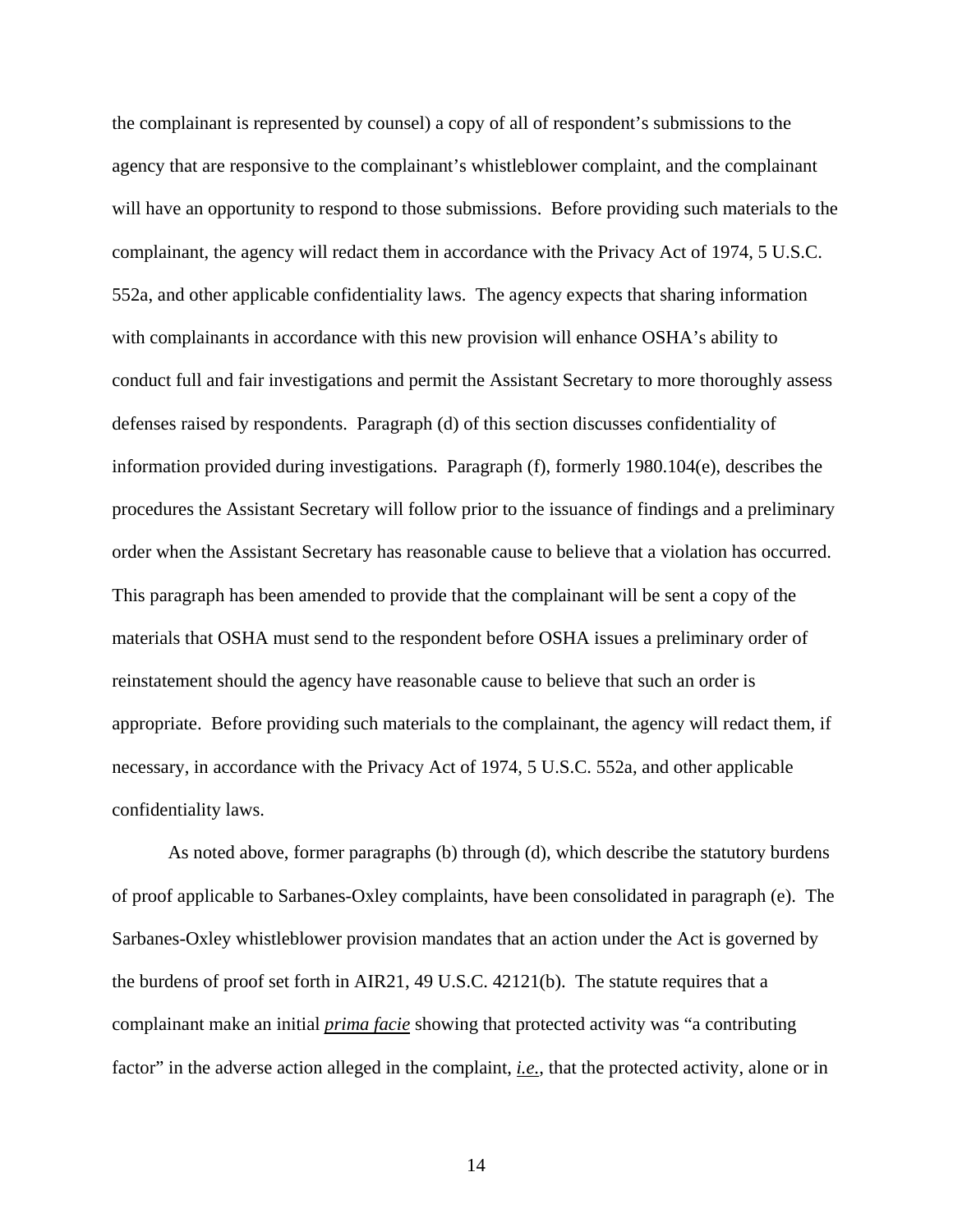combination with other factors, affected in some way the outcome of the employer's decision. The complainant will be considered to have met the required burden if the complaint on its face, supplemented as appropriate through interviews of the complainant, alleges the existence of facts and either direct or circumstantial evidence to meet the required showing. Complainant's burden may be satisfied, for example, if he or she shows that the adverse action took place shortly after protected activity, giving rise to the inference that it was a contributing factor in the adverse action.

If the complainant does not make the *prima facie* showing, the investigation must be discontinued and the complaint dismissed. *See Trimmer v. U.S. Dep't of Labor*, 174 F.3d 1098, 1101 (10th Cir. 1999) (noting that the burden-shifting framework of the ERA, which is the same as that under Sarbanes-Oxley, serves a "gatekeeping function" that "stem[s] frivolous complaints"). Even in cases where the complainant successfully makes a *prima facie* showing, the investigation must be discontinued if the employer "demonstrates, by clear and convincing evidence," that it would have taken the same adverse action in the absence of the protected activity. 49 U.S.C. 42121(b)(2)(B)(ii). Thus, OSHA must dismiss a complaint under Sarbanes-Oxley and not investigate (or cease investigating) if either: (1) the complainant fails to meet the *prima facie* showing that protected activity was a contributing factor in the adverse action; or (2) the employer rebuts that showing by clear and convincing evidence that it would have taken the same adverse action absent the protected activity.

 Assuming that an investigation proceeds beyond the gatekeeping phase, the statutory burdens of proof require an employee to prove that the alleged protected activity was a "contributing factor" to the alleged adverse action. If the employee proves that the alleged protected activity was a contributing factor to the adverse action, the employer, to escape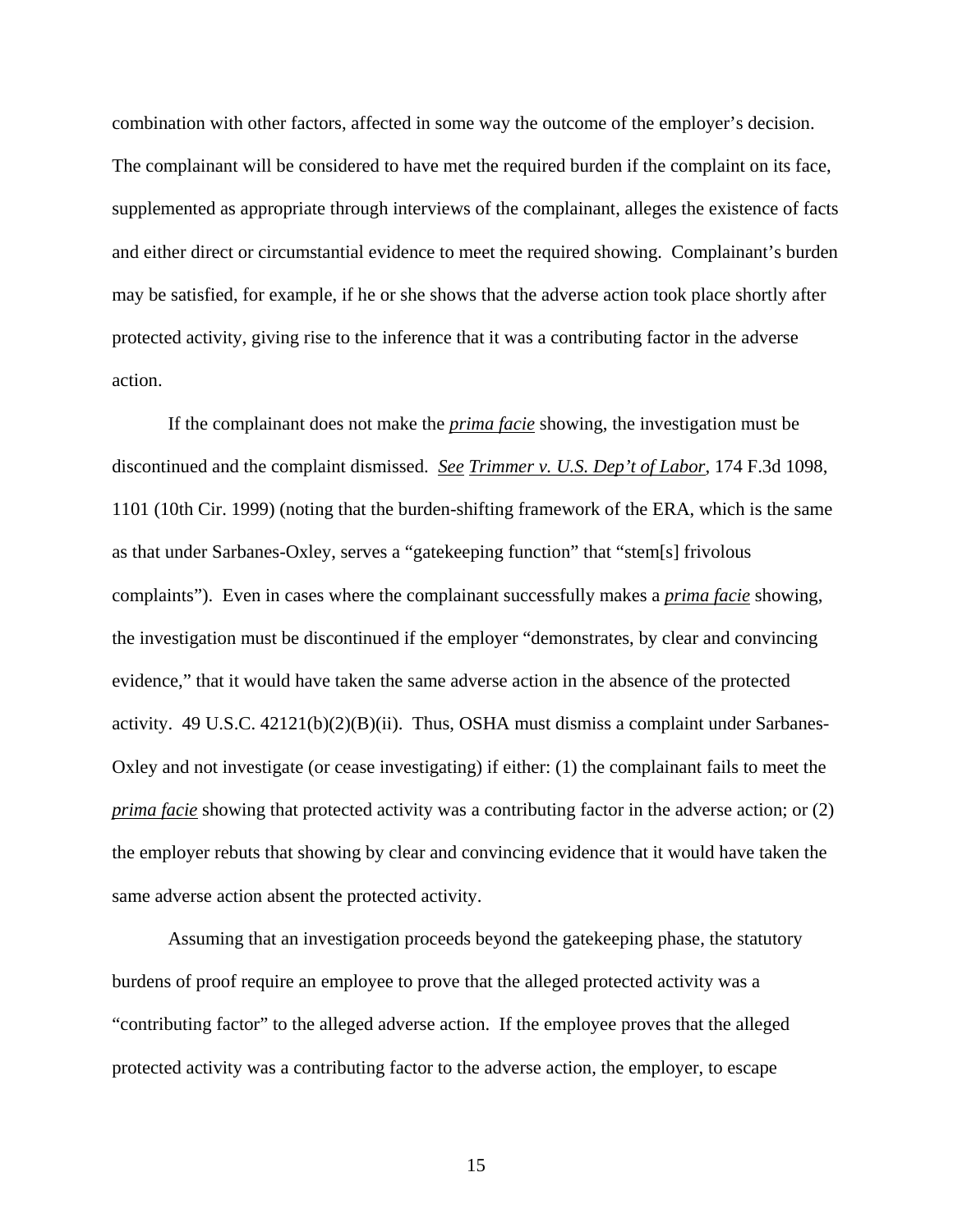liability, must prove by "clear and convincing evidence" that it would have taken the same action in the absence of the protected activity. A contributing factor is "any factor which, alone or in connection with other factors, tends to affect in any way the outcome of the decision." *Marano v. Dep't of Justice*, 2 F.3d 1137, 1140 (Fed. Cir. 1993) (Whistleblower Protection Act, 5 U.S.C.  $1221(e)(1)$ ). In proving that protected activity was a contributing factor in the adverse action, "a complainant need not necessarily prove that the respondent's articulated reason was a pretext in order to prevail," because a complainant alternatively can prevail by showing that the respondent's "reason, while true, is only one of the reasons for its conduct," and that another reason was the complainant's protected activity. *See Klopfenstein v. PCC Flow Techs. Holdings, Inc.*, ARB No. 04-149, 2006 WL 3246904, at \*13 (ARB May 31, 2006) (citing *Rachid v. Jack in the Box, Inc.*, 376 F.3d 305, 312 (5th Cir. 2004)) (discussing contributing factor test under the Sarbanes-Oxley whistleblower provision), *aff'd sub nom. Klopfenstein v. Admin. Review Bd., U.S. Dep't of Labor*, 402 F. App'x 936, 2010 WL 4746668 (5th Cir. 2010).

 Sarbanes-Oxley's burdens of proof do not address the evidentiary standard that applies to a complainant's proof that protected activity was a contributing factor in an adverse action. Sarbanes-Oxley simply provides that the Secretary may find a violation only "if the complainant demonstrates" that protected activity was a contributing factor in the alleged adverse action. *See* 49 U.S.C. 42121(b)(2)(B)(iii). It is the Secretary's position that the complainant must prove by a "preponderance of the evidence" that his or her protected activity contributed to the adverse action; otherwise the burden never shifts to the employer to establish its defense by "clear and convincing evidence." *See, e.g.*, *Allen v. Admin. Review Bd.*, 514 F.3d 468, 475 n.1 (5th Cir. 2008) ("The term 'demonstrate' [under  $42121(b)(2)(B)(iii)$ ] means to prove by a preponderance of the evidence."). Once the complainant establishes that the protected activity was a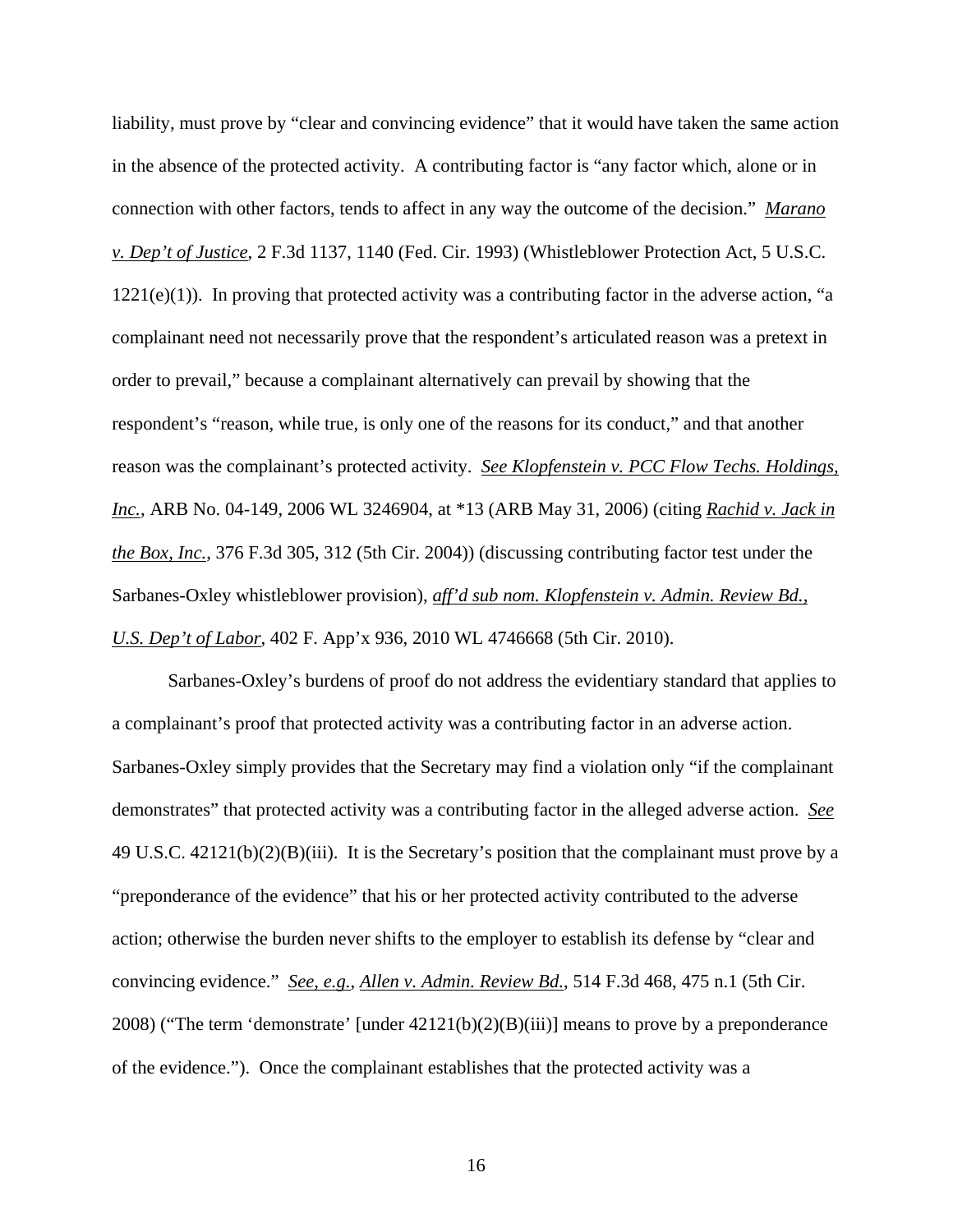contributing factor in the adverse action, the employer can escape liability only by proving by clear and convincing evidence that it would have reached the same decision even in the absence of the prohibited rationale. The "clear and convincing evidence" standard is a higher burden of proof than a "preponderance of the evidence" standard.

#### *Section 1980.105 Issuance of findings and preliminary orders.*

As provided in the previous procedures for handling retaliation complaints under Sarbanes-Oxley, this section provides that, on the basis of information obtained in the investigation, the Assistant Secretary will issue, within 60 days of the filing of a complaint, written findings regarding whether or not there is reasonable cause to believe that the complaint has merit. If the findings are that there is reasonable cause to believe that the complaint has merit, in accordance with the statute, 18 U.S.C. 1514A(c), the Assistant Secretary will order "all relief necessary to make the employee whole," including preliminary reinstatement; back pay with interest; and compensation for any special damages sustained as a result of the retaliation, including litigation costs, expert witness fees, and reasonable attorney's fees.

In ordering interest on back pay under Sarbanes-Oxley, the Secretary has determined that, instead of computing the interest due by compounding quarterly the Internal Revenue Service ("IRS") interest rate for the underpayment of taxes, which under 26 U.S.C. 6621 is generally the Federal short-term rate plus three percentage points, the Secretary will instead compound such interest daily. This is a change from the way interest has been calculated. *See Doyle v. Hydro Nuclear Services*, ARB Nos. 99-041, 99-042, and 99-012, 2000 WL 694384, at \*15-16 (ARB May 17, 2000). The Secretary believes that daily compounding of interest better achieves the make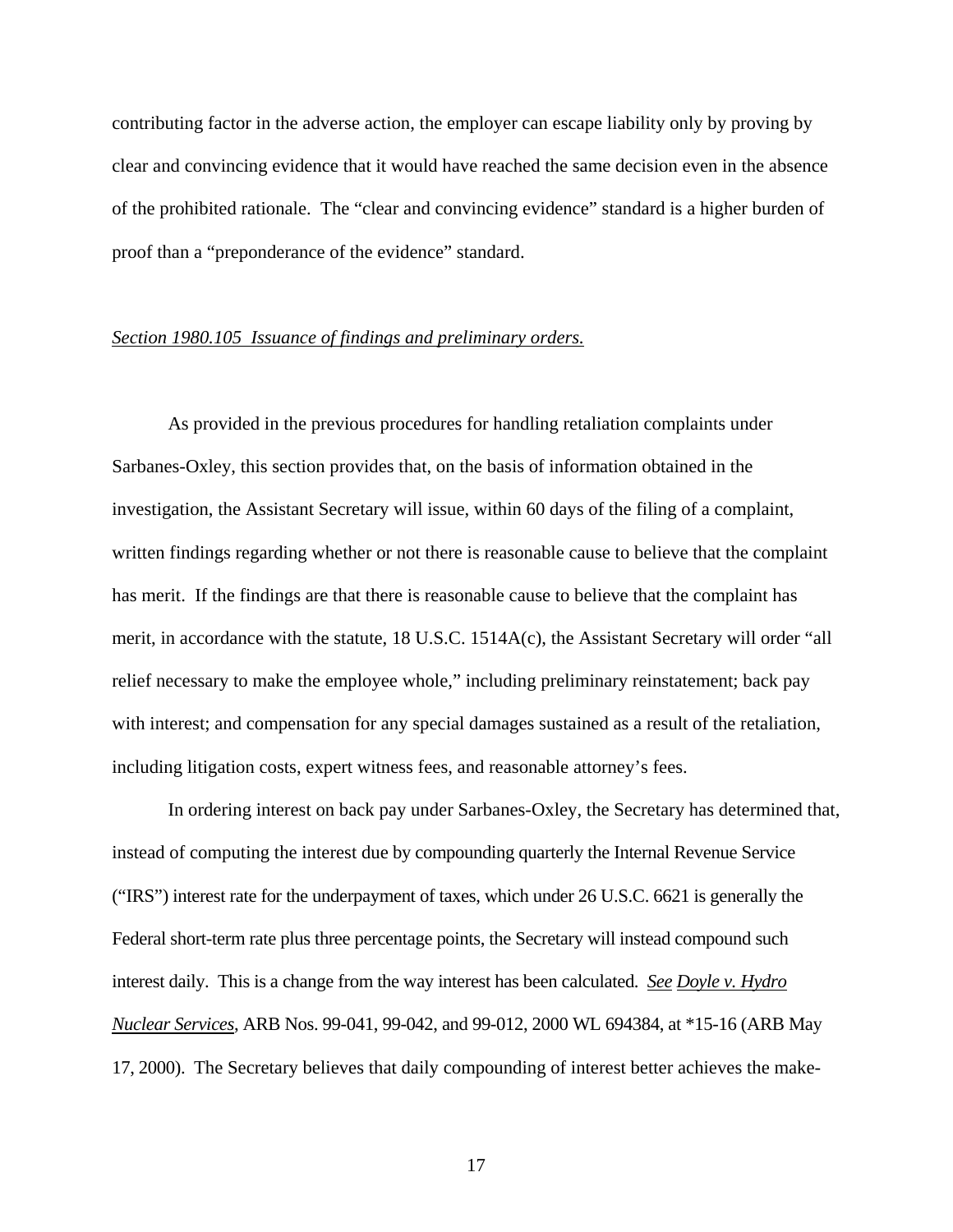whole purpose of a back pay award. Daily compounding of interest has become the norm in private lending and recently was found to be the most appropriate method of calculating interest on back pay by the National Labor Relations Board. *See Jackson Hospital Corp. v. United Steel, Paper & Forestry, Rubber, Mfg., Energy, Allied Indus. & Serv. Workers Int'l Union, AFL-CIO-CLC*, 356 NLRB No. 8, 2010 WL 4318371, at \*3-4 (Oct. 22, 2010). Additionally, interest on tax underpayments under the Internal Revenue Code, 26 U.S.C. 6621, is compounded daily pursuant to 26 U.S.C. 6622(a).

As in the previous procedures for handling retaliation complaints under Sarbanes-Oxley, the findings and, where appropriate, preliminary order, advise the parties of their right to file objections to the findings of the Assistant Secretary and to request a hearing. The findings and, where appropriate, preliminary order, also advise the respondent of the right to request attorney's fees not exceeding \$1,000 regardless of whether the respondent has filed objections, if the respondent alleges that the complaint was frivolous or brought in bad faith. If no objections are filed within 30 days of receipt of the findings, the findings and any preliminary order of the Assistant Secretary become the final decision and order of the Secretary. If objections are timely filed, any order of preliminary reinstatement will take effect, but the remaining provisions of the order will not take effect until administrative proceedings are completed.

Finally, the statement that reinstatement would not be appropriate where the respondent establishes that the complainant is a security risk has been removed from 1980.105(a)(1). OSHA believes that the determination of whether reinstatement is inappropriate in a given case is best made on the basis of the facts of each case and the relevant case law, and thus it is not necessary in these procedural rules to define the circumstances in which reinstatement is not a proper remedy. This amendment also makes these procedural regulations consistent with the recent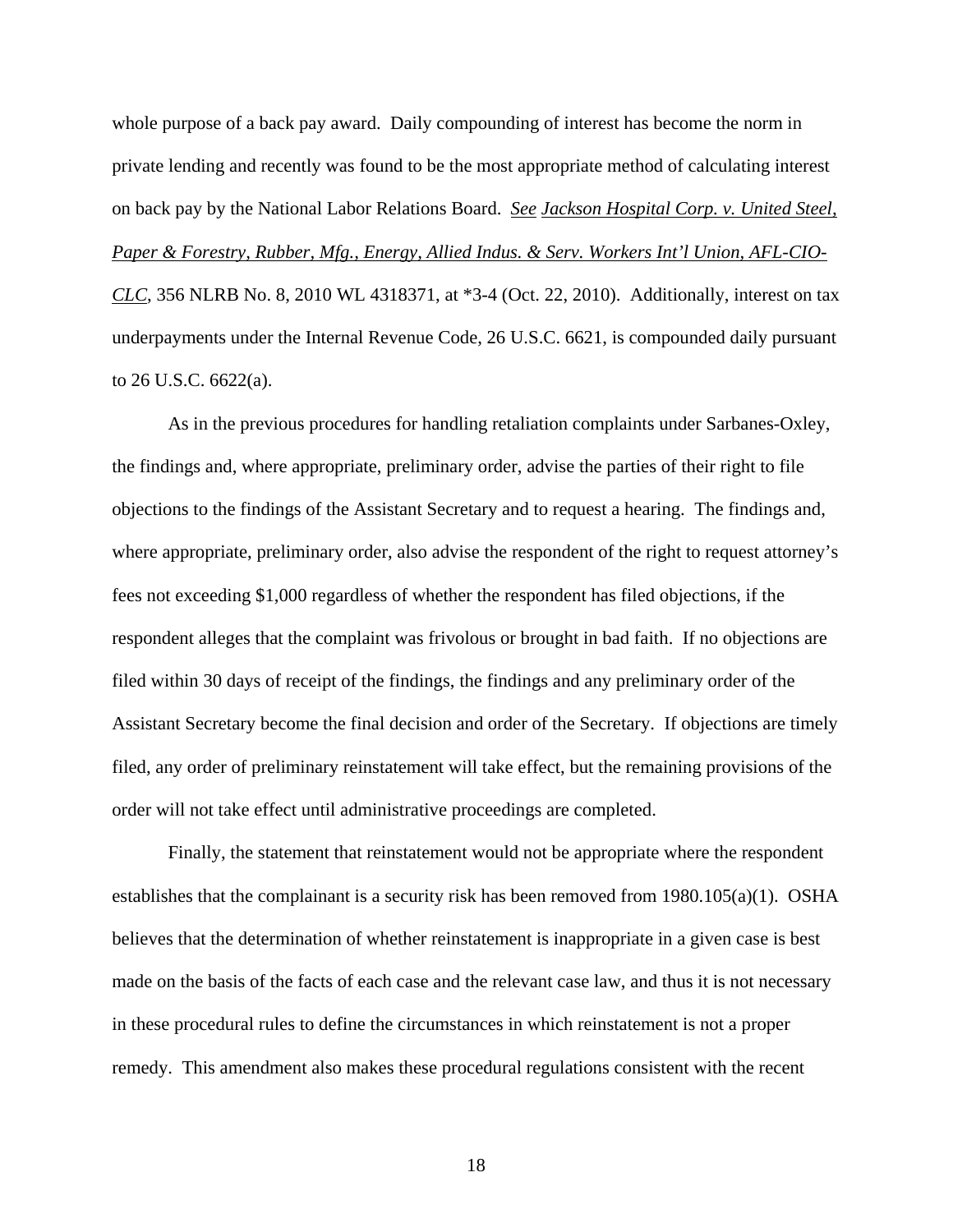interim final rules under STAA, NTSSA, FRSA, and CPSIA, which do not contain this statement.

In appropriate circumstances, in lieu of preliminary reinstatement, OSHA may order that the complainant receive the same pay and benefits that he received prior to his termination, but not actually return to work. Such "economic reinstatement" is akin to an order of front pay and is frequently employed in cases arising under Section 105(c) of the Federal Mine Safety and Health Act of 1977. *See, e.g.*, *Sec'y of Labor on behalf of York v. BR&D Enters., Inc.*, 23 FMSHRC 697, 2001 WL 1806020, at \*1 (June 26, 2001). Front pay has been recognized as a possible remedy in cases under Sarbanes-Oxley and other whistleblower statutes enforced by OSHA in circumstances where reinstatement would not be appropriate. *Hagman v. Washington Mutual Bank, Inc.*, 2005-SOX-73, 2006 WL 6105301, \*32 (Dec. 19, 2006) (noting that while reinstatement is the "preferred and presumptive remedy" under Sarbanes-Oxley, "[f]ront pay may be awarded as a substitute when reinstatement is inappropriate due to: (1) an employee's medical condition that is causally related to her employer's retaliatory action *. . .*; (2) manifest hostility between the parties  $\dots$ ; (3) the fact that claimant's former position no longer exists  $\dots$ ; or (4) the fact that employer is no longer in business at the time of the decision"); *see, e.g.*, *Hobby v. Georgia Power Co.*, ARB No. 98-166, ALJ No. 1990-ERA-30 (ARB Feb. 9, 2001), *aff*'*d sub nom. Hobby v. U.S. Dept. of Labor*, No. 01-10916 (11th Cir. Sept. 30, 2002) (unpublished) (noting circumstances where front pay may be available in lieu of reinstatement but ordering reinstatement); *Brown v. Lockheed Martin Corp.*, 2008-SOX-49, 2010 WL 2054426, at \*55 -56 (Jan. 15, 2010) (same). Congress intended that employees be preliminarily reinstated to their positions if OSHA finds reasonable cause to believe that they were discharged in violation of Sarbanes-Oxley. When a violation is found, the norm is for OSHA to order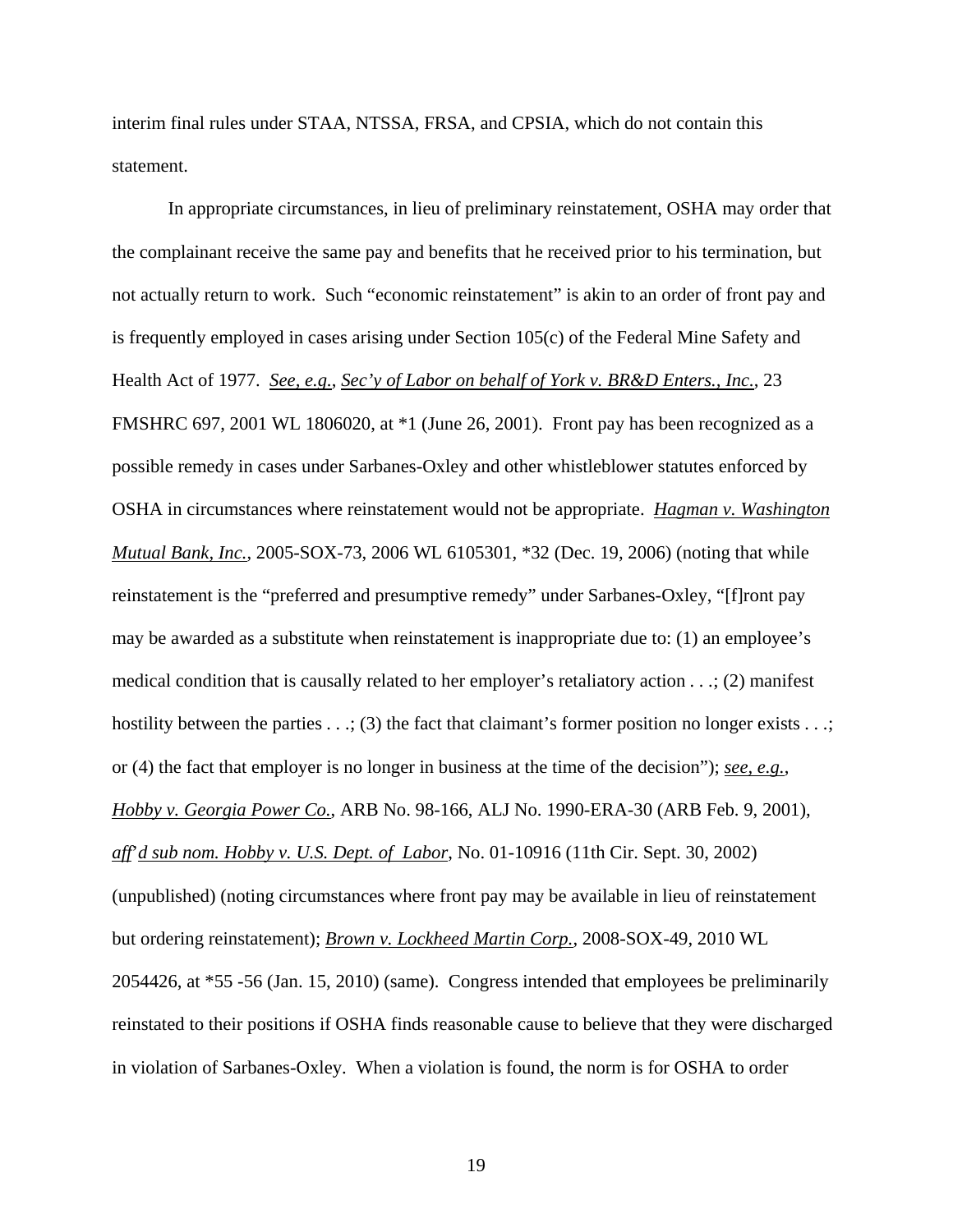immediate preliminary reinstatement. An employer does not have a statutory right to choose economic reinstatement. Rather, economic reinstatement is designed to accommodate situations in which evidence establishes to OSHA's satisfaction that reinstatement is inadvisable for some reason, notwithstanding the employer's retaliatory discharge of the employee. In such situations, actual reinstatement might be delayed until after the administrative adjudication is completed as long as the employee continues to receive his or her pay and benefits and is not otherwise disadvantaged by a delay in reinstatement. There is no statutory basis for allowing the employer to recover the costs of economically reinstating an employee should the employer ultimately prevail in the whistleblower adjudication.

#### **Subpart B – Litigation**

# *Section 1980.106 Objections to the findings and the preliminary order and request for a hearing.*

 As under the prior procedures for whistleblower complaints under Sarbanes-Oxley, to be effective, objections to the findings of the Assistant Secretary must be in writing and must be filed with the Chief Administrative Law Judge, U.S. Department of Labor, Washington, D.C. 20001, within 30 days of receipt of the findings. The date of the postmark, facsimile transmittal, or e-mail communication is considered the date of the filing; if the objection is filed in person, by hand-delivery or other means, the objection is filed upon receipt. The filing of objections also is considered a request for a hearing before an ALJ. Although the parties are directed to serve a copy of their objections on the other parties of record, as well as the OSHA official who issued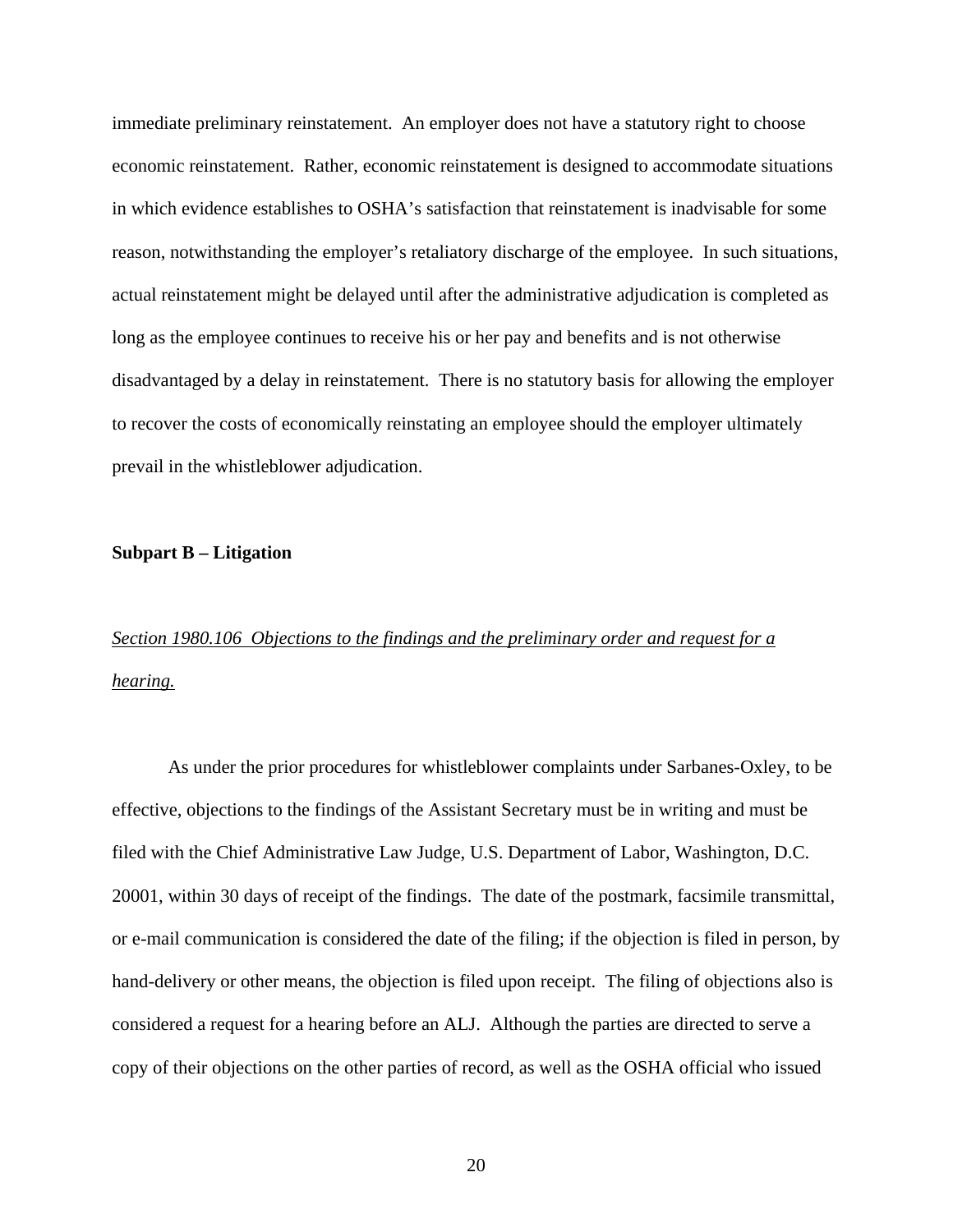the findings and order, the Assistant Secretary, and the Associate Solicitor, Division of Fair Labor Standards, U.S. Department of Labor, the failure to serve copies of the objections on the other parties of record does not affect the ALJ's jurisdiction to hear and decide the merits of the case. *See Shirani v. Calvert Cliffs Nuclear Power Plant, Inc.*, ARB No. 04-101, 2005 WL 2865915, at \*7 (ARB Oct. 31, 2005). Paragraph (b) has been revised to note that a respondent's motion to stay OSHA's preliminary order of reinstatement will be granted only based on exceptional circumstances. This revision clarifies that a stay is only available in "exceptional circumstances," because the Secretary believes that a stay of the Assistant Secretary's preliminary order of reinstatement under Sarbanes-Oxley would be appropriate only where the respondent can establish the necessary criteria for equitable injunctive relief, *i.e.*, irreparable injury, likelihood of success on the merits, and a balancing of possible harms to the parties and the public favors a stay.

#### *Section 1980.107 Hearings.*

 As under the prior procedures for whistleblower complaints under Sarbanes-Oxley, this section adopts the rules of practice and procedure for administrative hearings before the Office of Administrative Law Judges at 29 CFR Part 18 subpart A. It specifically allows hearings to be consolidated if both the complainant and respondent object to the findings and/or order of the Assistant Secretary. This section continues to provide that the hearing is to commence expeditiously, except upon a showing of good cause or unless otherwise agreed to by the parties. Hearings will be conducted *de novo*, on the record. Administrative law judges continue to have broad discretion to limit discovery where necessary to expedite the hearing. As under the prior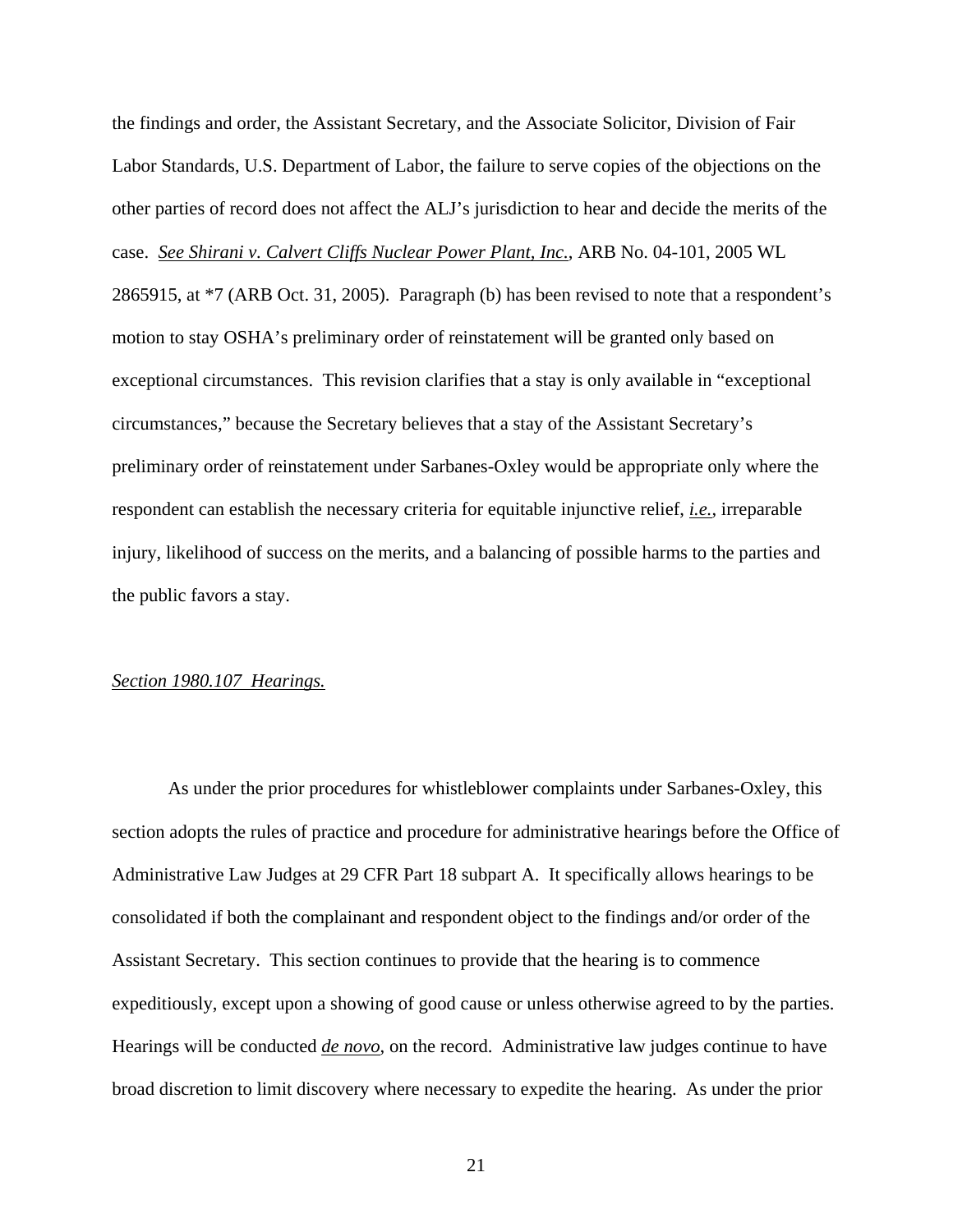procedures, formal rules of evidence will not apply, but rules or principles designed to assure production of the most probative evidence will be applied. The administrative law judge may exclude evidence that is immaterial, irrelevant, or unduly repetitious. Minor revisions have been made throughout this section to update the terminology used.

# *Section 1980.108 Role of Federal agencies.*

 As noted in this section, 1980.108(a)(1) previously, the Assistant Secretary, at his or her discretion, may participate as a party or *amicus curiae* at any time in the administrative proceedings under Sarbanes-Oxley. For example, the Assistant Secretary may exercise his or her discretion to prosecute the case in the administrative proceeding before an ALJ; petition for review of a decision of an ALJ, including a decision based on a settlement agreement between the complainant and the respondent, regardless of whether the Assistant Secretary participated before the ALJ; or participate as *amicus curiae* before the ALJ or in the ARB proceeding. Although OSHA anticipates that ordinarily the Assistant Secretary will not participate, the Assistant Secretary may choose to do so in appropriate cases, such as cases involving important or novel legal issues, large numbers of employees, alleged violations that appear egregious, or where the interests of justice might require participation by the Assistant Secretary.

Consistent with OSHA's procedural rules under other whistleblower statutes, paragraph (a)(2) has been amended to require the parties to send all documents to each other, in addition to the Assistant Secretary.

Paragraph (b) has been revised to state that "The Securities and Exchange Commission, if interested in a proceeding, may participate as *amicus curiae* at any time in the proceeding, at the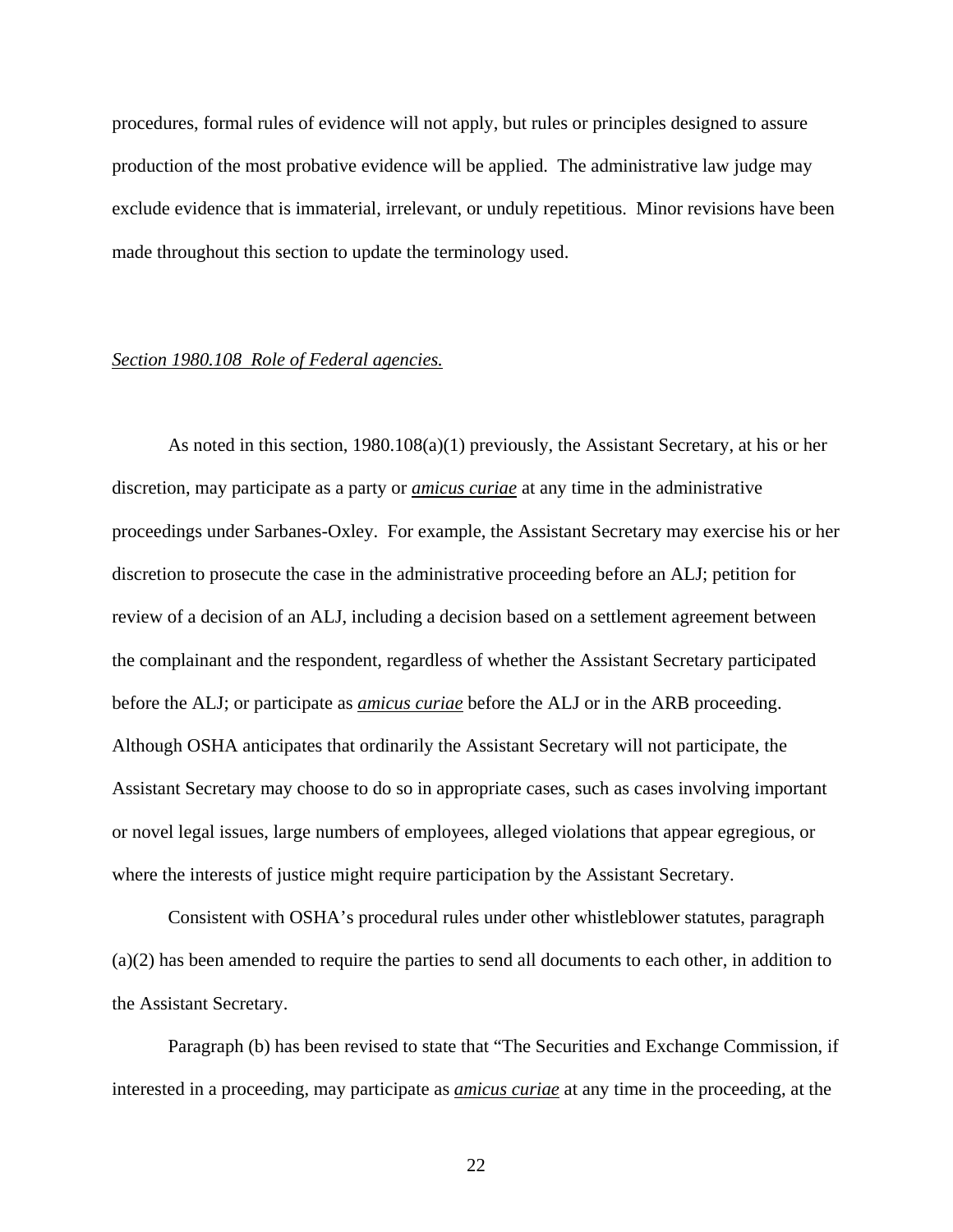Commission's discretion." This revision makes this provision consistent with the analogous provisions in the Secretary's procedural rules under other whistleblower statutes. However, the revision is not intended to materially change the circumstances in which the Securities and Exchange Commission may participate in proceedings under Sarbanes-Oxley. The Securities and Exchange Commission may participate as *amicus curiae* at any time in the proceedings.

# *Section 1980.109 Decision and orders of the administrative law judge.*

 Revisions have been made to this section to make it consistent with OSHA's procedural rules for handling complaints under other whistleblower statutes. This section sets forth the requirements for the content of the decision and order of the ALJ, and includes the standard for finding a violation under Sarbanes-Oxley. Former paragraph (a) has been divided into three paragraphs  $-$  (a), (b) and (c). Paragraph (a) now states that a determination that a violation has occurred may be made only if the complainant has demonstrated by a preponderance of the evidence that protected activity was a contributing factor in the adverse action alleged in the complaint. Paragraph (b) now explains that if the complainant has satisfied this burden, relief may not be ordered if the respondent demonstrates by clear and convincing evidence that it would have taken the same adverse action in the absence of any protected activity. A full discussion of the burdens of proof used by the Department of Labor to resolve whistleblower cases under this part is presented above in the discussion of section 1980.104. Paragraph (c) now provides that the Assistant Secretary's determination to dismiss the complaint without an investigation or without a complete investigation pursuant to section 1980.104 is not subject to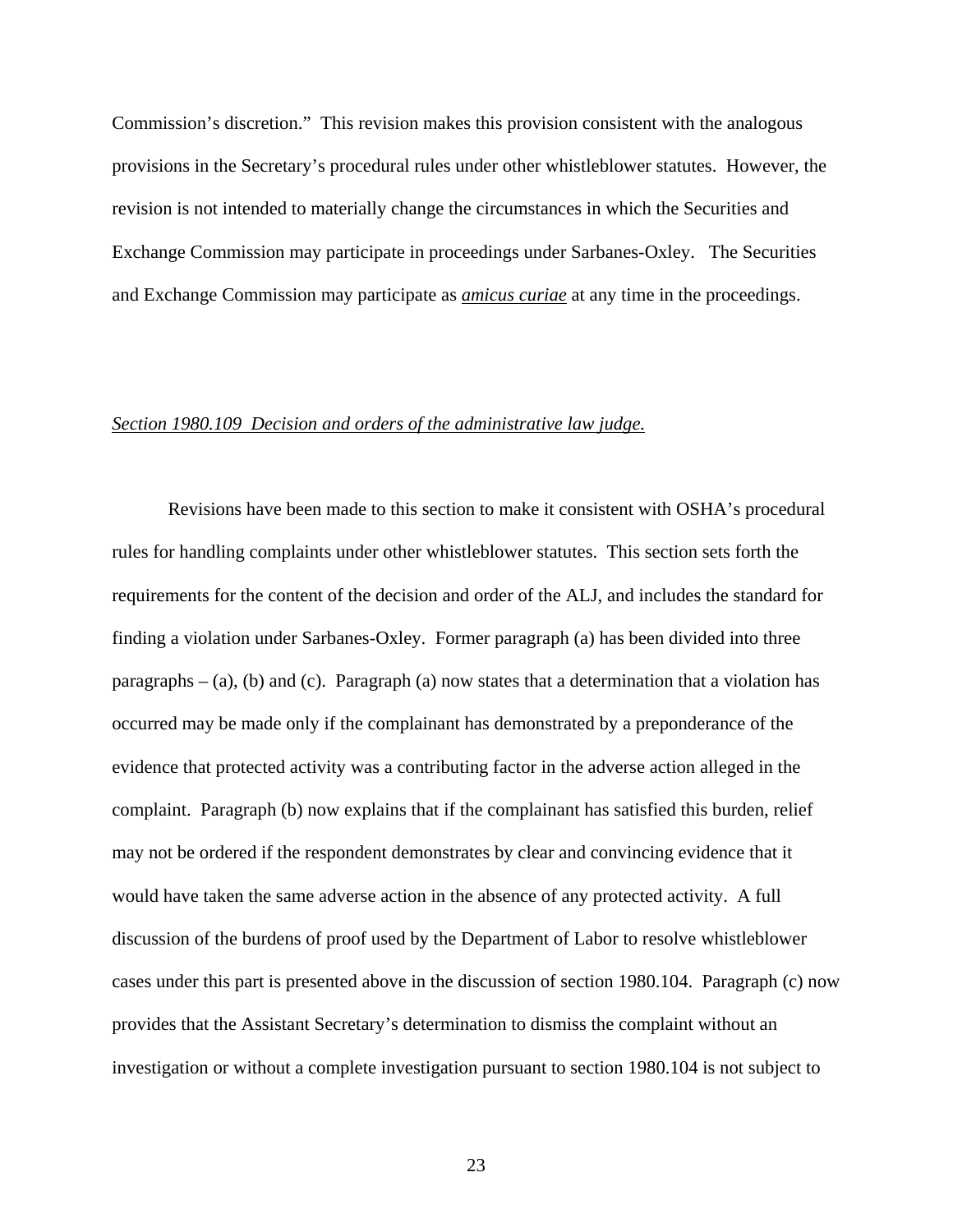review. Thus, paragraph (c) of section 1980.109 clarifies that the Assistant Secretary's determinations on whether to proceed with an investigation under Sarbanes-Oxley and whether to make particular investigative findings are discretionary decisions not subject to review by the ALJ. The ALJ hears cases *de novo* and, therefore, as a general matter, may not remand cases to the Assistant Secretary to conduct an investigation or make further factual findings. Paragraph (c) now also clarifies that the ALJ can dispose of a matter without a hearing if the facts and circumstances warrant. The provisions formerly contained in paragraph (b) have been moved to new paragraphs  $(d)(1)$  and  $(2)$ . Paragraph  $(d)(1)$  additionally provides that interest on back pay will be calculated using the interest rate applicable to underpayment of taxes under 26 U.S.C. 6621 and will be compounded daily. The provisions formerly contained in paragraph (c) have been moved to new paragraph (e), which also requires that the ALJ's decision be served on the Assistant Secretary and the Associate Solicitor of the Division of Fair Labor Standards.

## *Section 1980.110 Decision of the Administrative Review Board.*

 As in section 1980.110(a) previously, upon the issuance of the ALJ's decision, the parties have 10 business days within which to petition the ARB for review of that decision. Subsection (b) has been revised to clarify that if no timely petition for review is filed with the ARB, the decision of the ALJ becomes the final decision of the Secretary and is not subject to judicial review. The date of the postmark, facsimile transmittal, or e-mail communication is considered the date of filing of the petition; if the petition is filed in person, by hand delivery or other means, the petition is considered filed upon receipt.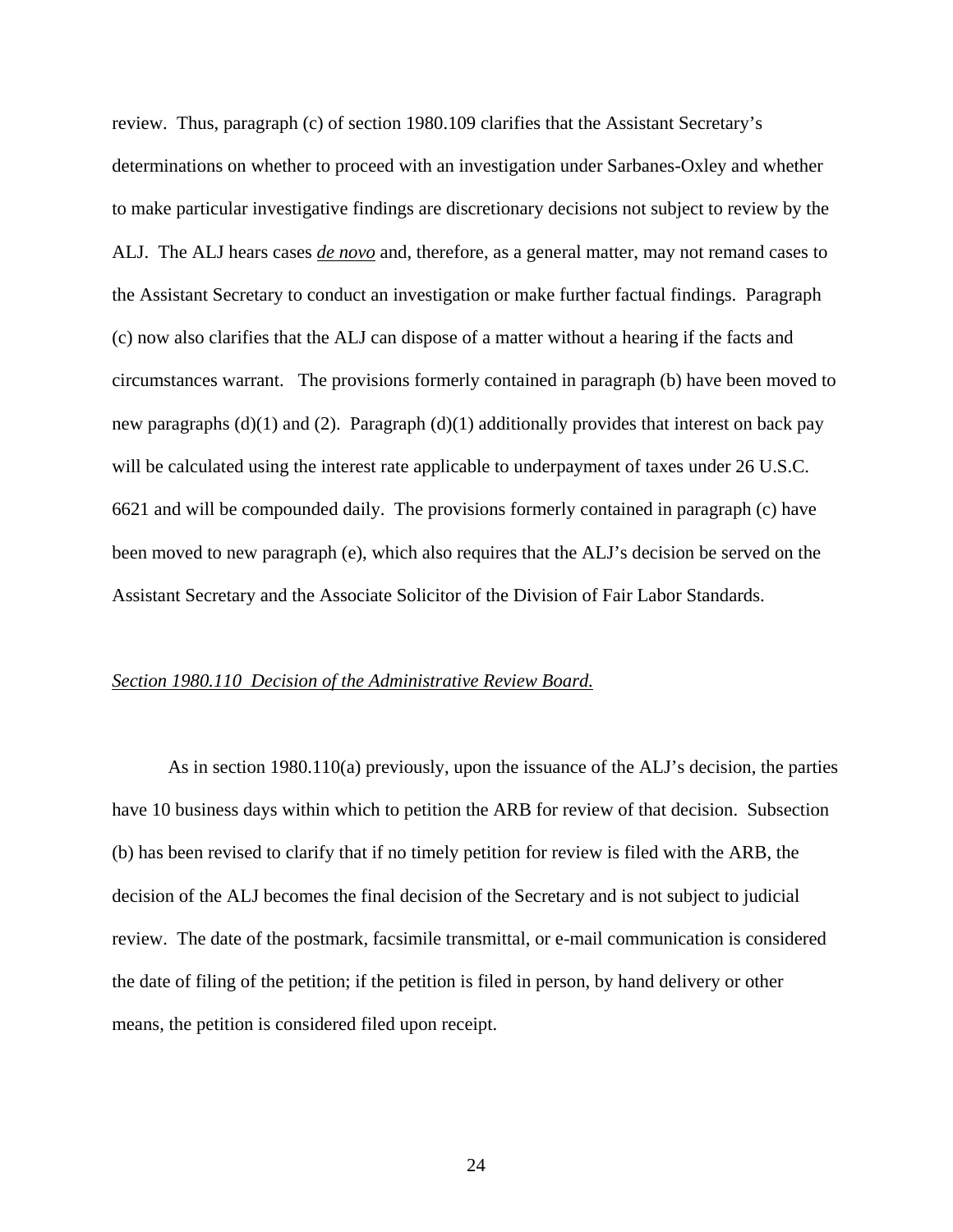The appeal provisions in this part provide that an appeal to the ARB is not a matter of right but is accepted at the discretion of the ARB. The parties should identify in their petitions for review the legal conclusions or orders to which they object, or the objections may be deemed waived. The ARB has 30 days to decide whether to grant the petition for review. If the ARB does not grant the petition, the decision of the ALJ becomes the final decision of the Secretary. If a timely petition for review is filed with the ARB, any relief ordered by the ALJ, except for that portion ordering reinstatement, is inoperative while the matter is pending before the ARB. When the ARB accepts a petition for review, the ALJ's factual determinations will be reviewed under the substantial evidence standard.

 This section also provides that based on exceptional circumstances, the ARB may grant a motion to stay an ALJ's preliminary order of reinstatement under Sarbanes-Oxley, which otherwise would be effective, while review is conducted by the ARB. Subsection (b) has been amended to clarify that a stay is only available in "exceptional circumstances," because the Secretary believes that a stay of an ALJ's preliminary order of reinstatement under Sarbanes-Oxley would be appropriate only where the respondent can establish the necessary criteria for equitable injunctive relief, *i.e.*, irreparable injury, likelihood of success on the merits, and a balancing of possible harms to the parties and the public favors a stay.

 Finally, paragraph (d) has been revised to provide that interest on back pay ordered under this section will be calculated using the interest rate applicable to underpayment of taxes under 26 U.S.C. 6621 and will be compounded daily.

#### **Subpart C – Miscellaneous Provisions**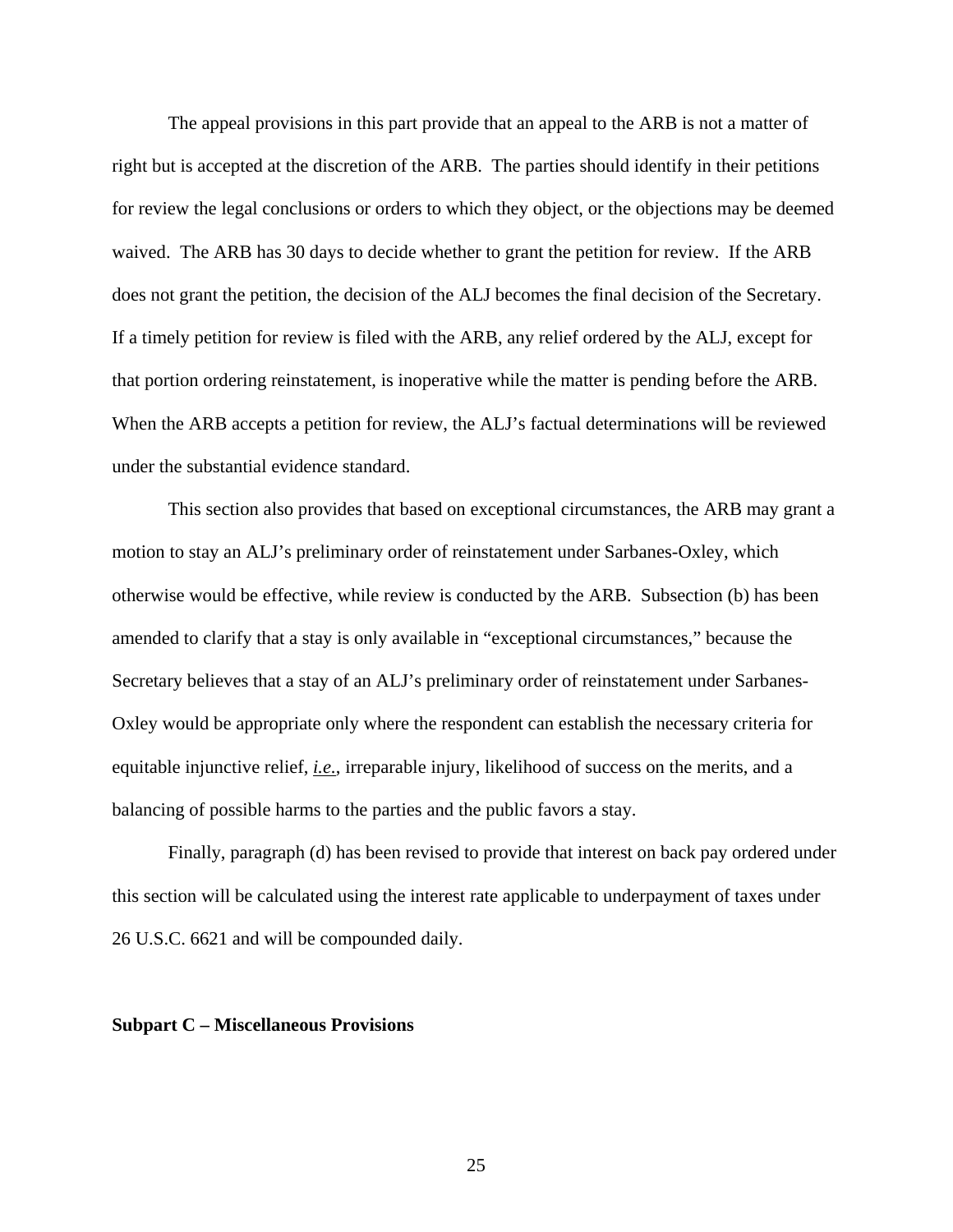#### *Section 1980.111 Withdrawal of complaints, objections, and findings; settlement.*

 This section provides for the procedures and time periods for withdrawal of complaints, the withdrawal of findings and/or preliminary orders by the Assistant Secretary, and the withdrawal of objections to findings and/or orders. It also provides for approval of settlements at the investigative and adjudicative stages of the case.

 Paragraph (a) has been revised to allow the complainant to notify the Assistant Secretary of his withdrawal orally or in writing. Minor revisions also have been made to this section to make it consistent with the procedural rules under other whistleblower statutes. These minor revisions do not reflect substantive changes in the requirements for withdrawals of complaints, objections or petitions for review, or substantive changes in the requirements for submission and Departmental approval of settlement agreements. Rather, these amendments simply incorporate the procedures that the Department has been using under Sarbanes-Oxley. Paragraph (a) now notes that complainant may not withdraw a complaint after filing objections to an ALJ's order. Paragraph (d)(1) now notes that the Assistant Secretary's approval of a settlement reached by the respondent and the complainant demonstrates his or her consent and achieves the consent of all three parties.

# *Section 1980.112 Judicial review.*

 This section describes the statutory provisions for judicial review of decisions of the Secretary and requires, in cases where judicial review is sought that the ARB submit the record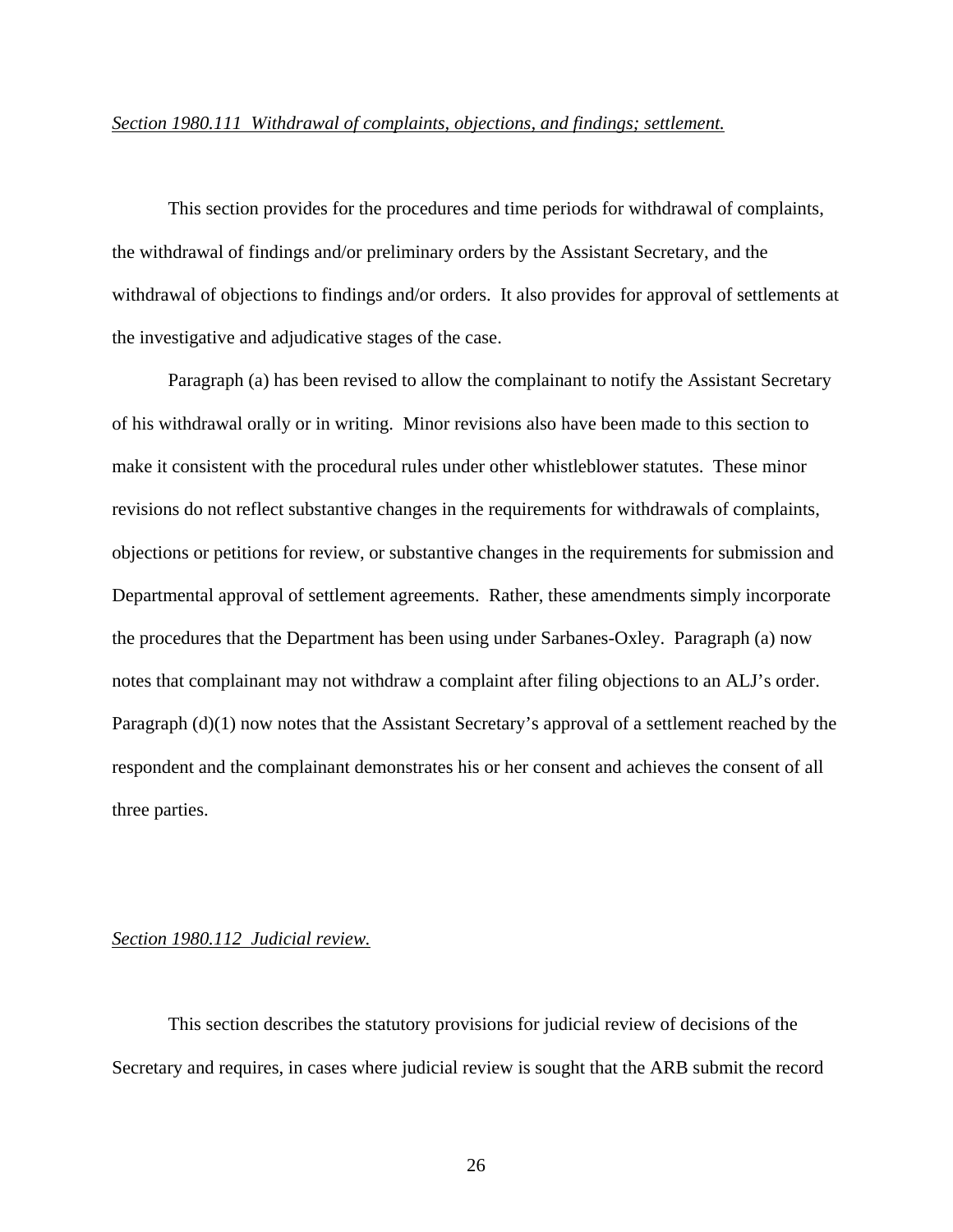of proceedings to the appropriate court pursuant to the rules of such court. The section has been renumbered for clarity and consistency with OSHA's other whistleblower protection regulations. Paragraph (c) has been revised to clarify that "rules of the court" refers to the Federal Rules of Appellate Procedure and local rules of the relevant federal court of appeals.

#### *Section 1980.113 Judicial enforcement.*

 This section describes the Secretary's power under Sarbanes-Oxley to obtain judicial enforcement of orders and the terms of a settlement agreement. It has been amended for consistency with OSHA's other whistleblower programs and clarifies that federal district courts have authority to grant all appropriate relief in an action to enforce a preliminary order of reinstatement or a final order of the Secretary, including a final order approving a settlement agreement.

 While some courts have declined to enforce preliminary orders of reinstatement under Sarbanes-Oxley, the Secretary's consistent position has been that such orders are enforceable in federal district court. *See Solis v. Tenn. Commerce Bancorp, Inc.*, No. 10-5602 (6th Cir. 2010)(order granting stay of preliminary injunction); *Bechtel v. Competitive Technologies, Inc.*, 448 F.3d 469 (2d Cir. 2006); *Welch v. Cardinal Bankshares Corp.*, 454 F. Supp. 2d 552 (W.D. Va. 2006) (decision vacated, appeal dismissed, No. 06-2295 (4th Cir. Feb. 20, 2008)).

By incorporating the procedures of AIR21, Sarbanes-Oxley authorizes district courts to enforce orders, including preliminary orders of reinstatement, issued by the Secretary under the Act. *See* 18 U.S.C. 1514A(b)(2)(A) (adopting the rules and procedures set forth in AIR21, 49 U.S.C. 42121(b)). The Secretary consistently has interpreted Sarbanes-Oxley to permit her to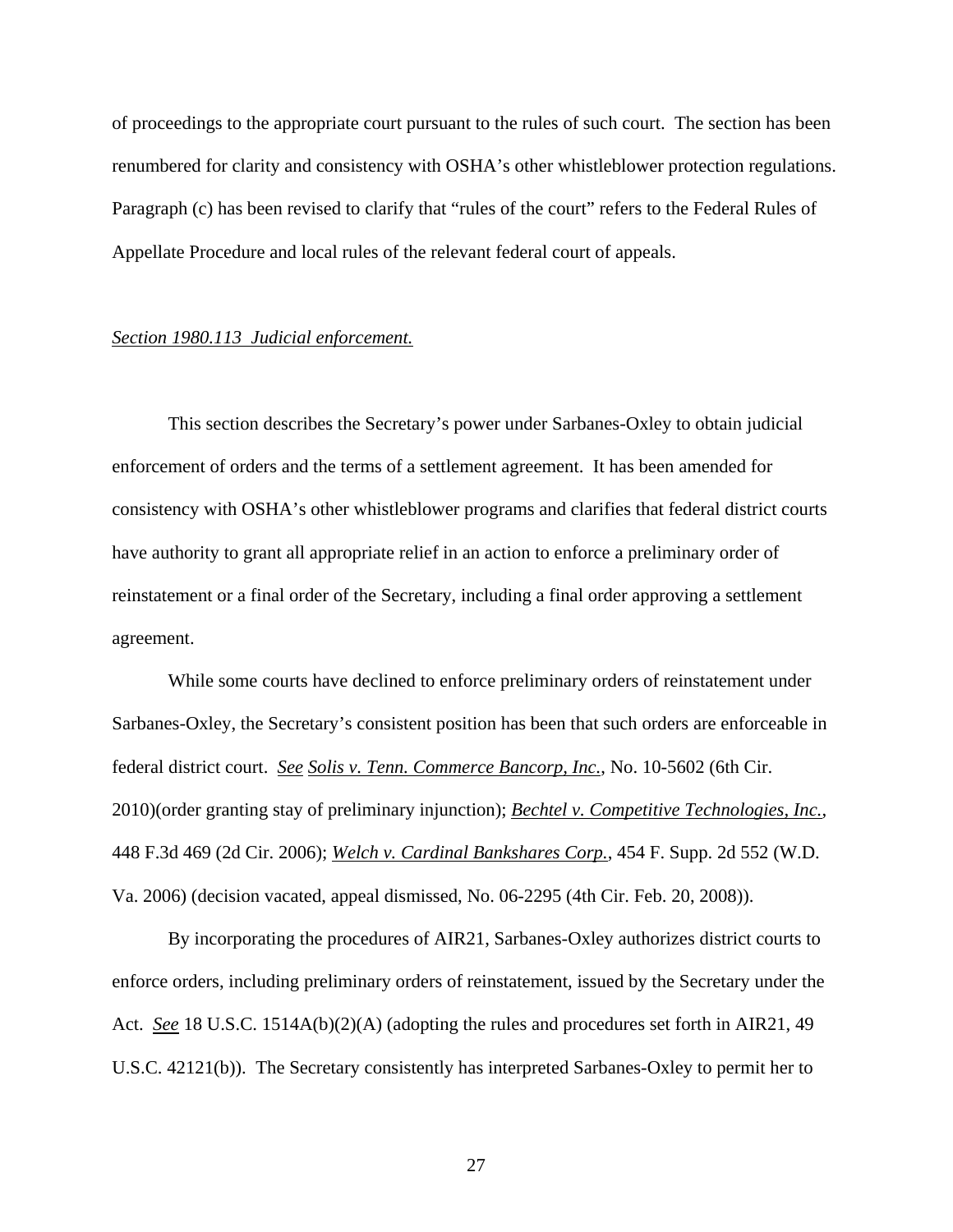obtain civil enforcement of preliminary orders of reinstatement. *See* Brief for the Intervenor/Plaintiff-Appellee Secretary of Labor, *Solis v. Tenn. Commerce Bancorp, Inc.*, No. 10-5602 (6th Cir. 2010); Brief for the Intervenor/Plaintiff-Appellant United States of America, *Welch v. Cardinal Bankshares Corp.*, No. 06-2295 (4th Cir. Feb. 20, 2008); Brief for the Intervenor/Plaintiff-Appellee Secretary of Labor, *Bechtel v. Competitive Technologies, Inc.*, 448 F.3d 469 (2d Cir. 2006)(No. 05-2402).

Under 49 U.S.C. 42121(b), which provides the procedures applicable to investigations of whistleblower complaints under Sarbanes-Oxley, the Secretary must investigate complaints under the Act and determine whether there is reasonable cause to believe that a violation has occurred. "[I]f the Secretary of Labor concludes that there is a reasonable cause to believe that a violation ... has occurred, the Secretary shall accompany the Secretary's findings with a preliminary order providing the relief prescribed by paragraph (3)(B)," which includes reinstatement of the complainant to his or her former position. 49 U.S.C. § 42121(b)(2)(A) and (b)(3)(B)(ii). The respondent may file objections to the Secretary's preliminary order and request a hearing. However, the filing of such objections "shall not operate to stay any reinstatement remedy contained in the preliminary order." 49 U.S.C. 42121 (b)(2)(A).

Paragraph (5) of 49 U.S.C. 42121(b) provides for judicial enforcement of the Secretary's orders, including preliminary orders of reinstatement. That paragraph states "[w]henever any person has failed to comply with an order issued under paragraph (3), the Secretary of Labor may file a civil action in the United States district court for the district in which the violation was found to occur to enforce such order. In actions brought under this paragraph, the district courts shall have jurisdiction to grant all appropriate relief including, but not limited to, injunctive relief and compensatory damages." 49 U.S.C. 42121(b)(5). Preliminary orders that contain the relief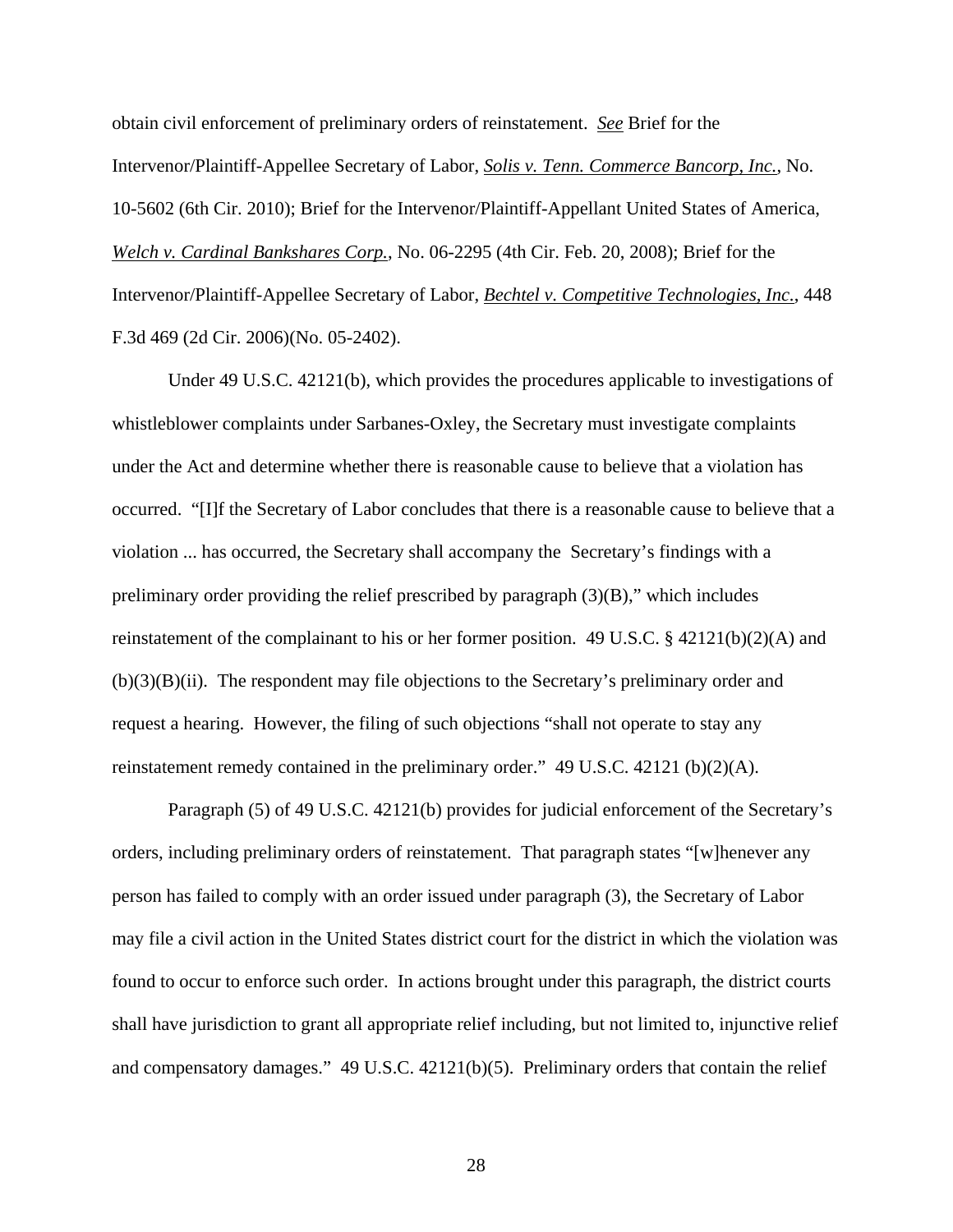of reinstatement prescribed by paragraph (3)(B) are judicially enforceable orders, issued under paragraph (3). Brief for the Intervenor/Plaintiff-Appellee Secretary of Labor, *Solis v. Tenn. Commerce Bancorp, Inc.*, No. 10-5602 at 23-25 (6th Cir. 2010).

This analysis is not altered by the fact that paragraph (3) bears the heading "Final Order." *See United States v. Buculei*, 262 F.3d 322, 331 (4th Cir. 2001) (a statute's title cannot limit the plain meaning of its text), *cert. denied*, 535 U.S. 962 (2002). Focusing on the title to subsection (b)(3) instead of reading section 42121(b) as a coherent whole negates the congressional directives that preliminary reinstatement must be ordered upon a finding of reasonable cause and that such orders not be stayed pending appeal.

Sections of a statute should not be read in isolation, but rather in conjunction with the provisions of the entire Act, considering both the object and policy of the Act. *See, e.g., Brown & Williamson Tobacco Corp. v. FDA*, 153 F.3d 155, 162 (4th Cir. 1998), aff'd, 529 U.S. 120 (2000). 49 U.S.C.  $42121(b)(2)(A)$ 's clear statement that objections shall not stay any preliminary order of reinstatement demonstrates Congress's intent that the Secretary's preliminary orders of reinstatement be immediately effective. Reading 49 U.S.C. 42121(b)(5) to allow enforcement of such orders is the only way to effectuate this intent.

The Secretary's interpretation is buttressed by the legislative history of Sarbanes-Oxley and AIR21. Before Congress enacted Sarbanes-Oxley, the Department of Labor had interpreted this AIR21 provision to permit judicial enforcement of preliminary reinstatement orders. Accordingly, Congress is presumed to have been aware of the Department's interpretation of 49 U.S.C. 42121(b)(5) and to have adopted that interpretation when it incorporated that provision by reference. *See Lorillard v. Pons*, 434 U.S. 575, 580–81 (1978) ("[W]here . . . Congress adopts a new law incorporating sections of a prior law, Congress normally can be presumed to have had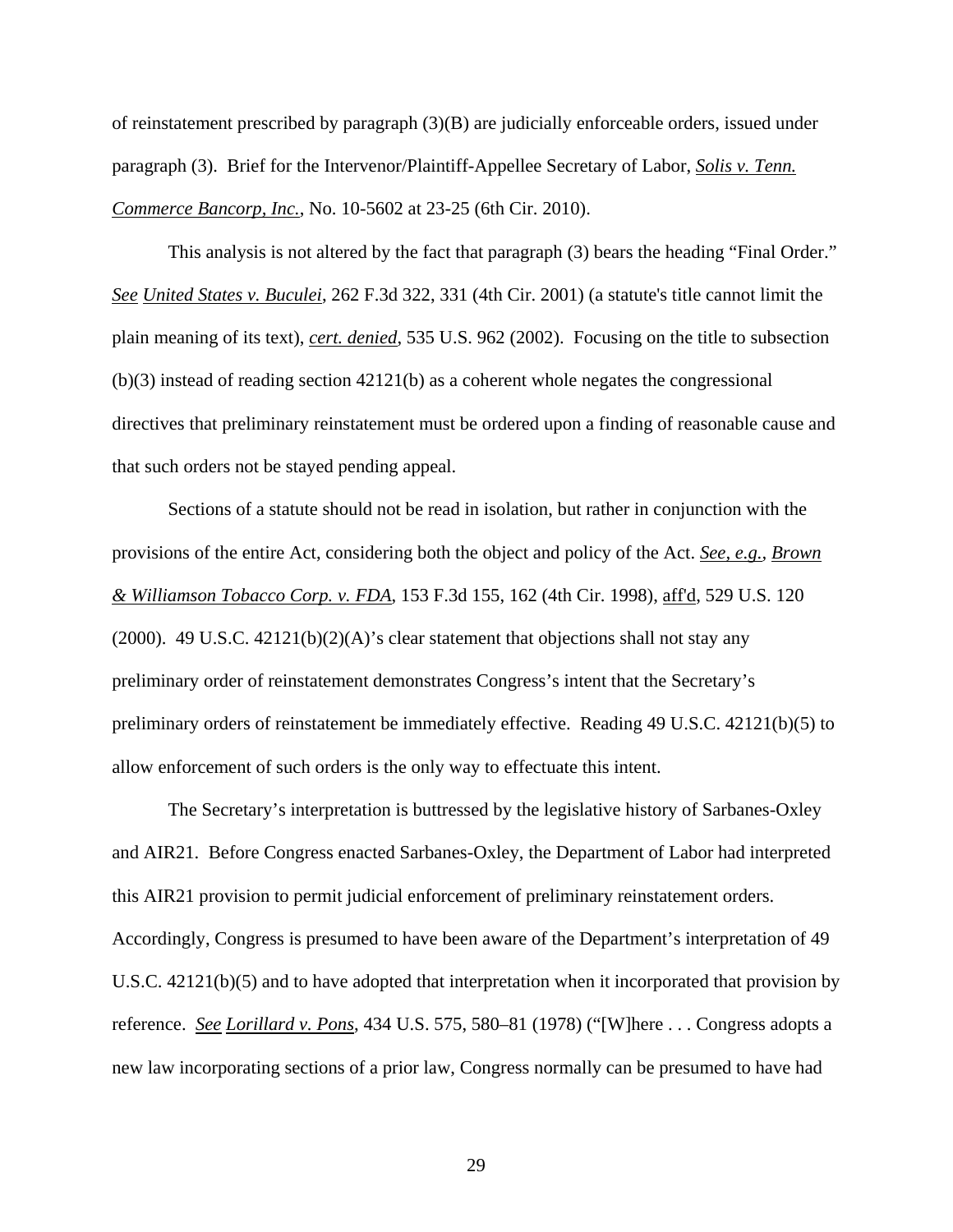knowledge of the interpretation given to the incorporated law, at least insofar as it affects the new statute"). The Secretary's interpretation is further supported by the legislative history of AIR21, which makes clear that Congress regarded preliminary reinstatement as crucial to the protections provided in the statute. Brief for the Intervenor/Plaintiff-Appellee Secretary of Labor, *Solis v. Tenn. Commerce Bancorp, Inc.*, No. 10-5602, at 41-44 (6th Cir. 2010) (reviewing legislative history of AIR21).Interpreting 49 U.S.C. 42121(b)(5) to permit judicial enforcement of the Secretary's preliminary orders of reinstatement is necessary to carry out Congress' clearly expressed intent that whistleblowers be immediately reinstated upon the Secretary's finding of reasonable cause to believe that retaliation has occurred.

Sarbanes-Oxley also permits the person on whose behalf the order was issued under Sarbanes-Oxley to obtain judicial enforcement of orders and the terms of a settlement agreement. 18 U.S.C. 1514A(b)(2)(A) incorporating 49 U.S.C. 42121(b)(6).

## *Section 1980.114 District court jurisdiction of retaliation complaints.*

 This section sets forth Sarbanes-Oxley's provisions allowing a complainant to bring an original *de novo* action in district court, alleging the same allegations contained in the complaint filed with OSHA, if there has been no final decision of the Secretary within 180 days of the filing of the complaint. This section has been amended to reflect the 2010 statutory amendments which afford parties bringing cases under 18 U.S.C. 1514A(b)(1)(B) the right to a trial by jury.

This section also has been amended to require complainants to provide file-stamped copies of their complaint within seven days after filing a complaint in district court to the Assistant Secretary, the ALJ, or the ARB, depending on where the proceeding is pending. A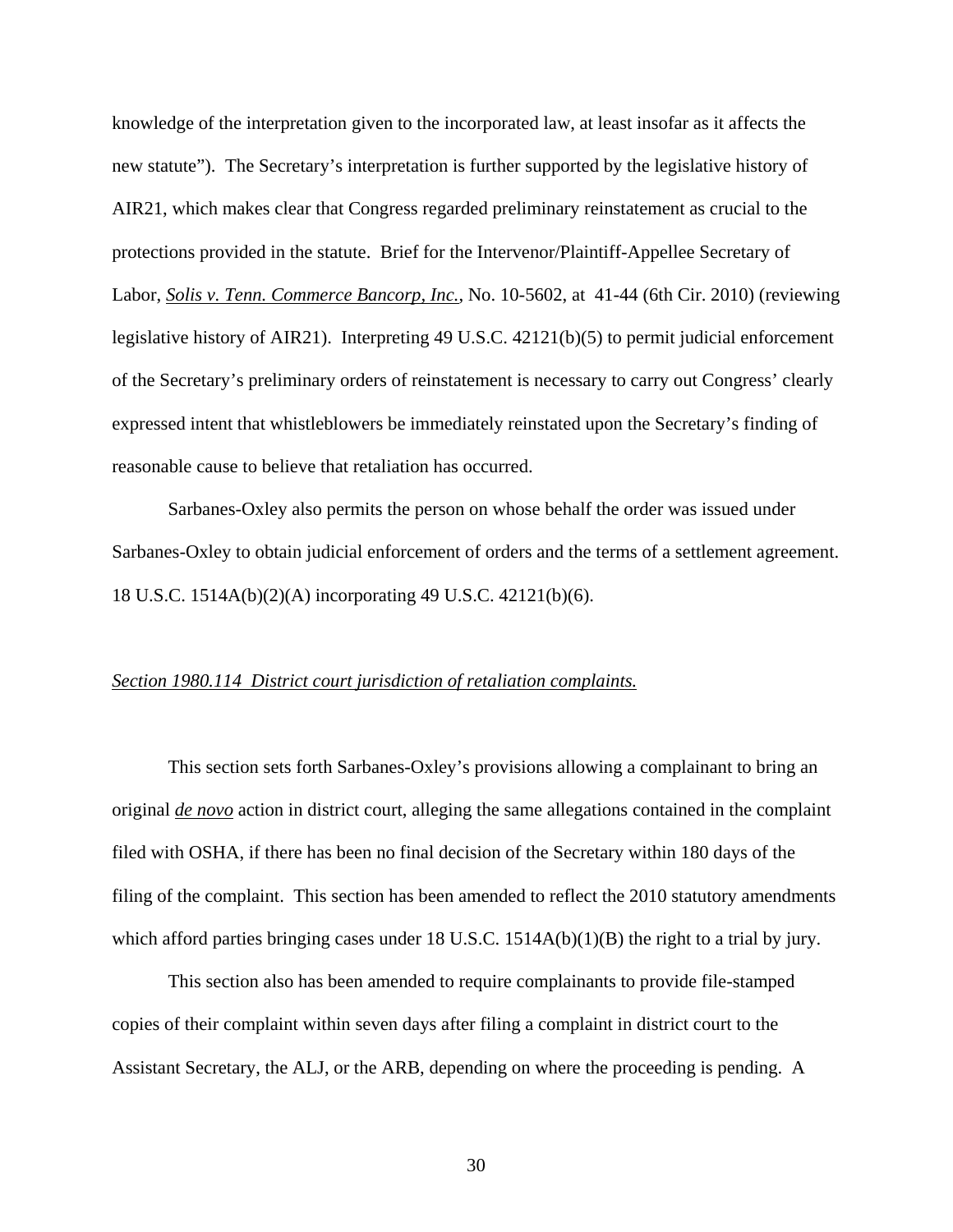copy of the complaint also must be provided to the Regional Administrator, the Assistant Secretary, Occupational Safety and Health Administration, and the Associate Solicitor, Division of Fair Labor Standards, U.S. Department of Labor. This provision is necessary to notify the agency that the complainant has opted to file a complaint in district court. This provision is not a substitute for the complainant's compliance with the requirements for service of process of the district court complaint contained in the Federal Rules of Civil Procedure and the local rules of the district court where the complaint is filed.

 It is the Secretary's position that complainants may not initiate an action in federal court after the Secretary issues a final decision, even if the date of the final decision is more than 180 days after the filing of the complaint. The purpose of the "kick-out" provision is to aid the complainant in receiving a prompt decision. That goal is not implicated in a situation where the complainant already has received a final decision from the Secretary. In addition, permitting the complainant to file a new case in district court in such circumstances could conflict with the parties' rights to seek judicial review of the Secretary's final decision in the court of appeals.

## *Section 1980.115 Special circumstances; waiver of rules.*

 This section provides that in circumstances not contemplated by these rules or for good cause the ALJ or the ARB may, upon application and notice to the parties, waive any rule as justice or the administration of Sarbanes-Oxley requires.

No substantive changes have been made to this section.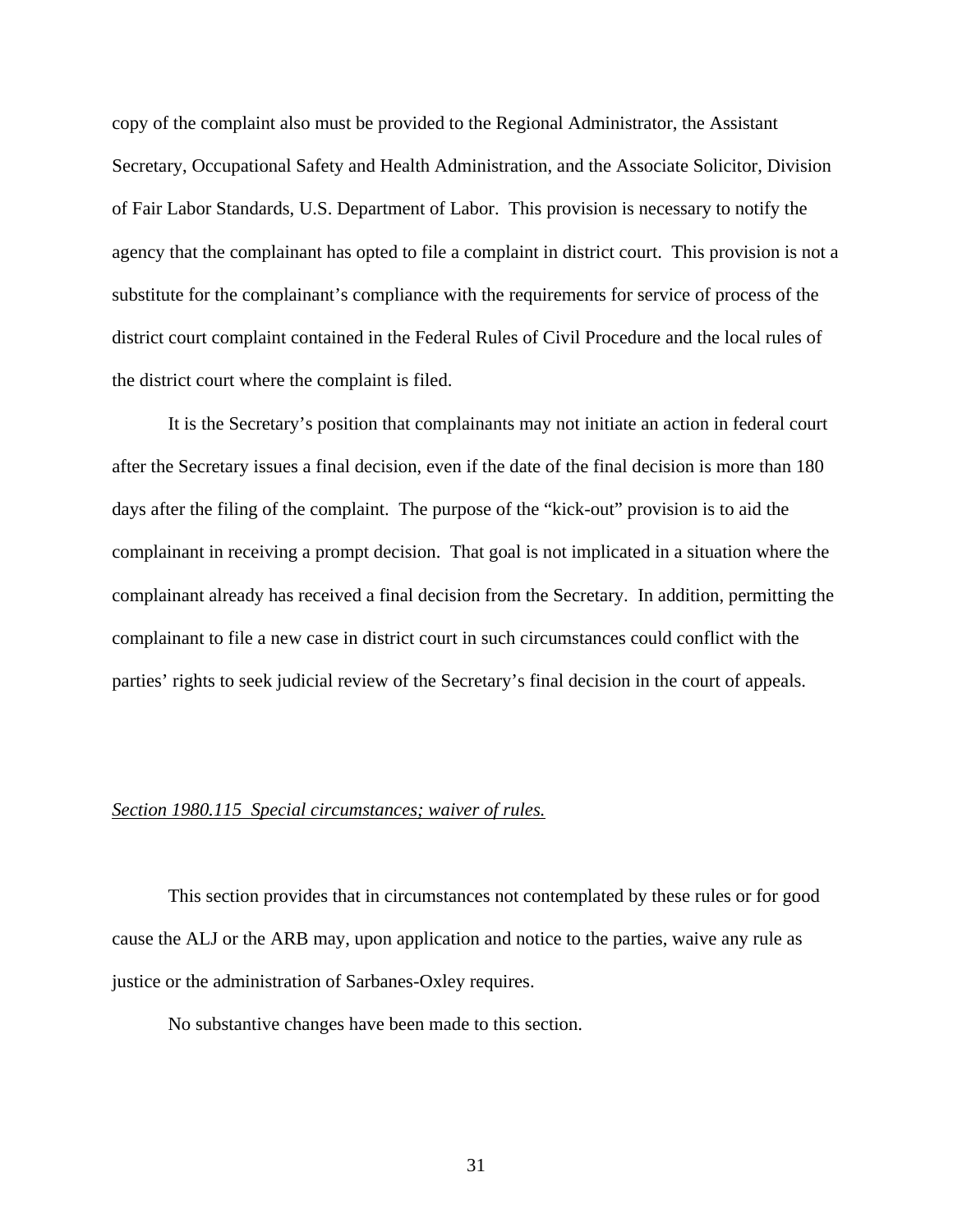#### **IV. Paperwork Reduction Act**

This rule contains a reporting provision (filing a retaliation complaint, section 1980.103) which was previously reviewed and approved for use by the Office of Management and Budget ("OMB") and assigned OMB control number 1218-0236 under the provisions of the Paperwork Reduction Act of 1995 (Pub. L.104-13).

# **V. Administrative Procedure Act**

 The notice and comment rulemaking procedures of Section 553 of the Administrative Procedure Act ("APA") do not apply "to interpretative rules, general statements of policy, or rules of agency organization, procedure, or practice."  $5 \text{ U.S.C. } 553(b)(\text{A})$ . This is a rule of agency procedure and practice within the meaning of that section. Therefore, publication in the *Federal Register* of a notice of proposed rulemaking and request for comments are not required for these regulations, which provide the procedures for the handling of retaliation complaints. Although this is a procedural rule not subject to the notice and comment procedures of the APA, we are providing persons interested in this interim final rule 60 days to submit comments. A final rule will be published after the agency receives and reviews the public's comments.

 Furthermore, because this rule is procedural rather than substantive, the normal requirement of 5 U.S.C. 553(d) that a rule be effective 30 days after publication in the *Federal Register* is inapplicable. The Assistant Secretary also finds good cause to provide an immediate effective date for this interim final rule. It is in the public interest that the rule be effective immediately so that parties may know what procedures are applicable to pending cases.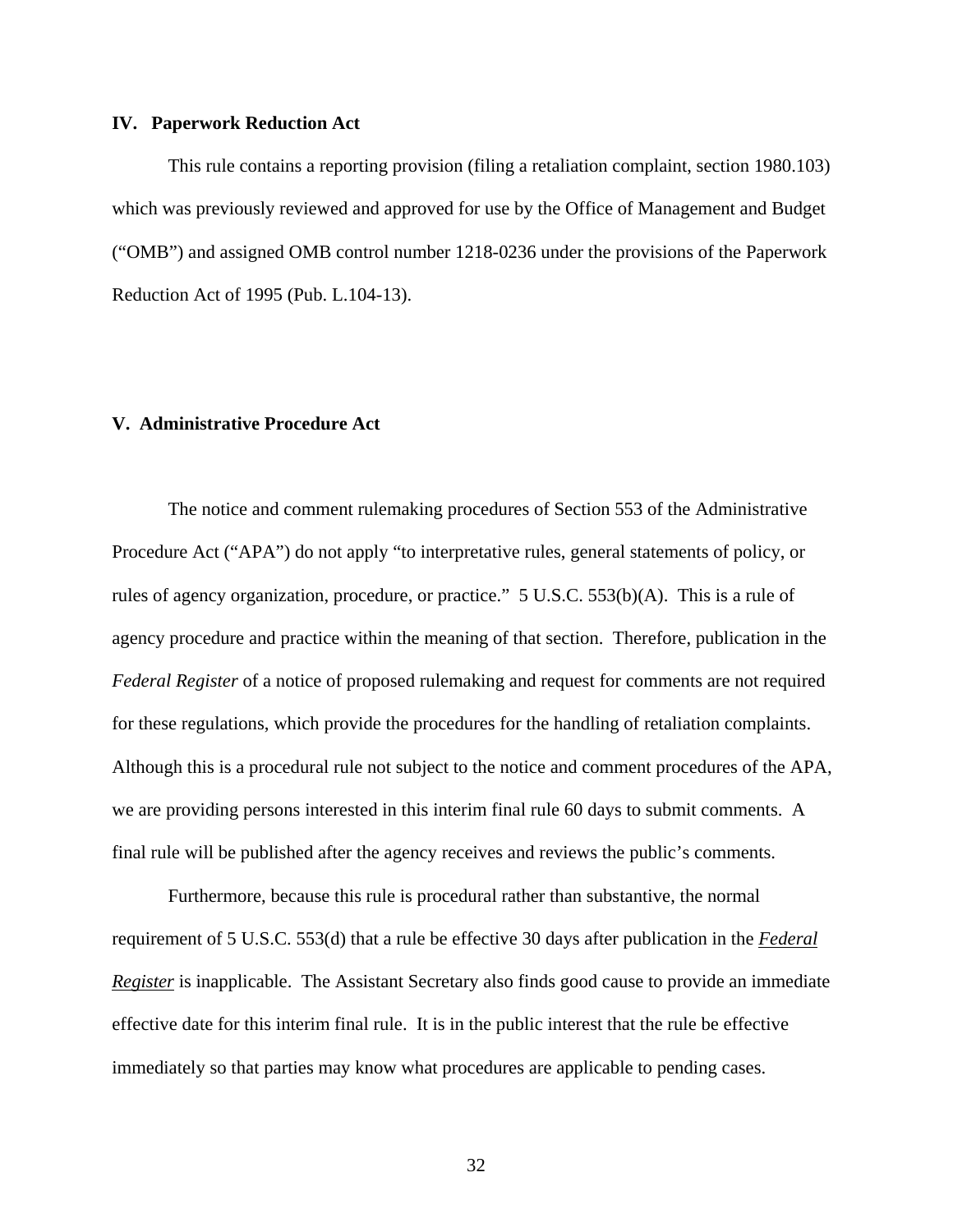# **VI. Executive Order 12866; Unfunded Mandates Reform Act of 1995; Small Business Regulatory Enforcement Fairness Act of 1996; Executive Order 13132**

 The Department has concluded that this rule should be treated as a "significant regulatory action" within the meaning of Section 3(f)(4) of Executive Order 12866 because this rule adds new provisions and updates the language of the former regulations to implement the statutory changes made by Dodd-Frank. Executive Order 12866 requires a full economic impact analysis only for "economically significant" rules, which are defined in Section  $3(f)(1)$  as rules that may have an annual effect on the economy of \$100 million or more (adjusted annually for inflation), or adversely affect in a material way the economy, productivity, competition, jobs, the environment, public health or safety, or State, local, or tribal governments or communities. Because the rule is procedural in nature, it is expected to have a negligible economic impact. Therefore, no economic impact analysis has been prepared. For the same reason, the rule does not require a Section 202 statement under the Unfunded Mandates Reform Act of 1995 (2 U.S.C. 1531 *et seq.*). Furthermore, because this is a rule of agency procedure and practice, it is not a "rule" within the meaning of the Small Business Regulatory Enforcement Fairness Act of 1996  $(5 \text{ U.S.C. } 804(3)(\text{C}))$ , and does not require Congressional review. Finally, this rule does not have "federalism implications." The rule does not have "substantial direct effects on the States, on the relationship between the national government and the States, or on the distribution of power and responsibilities among the various levels of government" and therefore is not subject to Executive Order 13132 (Federalism).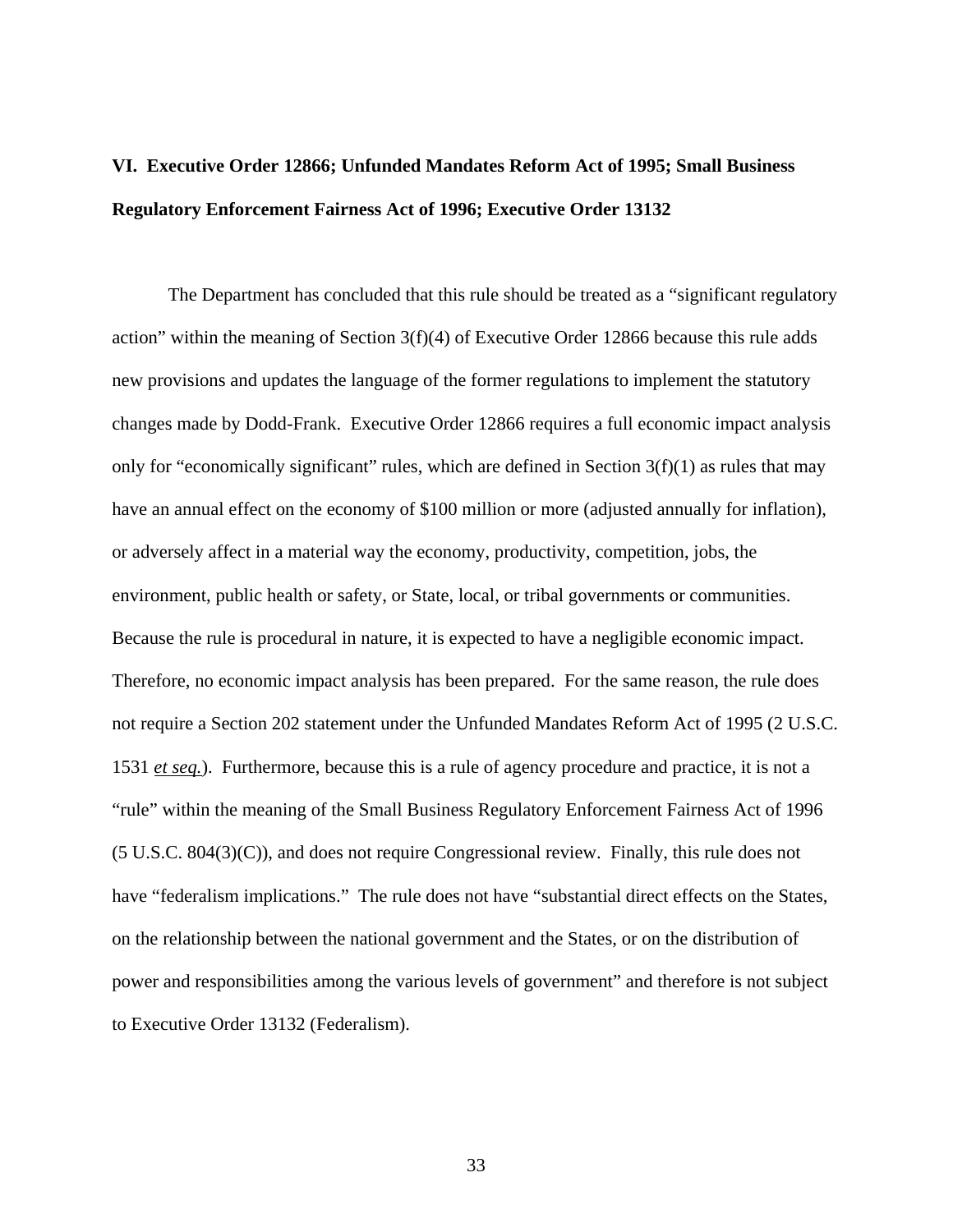### **VII. Regulatory Flexibility Analysis**

 The Department has determined that the regulation will not have a significant economic impact on a substantial number of small entities. The regulation simply updates existing procedures and implements changes necessitated by enactment of Dodd-Frank. Furthermore, no certification to this effect is required and no regulatory flexibility analysis is required because no proposed rule has been issued.

*Document Preparation:* This document was prepared under the direction and control of the Assistant Secretary, Occupational Safety and Health Administration, U.S. Department of Labor.

#### **List of Subjects in 29 CFR Part 1980**

Administrative practice and procedure, Corporate fraud, Employment, Investigations, Reporting and recordkeeping requirements, Whistleblower.

Signed at Washington, D.C. on October 26, 2011.

**David Michaels, PhD, MPH**  *Assistant Secretary of Labor for Occupational Safety and Health.*

\_\_\_\_\_\_\_\_\_\_\_\_\_\_\_\_\_\_\_\_\_\_\_\_\_\_\_\_\_\_\_\_\_\_\_\_\_\_\_\_\_\_\_\_\_\_\_\_\_\_\_\_

Accordingly, for the reasons set out in the preamble, 29 CFR part 1980 is revised to read as follows:

**PART 1980 -- Procedures for the Handling of Retaliation Complaints under Section 806 of the Sarbanes-Oxley Act of 2002, As Amended**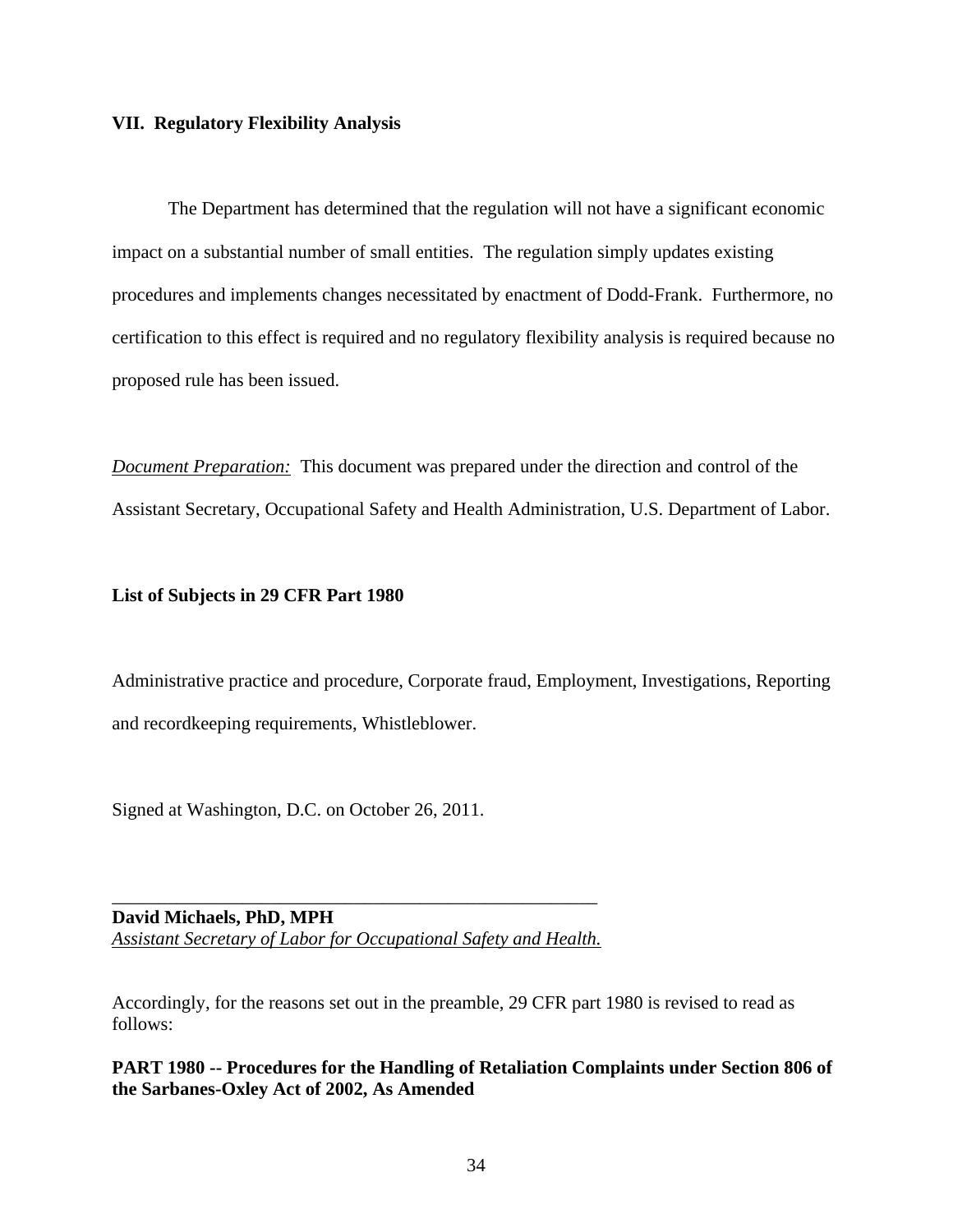# **Subpart A – Complaints, Investigations, Findings and Preliminary Orders**

Sec:

- 1980.100 Purpose and scope.
- 1980.101 Definitions.
- 1980.102 Obligations and prohibited acts.
- 1980.103 Filing of retaliation complaints.
- 1980.104 Investigation.
- 1980.105 Issuance of findings and preliminary orders.

# **Subpart B – Litigation**

1980.106 Objections to the findings and the preliminary order and request for a hearing.

- 1980.107 Hearings.
- 1980.108 Role of Federal agencies.

1980.109 Decision and orders of the administrative law judge.

1980.110 Decision and orders of the Administrative Review Board.

# **Subpart C – Miscellaneous Provisions**

- 1980.111 Withdrawal of complaints, objections, and findings; settlement.
- 1980.112 Judicial review.
- 1980.113 Judicial enforcement.
- 1980.114 District court jurisdiction of retaliation complaints.
- 1980.115 Special circumstances; waiver of rules.

**Authority:** 18 U.S.C. 1514A, as amended by the Dodd-Frank Wall Street Reform and

Consumer Protection Act of 2010, Pub. L. 111-203 (July 21, 2010); Secretary of Labor's Order

No. 4-2010 (Sept. 2, 2010), 75 FR 55355 (Sept. 10, 2010); Secretary of Labor's Order No. 1-

2010 (Jan. 15, 2010), 75 FR 3924 (Jan. 25, 2010).

# **Subpart A – Complaints, Investigations, Findings and Preliminary Orders**

# **§ 1980.100 Purpose and scope.**

(a) This part implements procedures under section 806 of the Corporate and Criminal Fraud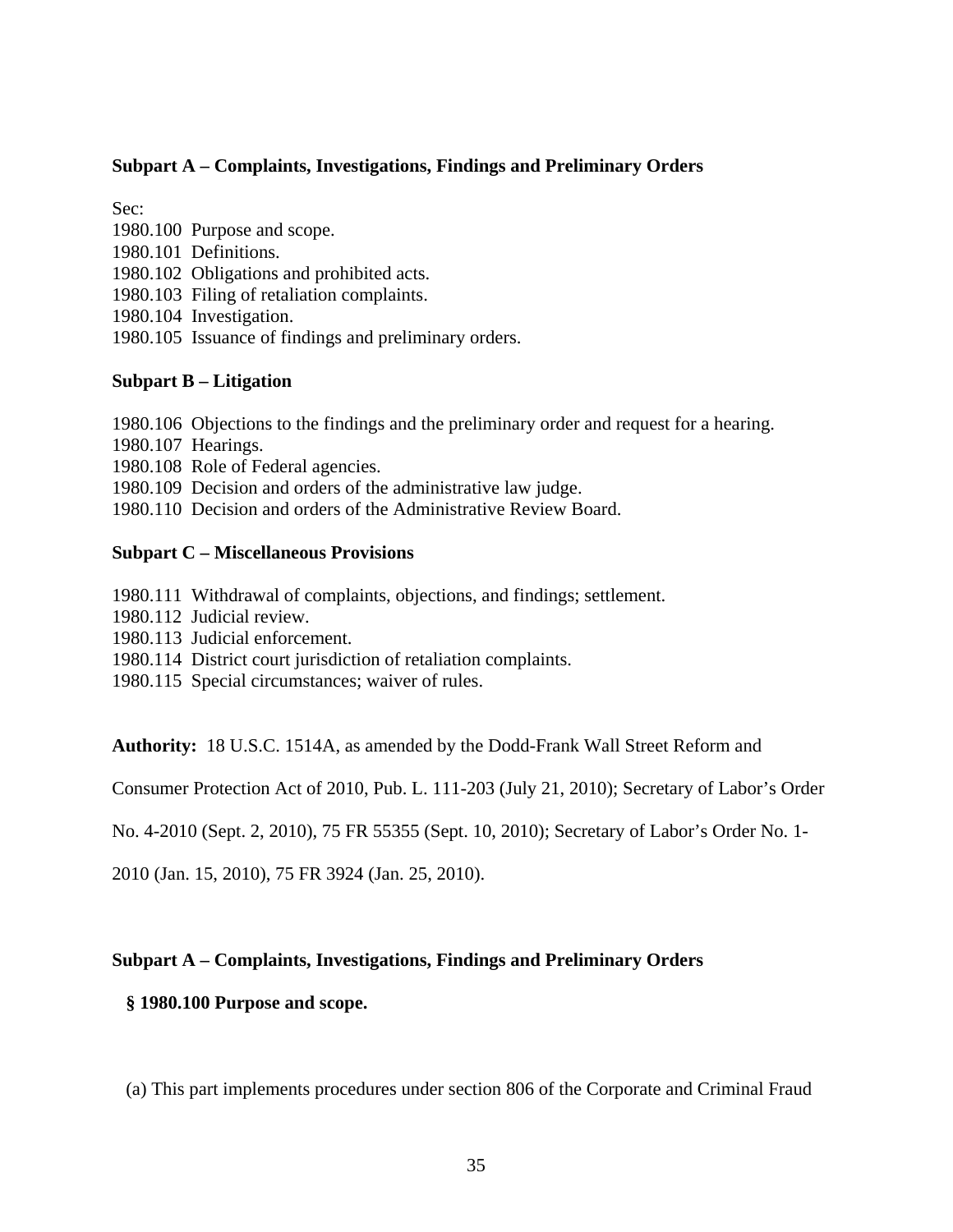Accountability Act of 2002, Title VIII of the Sarbanes-Oxley Act of 2002 (Sarbanes-Oxley or Act), enacted into law July 30, 2002, as amended by the Dodd-Frank Wall Street Reform and Consumer Protection Act of 2010, enacted into law July 21, 2010. Sarbanes-Oxley provides for employee protection from retaliation by companies, their subsidiaries and affiliates, officers, employees, contractors, subcontractors, and agents because the employee has engaged in protected activity pertaining to a violation or alleged violation of 18 U.S.C. 1341, 1343, 1344, or 1348, or any rule or regulation of the Securities and Exchange Commission, or any provision of Federal law relating to fraud against shareholders. Sarbanes-Oxley also provides for employee protection from retaliation by nationally recognized statistical rating organizations, their officers, employees, contractors, subcontractors or agents because the employee has engaged in protected activity.

(b) This part establishes procedures pursuant to Sarbanes-Oxley for the expeditious handling of retaliation complaints made by employees, or by persons acting on their behalf. These rules, together with those codified at 29 CFR part 18, set forth the procedures for submission of complaints under Sarbanes-Oxley, investigations, issuance of findings and preliminary orders, objections to findings and orders, litigation before administrative law judges, post-hearing administrative review, withdrawals, and settlements.

#### **§ 1980.101 Definitions.**

As used in this part:

(a) *Act* means section 806 of the Corporate and Criminal Fraud Accountability Act of 2002, Title VIII of the Sarbanes-Oxley Act of 2002, Pub. L. 107-204, July 30, 2002, codified at 18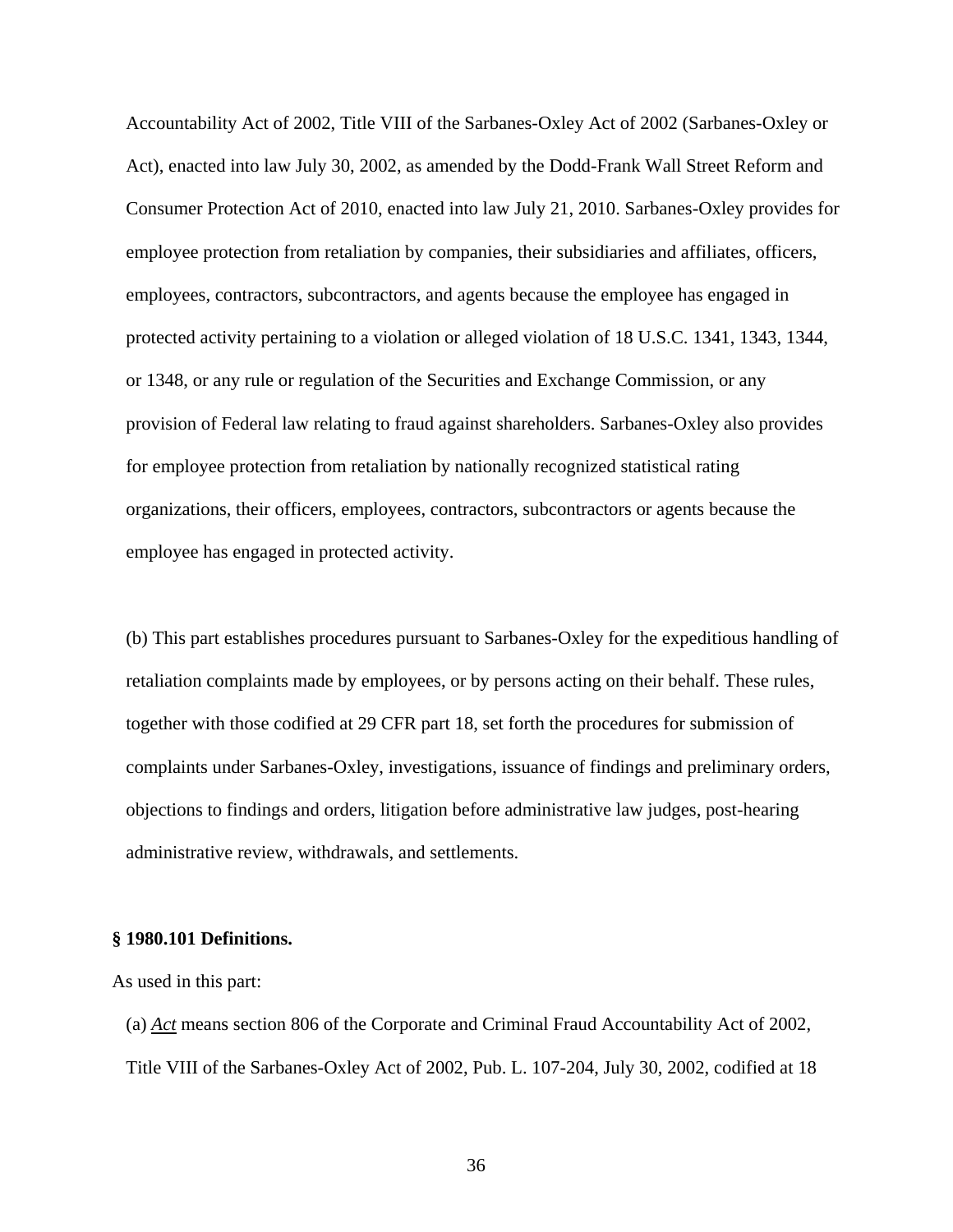U.S.C. 1514A, as amended by the Dodd-Frank Wall Street Reform and Consumer Protection Act of 2010, Pub. L. 111-203, July 21, 2010.

(b) *Assistant Secretary* means the Assistant Secretary of Labor for Occupational Safety and Health or the person or persons to whom he or she delegates authority under the Act.

(c) *Business days* means days other than Saturdays, Sundays, and Federal holidays.

(d) *Company* means any company with a class of securities registered under section 12 of the Securities Exchange Act of 1934 (15 U.S.C. 78*l)* or any company required to file reports under section 15(d) of the Securities Exchange Act of 1934 (15 U.S.C. 78*o*(d)) including any subsidiary or affiliate whose financial information is included in the consolidated financial statements of such company.

(e) *Complainant* means the employee who filed a complaint under the Act or on whose behalf a complaint was filed.

(f) *Covered person* means any company, including any subsidiary or affiliate whose financial information is included in the consolidated financial statements of such company, or any nationally recognized statistical rating organization, or any officer, employee, contractor, subcontractor, or agent of such company or nationally recognized statistical rating organization.

(g) *Employee* means an individual presently or formerly working for a covered person, an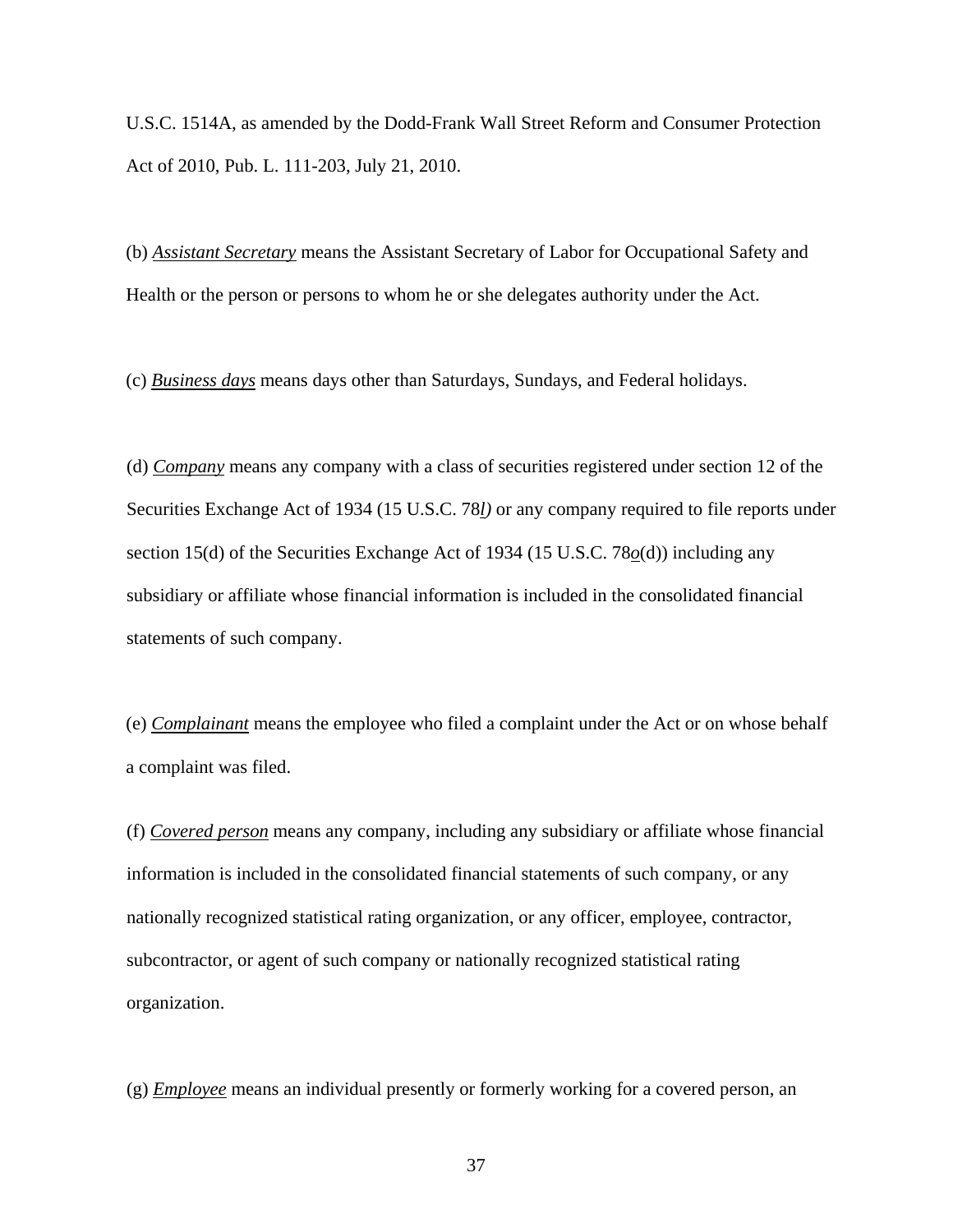individual applying to work for a covered person, or an individual whose employment could be affected by a covered person.

(h) *Nationally recognized statistical rating organization* means a credit rating agency under 15

U.S.C. 78c(61) that:

(1) Issues credit ratings certified by qualified institutional buyers, in accordance with 15 U.S.C.

 $78<sub>0</sub> - 7(a)(1)(B)(ix)$ , with respect to:

- (i) Financial institutions, brokers, or dealers;
- (ii) Insurance companies;
- (iii) Corporate issuers;
- (iv) Issuers of asset-backed securities (as that term is defined in section 1101(c) of part

229 of title 17, Code of Federal Regulations, as in effect on September 29, 2006);

(v) Issuers of government securities, municipal securities, or securities issued by a

foreign government; or

- (vi) A combination of one or more categories of obligors described in any of paragraphs
- $(h)(1)(i)$  through  $(v)$  of this section; and

(2) Is registered under 15 U.S.C. 78*o*-7.

(i) *OSHA* means the Occupational Safety and Health Administration of the United States Department of Labor.

(j) *Person* means one or more individuals, partnerships, associations, companies, corporations, business trusts, legal representatives or any group of persons.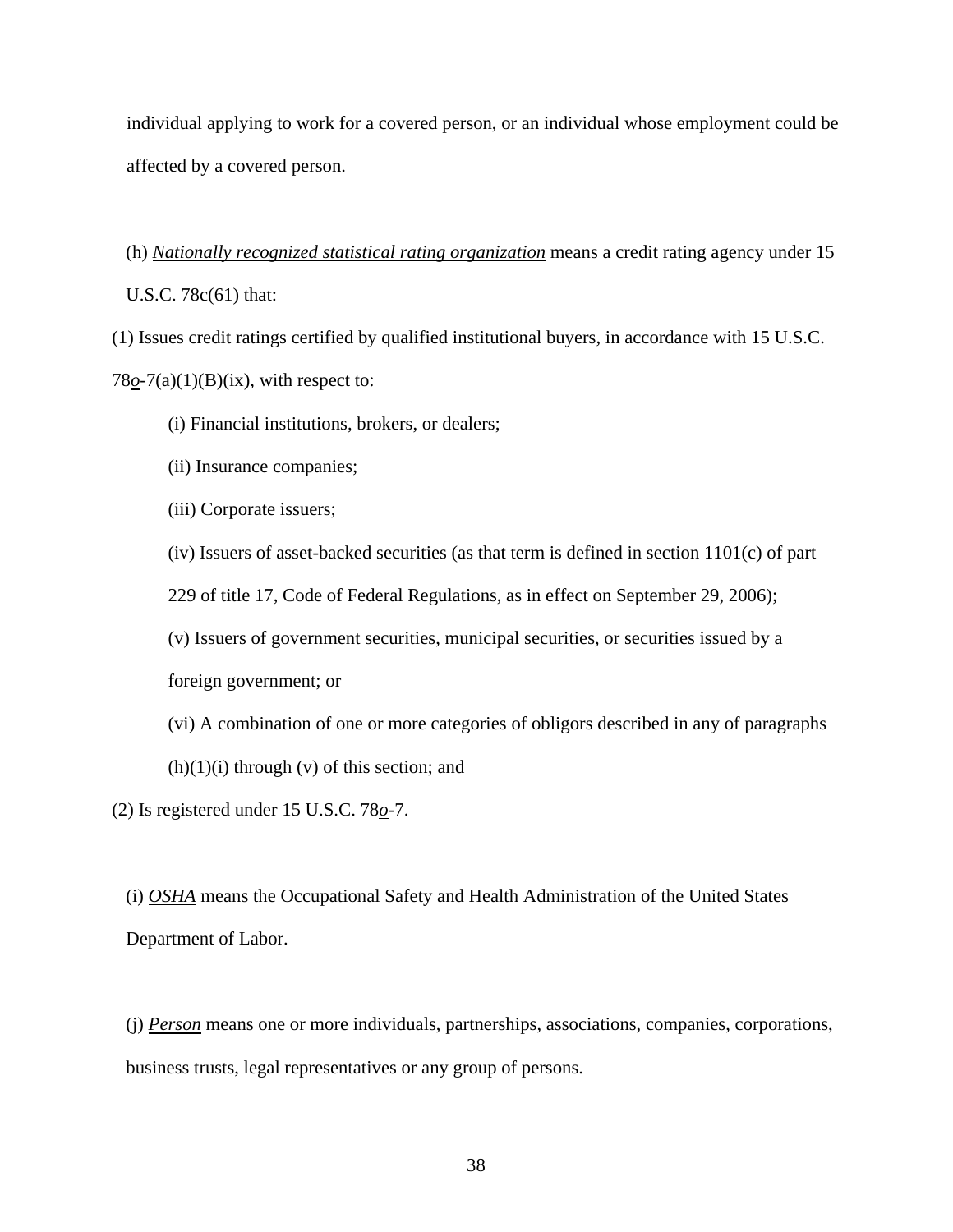(k) *Respondent* means the person named in the complaint who is alleged to have violated the Act.

(l) *Secretary* means the Secretary of Labor or persons to whom authority under the Act has been delegated.

(m) Any future statutory amendments that affect the definition of a term or terms listed in this section will apply in lieu of the definition stated herein.

# **§ 1980.102 Obligations and prohibited acts.**

(a) No covered person may discharge, demote, suspend, threaten, harass or in any other manner retaliate against, including, but not limited to, intimidating, threatening, restraining, coercing, blacklisting or disciplining, any employee with respect to the employee's compensation, terms, conditions, or privileges of employment because the employee, or any person acting pursuant to the employee's request, has engaged in any of the activities specified in paragraphs (b)(1) and (2) of this section.

(b) An employee is protected against retaliation (as described in paragraph (a) of this section) by a covered person for any lawful act done by the employee:

(1) To provide information, cause information to be provided, or otherwise assist in an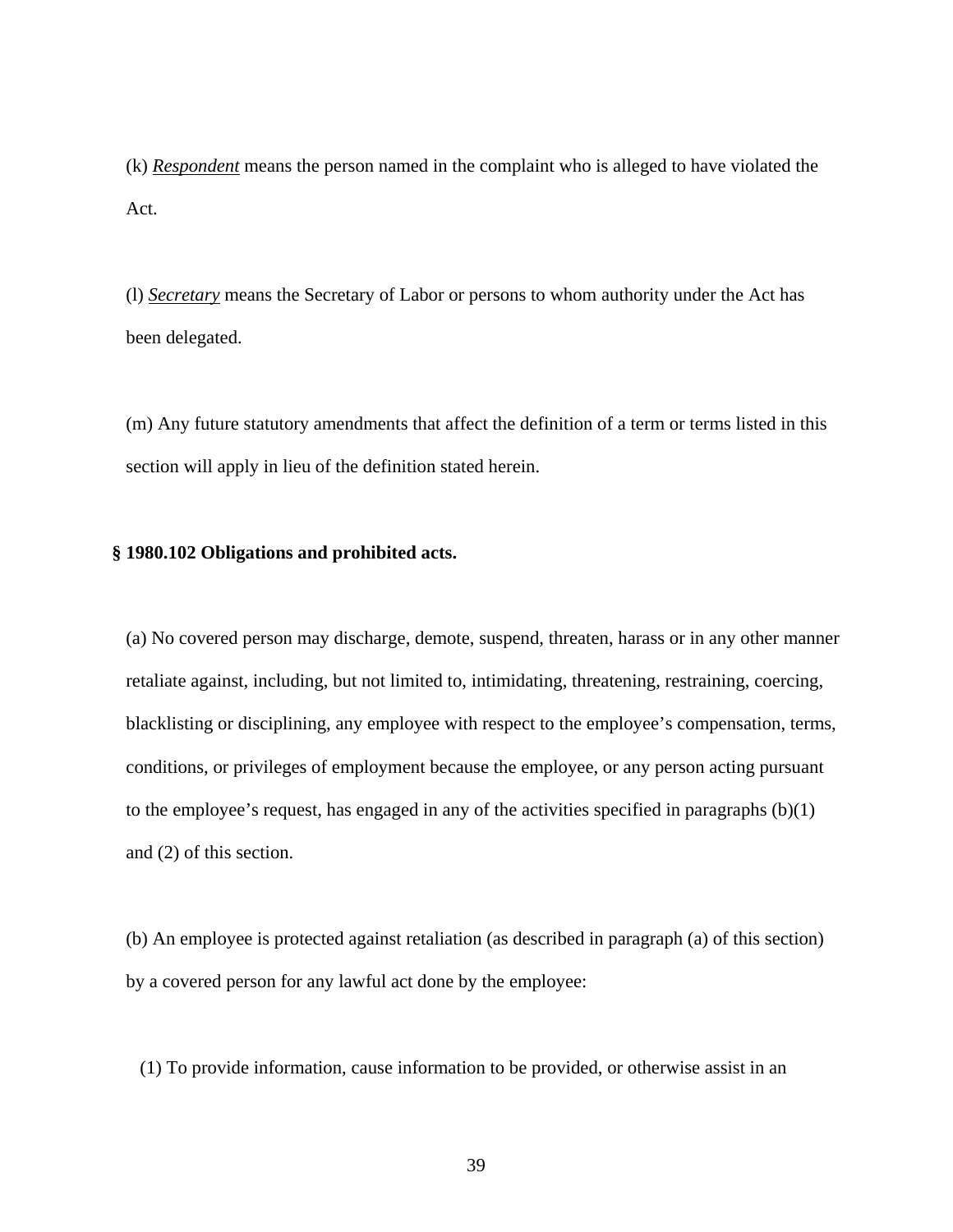investigation regarding any conduct which the employee reasonably believes constitutes a violation of 18 U.S.C. 1341, 1343, 1344, or 1348, any rule or regulation of the Securities and Exchange Commission, or any provision of Federal law relating to fraud against shareholders, when the information or assistance is provided to or the investigation is conducted by--

(i) A Federal regulatory or law enforcement agency;

(ii) Any Member of Congress or any committee of Congress; or

(ii) A person with supervisory authority over the employee (or such other person working for the employer who has the authority to investigate, discover, or terminate misconduct); or

(2) To file, cause to be filed, testify, participate in, or otherwise assist in a proceeding filed or about to be filed (with any knowledge of the employer) relating to an alleged violation of 18 U.S.C. 1341, 1343, 1344, or 1348, any rule or regulation of the Securities and Exchange Commission, or any provision of Federal law relating to fraud against shareholders.

#### **§ 1980.103 Filing of retaliation complaints.**

(a) *Who may file.* An employee who believes that he or she has been retaliated against by a covered person in violation of the Act may file, or have filed on the employee's behalf, a complaint alleging such retaliation.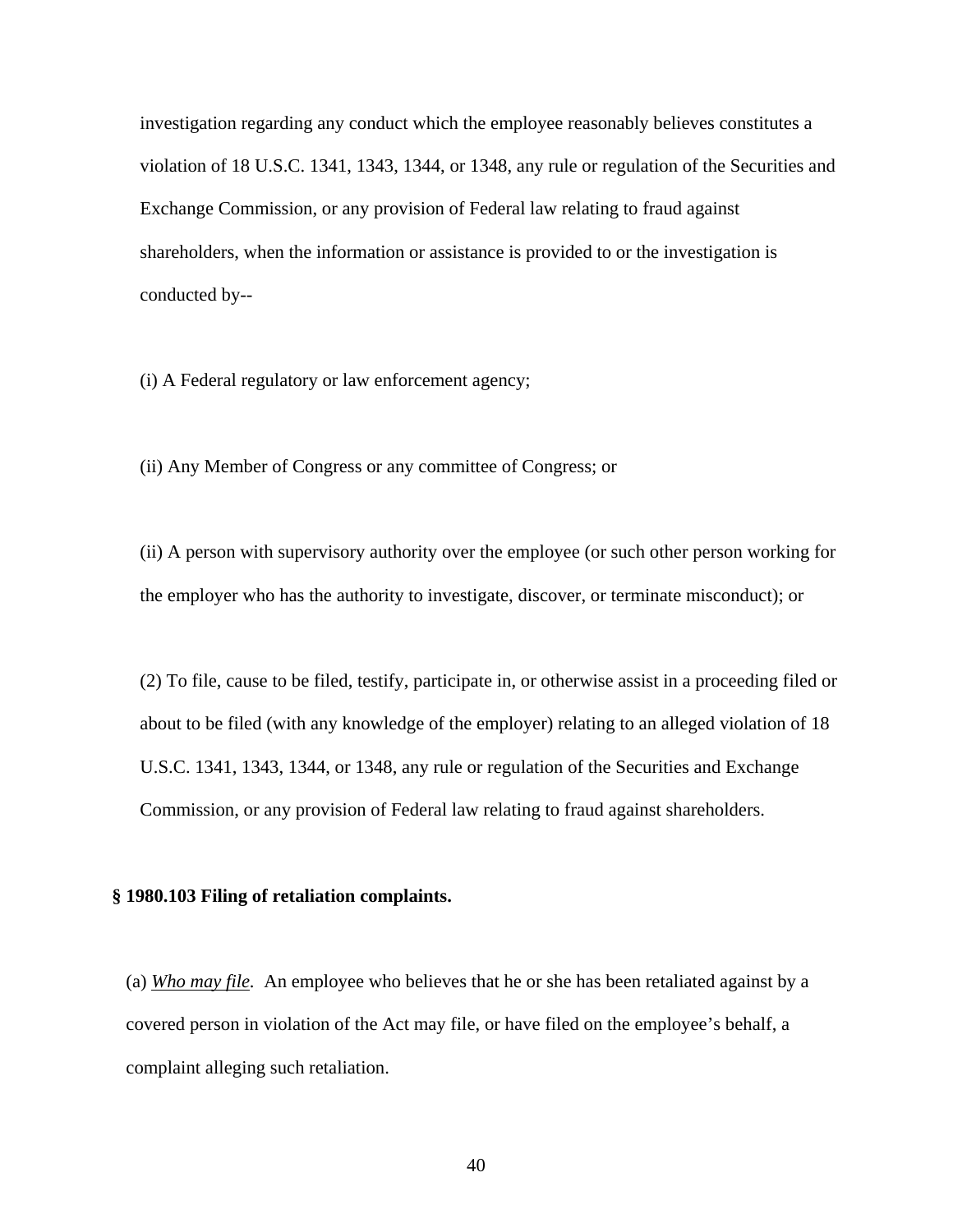(b) *Nature of filing.* No particular form of complaint is required. A complaint may be filed orally or in writing. Oral complaints will be reduced to writing by OSHA. If the complainant is unable to file the complaint in English, OSHA will accept the complaint in any language.

(c) *Place of filing.* The complaint should be filed with the OSHA office responsible for enforcement activities in the geographical area where the employee resides or was employed, but may be filed with any OSHA officer or employee. Addresses and telephone numbers for these officials are set forth in local directories and at the following Internet address:

*http://www.osha.gov*

(d) *Time for filing.* Within 180 days after an alleged violation of the Act occurs or after the date on which the employee became aware of the alleged violation of the Act, any employee who believes that he or she has been retaliated against in violation of the Act may file, or have filed on the employee's behalf, a complaint alleging such retaliation. The date of the postmark, facsimile transmittal, e-mail communication, telephone call, hand-delivery, delivery to a thirdparty commercial carrier, or in-person filing at an OSHA office will be considered the date of filing. The time for filing a complaint may be tolled for reasons warranted by applicable case law.

# **§ 1980.104 Investigation.**

(a) Upon receipt of a complaint in the investigating office, the Assistant Secretary will notify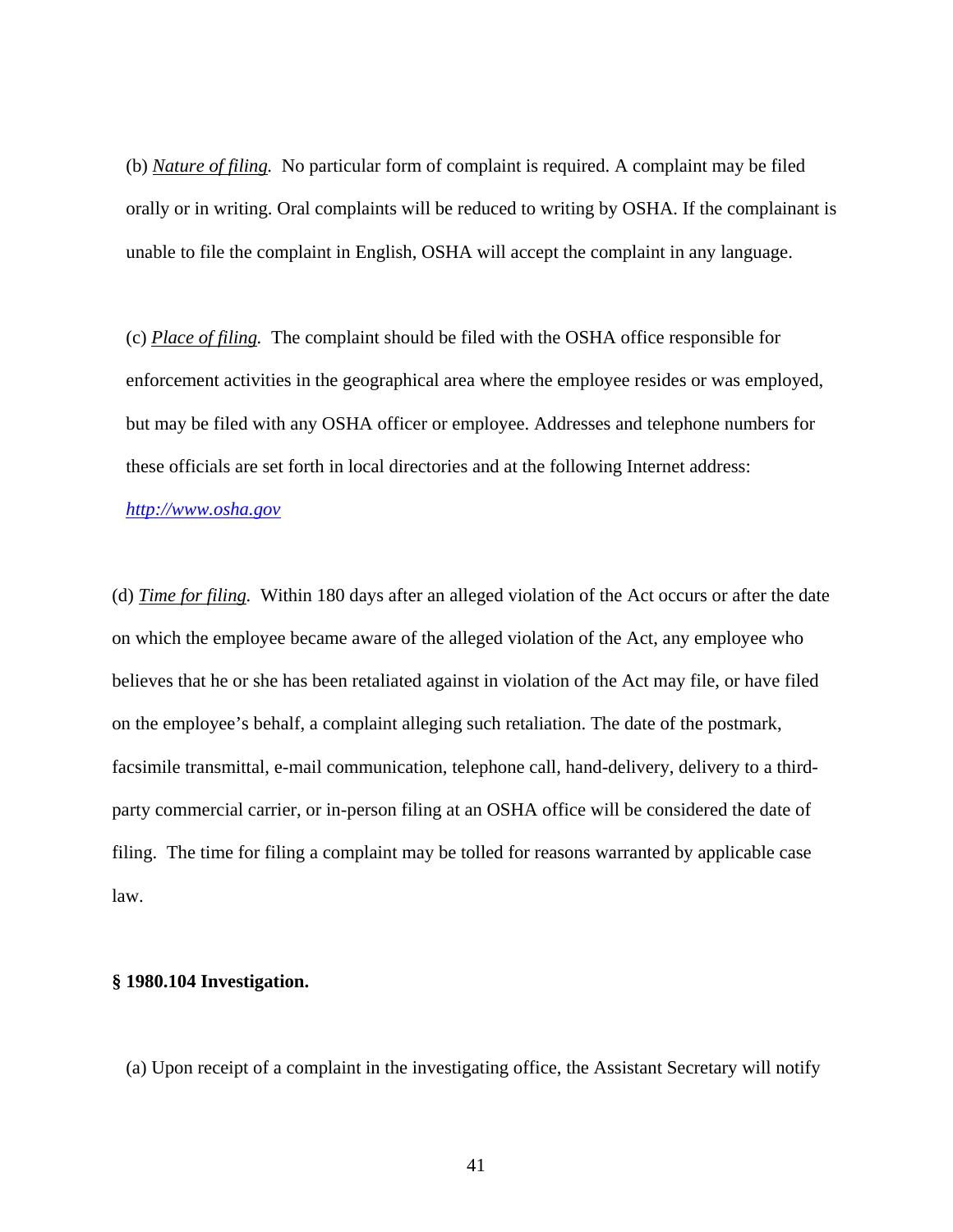the respondent of the filing of the complaint by providing a copy of the complaint, redacted, if necessary, in accordance with the Privacy Act of 1974, 5 U.S.C. 552a, and other applicable confidentiality laws, and will also notify the respondent of its rights under paragraphs (b) and (f) of this section and paragraph (e) of § 1980.110. The Assistant Secretary will provide a copy of the unredacted complaint to the complainant (or complainant's legal counsel, if complainant is represented by counsel) and to the Securities and Exchange Commission.

(b) Within 20 days of receipt of the notice of the filing of the complaint provided under paragraph (a) of this section, the respondent may submit to the Assistant Secretary a written statement and any affidavits or documents substantiating its position. Within the same 20 days, the respondent may request a meeting with the Assistant Secretary to present its position.

(c) Throughout the investigation, the agency will provide to the complainant (or the complainant's legal counsel if complainant is represented by counsel) a copy of all of respondent's submissions to the agency that are responsive to the complainant's whistleblower complaint. Before providing such materials to the complainant, the agency will redact them, if necessary, in accordance with the Privacy Act of 1974, 5 U.S.C. 552a, and other applicable confidentiality laws. The agency will also provide the complainant with an opportunity to respond to such submissions.

(d) Investigations will be conducted in a manner that protects the confidentiality of any person who provides information on a confidential basis, other than the complainant, in accordance with part 70 of this title.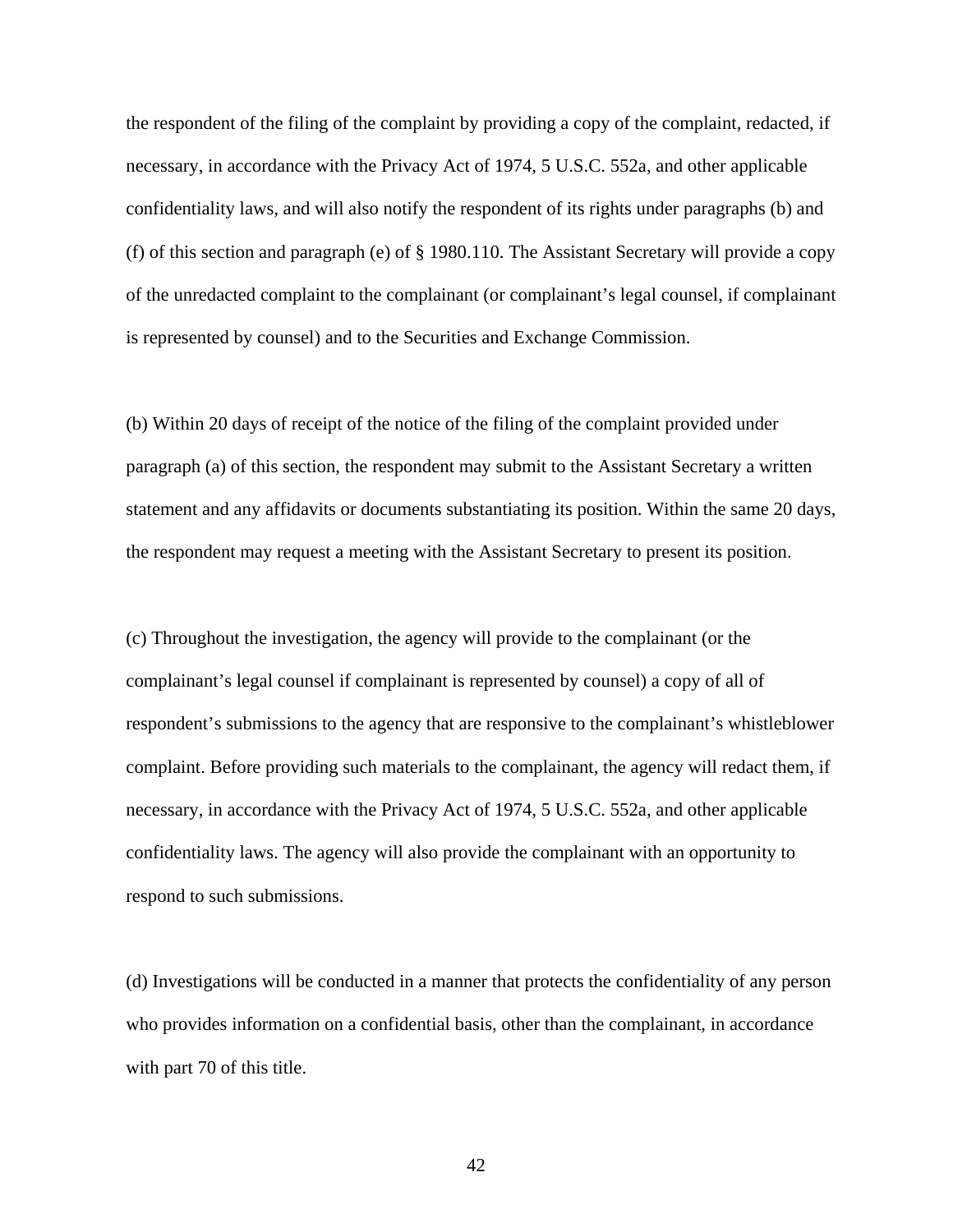(e)(1) A complaint will be dismissed unless the complainant has made a *prima facie* showing that protected activity was a contributing factor in the adverse action alleged in the complaint.

(2) The complaint, supplemented as appropriate by interviews of the complainant, must allege the existence of facts and evidence to make a *prima facie* showing as follows:

(i) The employee engaged in a protected activity;

(ii) The respondent knew or suspected that the employee engaged in the protected activity;

(iii) The employee suffered an adverse action; and

(iv) The circumstances were sufficient to raise the inference that the protected activity was a contributing factor in the adverse action.

(3) For purposes of determining whether to investigate, the complainant will be considered to have met the required burden if the complaint on its face, supplemented as appropriate through interviews of the complainant, alleges the existence of facts and either direct or circumstantial evidence to meet the required showing, *i.e.*, to give rise to an inference that the respondent knew or suspected that the employee engaged in protected activity and that the protected activity was a contributing factor in the adverse action. The burden may be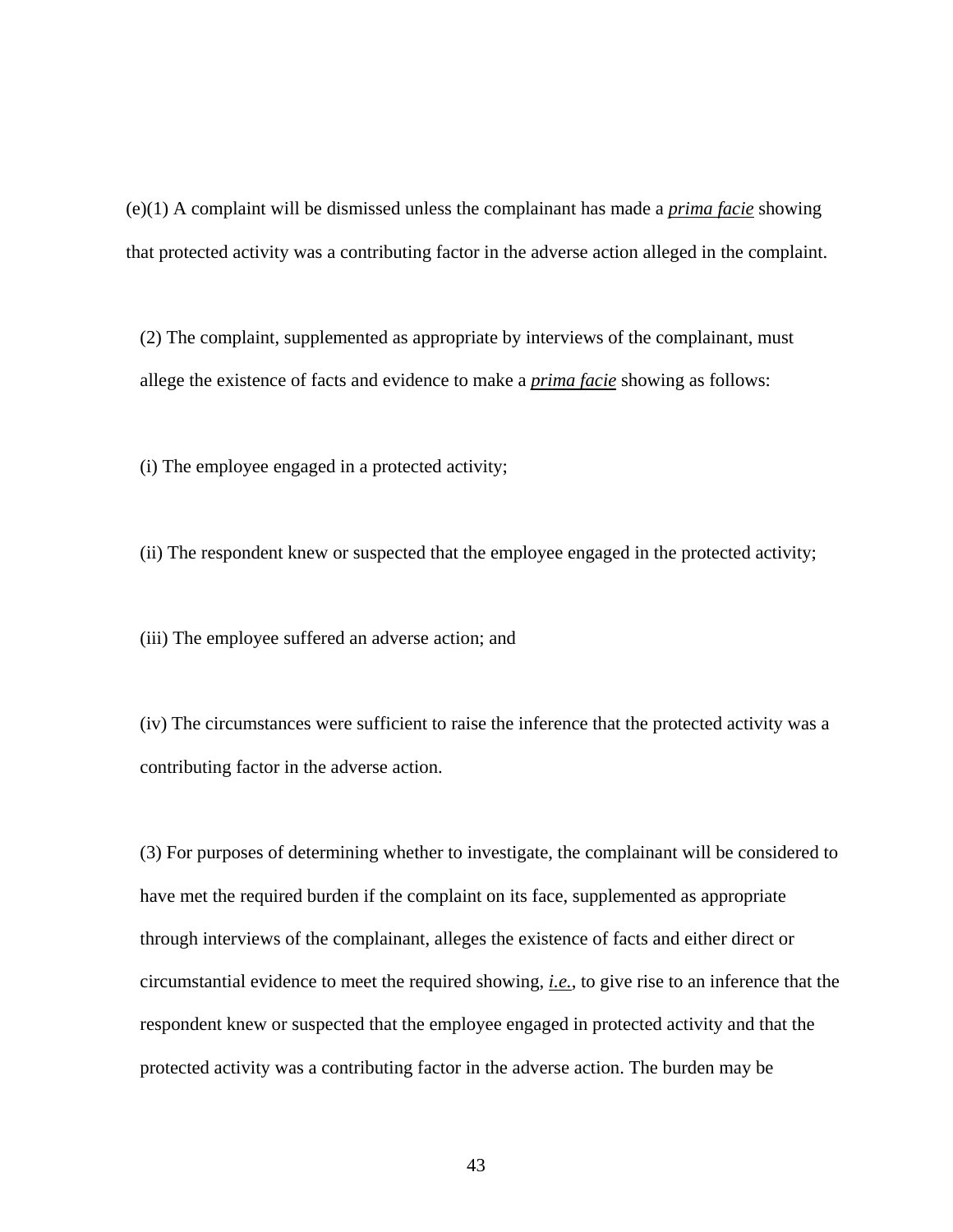satisfied, for example, if the complaint shows that the adverse personnel action took place shortly after the protected activity, giving rise to the inference that it was a factor in the adverse action. If the required showing has not been made, the complainant (or the complainant's legal counsel, if complainant is represented by counsel) will be so notified and the investigation will not commence.

(4) Notwithstanding a finding that a complainant has made a *prima facie* showing, as required by this section, an investigation of the complaint shall not be conducted or will be discontinued if the respondent demonstrates by clear and convincing evidence that it would have taken the same adverse action in the absence of the complainant's protected activity.

(5) If the respondent fails to make a timely response or fails to satisfy the burden set forth in the prior paragraph, the Assistant Secretary will proceed with the investigation. The investigation will proceed whenever it is necessary or appropriate to confirm or verify the information provided by the respondent.

(f) Prior to the issuance of findings and a preliminary order as provided for in § 1980.105, if the Assistant Secretary has reasonable cause, on the basis of information gathered under the procedures of this part, to believe that the respondent has violated the Act and that preliminary reinstatement is warranted, the Assistant Secretary will again contact the respondent (or the respondent's legal counsel, if respondent is represented by counsel) to give notice of the substance of the relevant evidence supporting the complainant's allegations as developed during the course of the investigation. This evidence includes any witness statements, which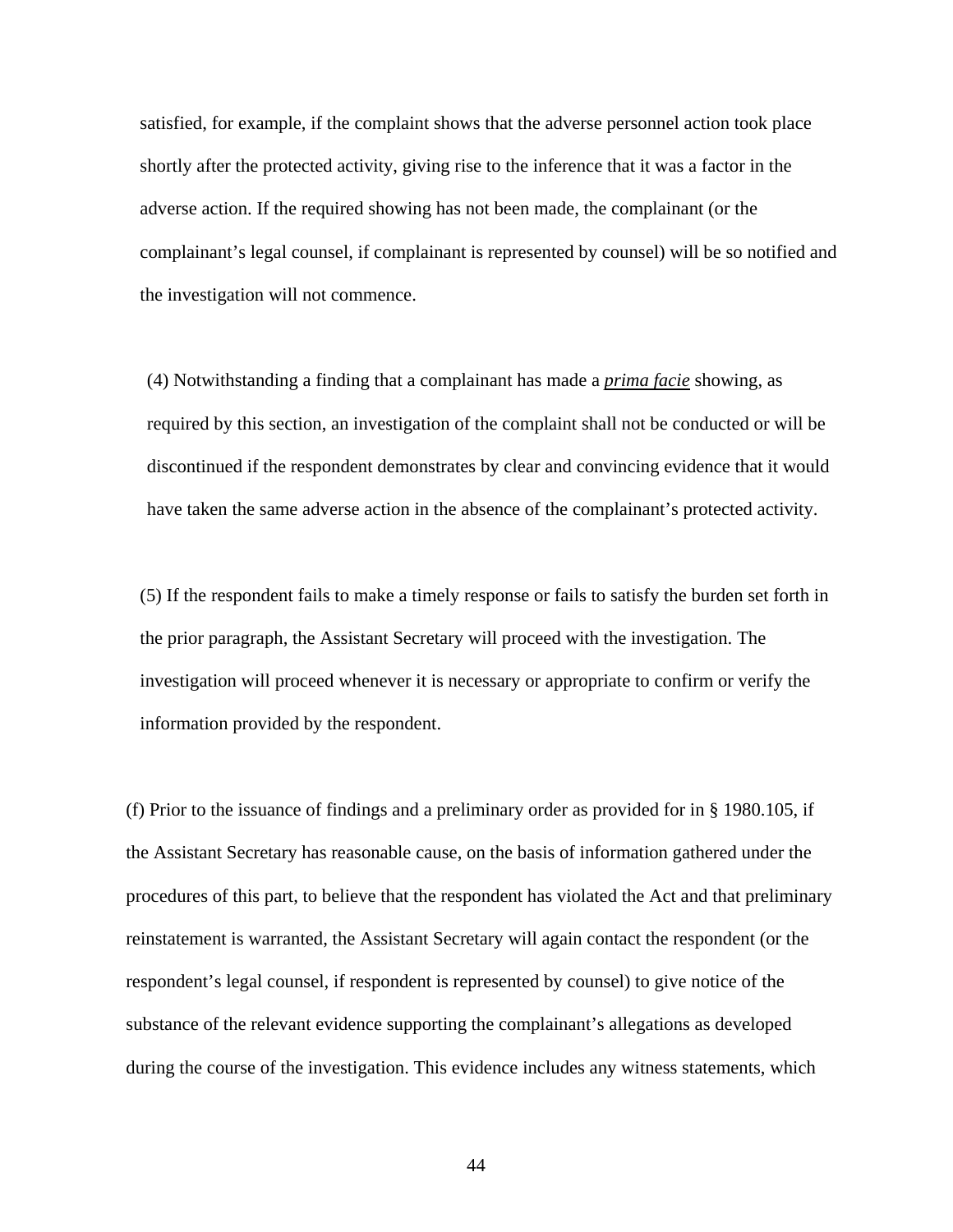will be redacted to protect the identity of confidential informants where statements were given in confidence; if the statements cannot be redacted without revealing the identity of confidential informants, summaries of their contents will be provided. The complainant will also receive a copy of the materials that must be provided to the respondent under this paragraph. Before providing such materials to the complainant, the agency will redact them, if necessary, in accordance with the Privacy Act of 1974, 5 U.S.C. 552a, and other applicable confidentiality laws. The respondent will be given the opportunity to submit a written response, to meet with the investigators, to present statements from witnesses in support of its position, and to present legal and factual arguments. The respondent will present this evidence within 10 business days of the Assistant Secretary's notification pursuant to this paragraph, or as soon afterwards as the Assistant Secretary and the respondent can agree, if the interests of justice so require.

## **§ 1980.105 Issuance of findings and preliminary orders.**

(a) After considering all the relevant information collected during the investigation, the Assistant Secretary shall issue, within 60 days of filing of the complaint, written findings as to whether or not there is reasonable cause to believe that the respondent has retaliated against the complainant in violation of the Act.

(1) If the Assistant Secretary concludes that there is reasonable cause to believe that a violation has occurred, he or she shall accompany the findings with a preliminary order providing relief to the complainant. The preliminary order will include all relief necessary to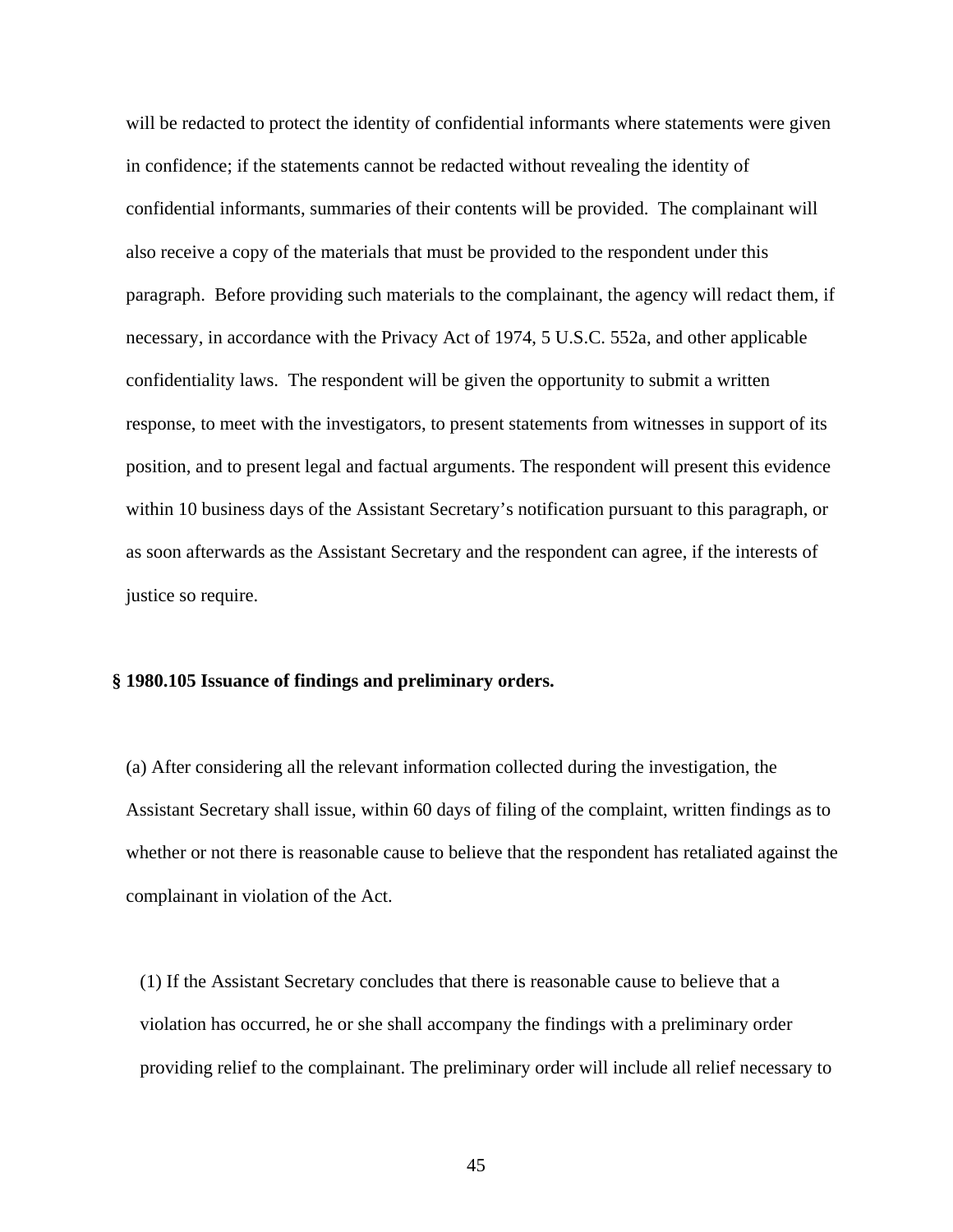make the employee whole, including reinstatement with the same seniority status that the complainant would have had but for the retaliation; back pay with interest; and compensation for any special damages sustained as a result of the retaliation, including litigation costs, expert witness fees, and reasonable attorney's fees. Interest on back pay will be calculated using the interest rate applicable to underpayment of taxes under 26 U.S.C. 6621 and will be compounded daily.

(2) If the Assistant Secretary concludes that a violation has not occurred, the Assistant Secretary will notify the parties of that finding.

(b) The findings, and where appropriate, the preliminary order will be sent by certified mail, return receipt requested, to all parties of record (and each party's legal counsel if the party is represented by counsel). The findings, and where appropriate, the preliminary order will inform the parties of the right to object to the findings and/or order and to request a hearing, and of the right of the respondent to request an award of attorney's fees not exceeding \$1,000 from the administrative law judge (ALJ) regardless of whether the respondent has filed objections, if the complaint was frivolous or brought in bad faith. The findings, and where appropriate, the preliminary order, also will give the address of the Chief Administrative Law Judge. At the same time, the Assistant Secretary will file with the Chief Administrative Law Judge, U.S. Department of Labor, a copy of the original complaint and a copy of the findings and/or order.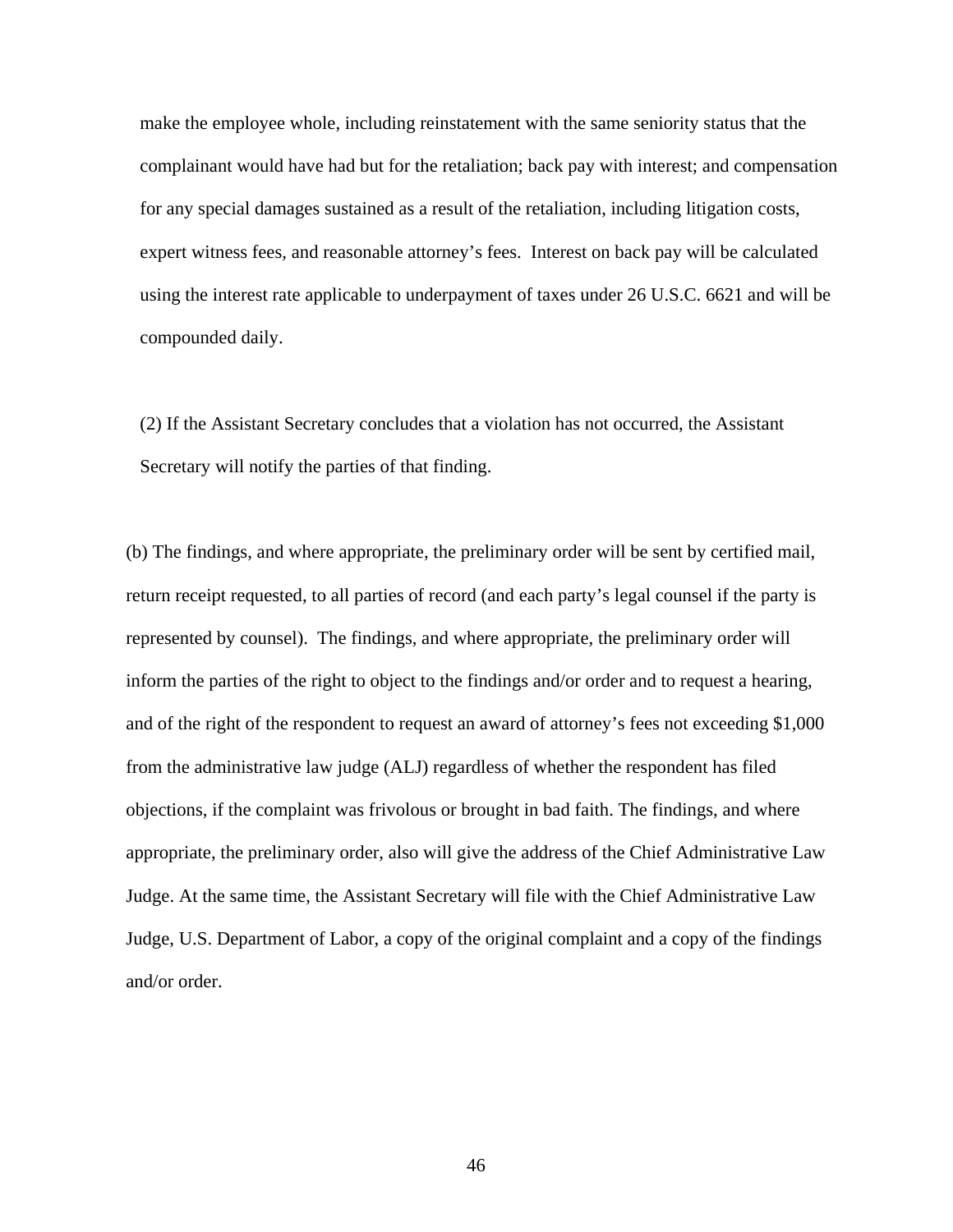(c) The findings and any preliminary order will be effective 30 days after receipt by the respondent (or the respondent's legal counsel if the respondent is represented by counsel), or on the compliance date set forth in the preliminary order, whichever is later, unless an objection and/or a request for hearing has been timely filed as provided at § 1980.106. However, the portion of any preliminary order requiring reinstatement will be effective immediately upon the respondent's receipt of the findings and the preliminary order, regardless of any objections to the findings and/or the order.

### **Subpart B – Litigation**

## **§ 1980.106 Objections to the findings and the preliminary order and request for a hearing.**

(a) Any party who desires review, including judicial review, of the findings and preliminary order, or a respondent alleging that the complaint was frivolous or brought in bad faith who seeks an award of attorney's fees under the Act, must file any objections and/or a request for a hearing on the record within 30 days of receipt of the findings and preliminary order pursuant to §1980.105(b). The objections, request for a hearing, and/or request for attorney's fees must be in writing and state whether the objections are to the findings, the preliminary order, and/or whether there should be an award of attorney's fees. The date of the postmark, facsimile transmittal, or e-mail communication is considered the date of filing; if the objection is filed in person, by hand-delivery or other means, the objection is filed upon receipt. Objections must be filed with the Chief Administrative Law Judge, U.S. Department of Labor, Washington, DC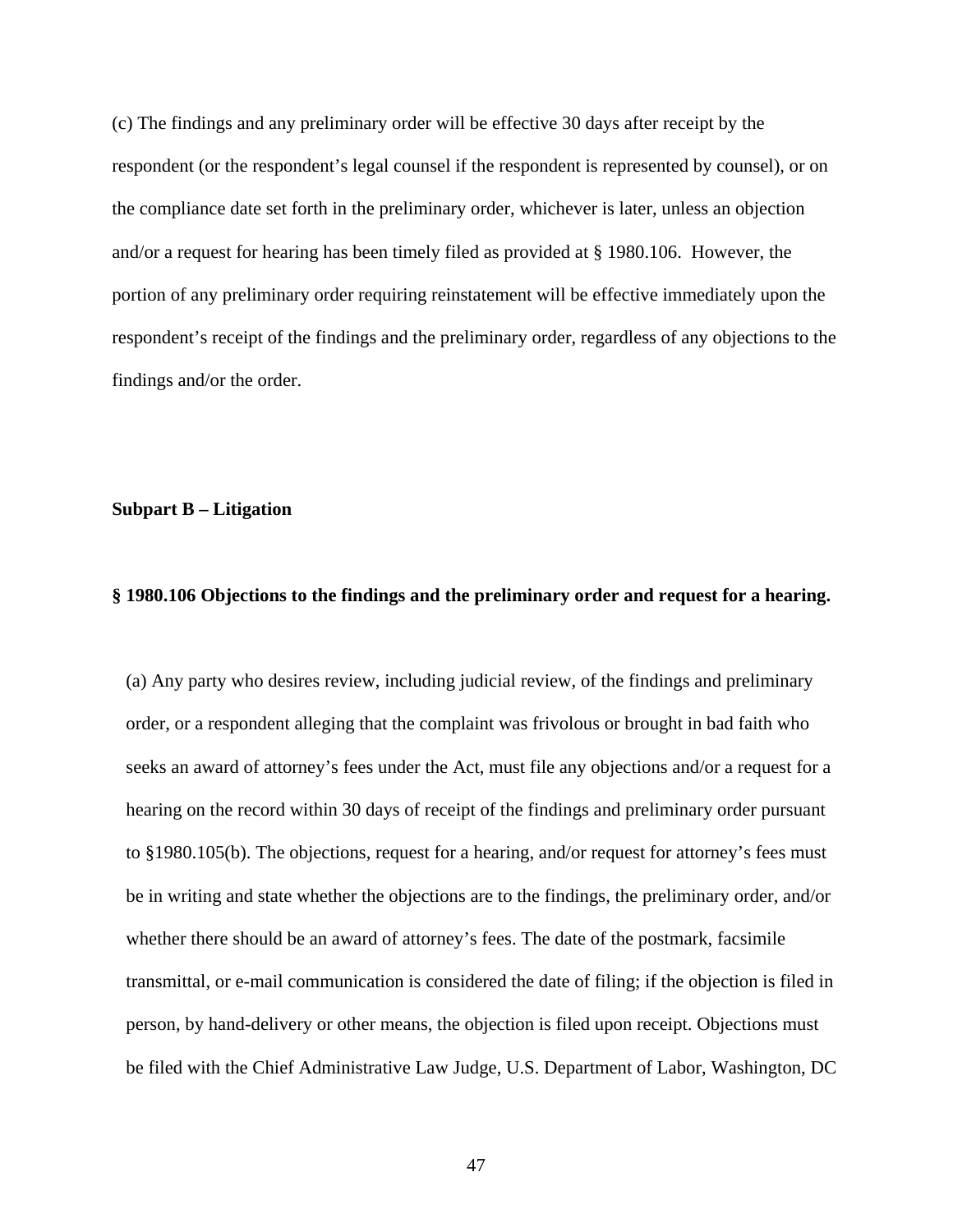20001, and copies of the objections must be mailed at the same time to the other parties of record, the OSHA official who issued the findings and order, the Assistant Secretary, and the Associate Solicitor, Division of Fair Labor Standards, U.S. Department of Labor.

(b) If a timely objection is filed, all provisions of the preliminary order will be stayed, except for the portion requiring preliminary reinstatement, which shall not be automatically stayed. The portion of the preliminary order requiring reinstatement will be effective immediately upon the respondent's receipt of the findings and preliminary order, regardless of any objections to the order. The respondent may file a motion with the Office of Administrative Law Judges for a stay of the Assistant Secretary's preliminary order of reinstatement, which shall be granted only based on exceptional circumstances. If no timely objection is filed with respect to either the findings or the preliminary order, the findings and/or preliminary order shall become the final decision of the Secretary, not subject to judicial review.

# **§ 1980.107 Hearings.**

(a) Except as provided in this part, proceedings will be conducted in accordance with the rules of practice and procedure for administrative hearings before the Office of Administrative Law Judges, codified at subpart A of Part 18 of this title.

(b) Upon receipt of an objection and request for hearing, the Chief Administrative Law Judge will promptly assign the case to an ALJ who will notify the parties, by certified mail, of the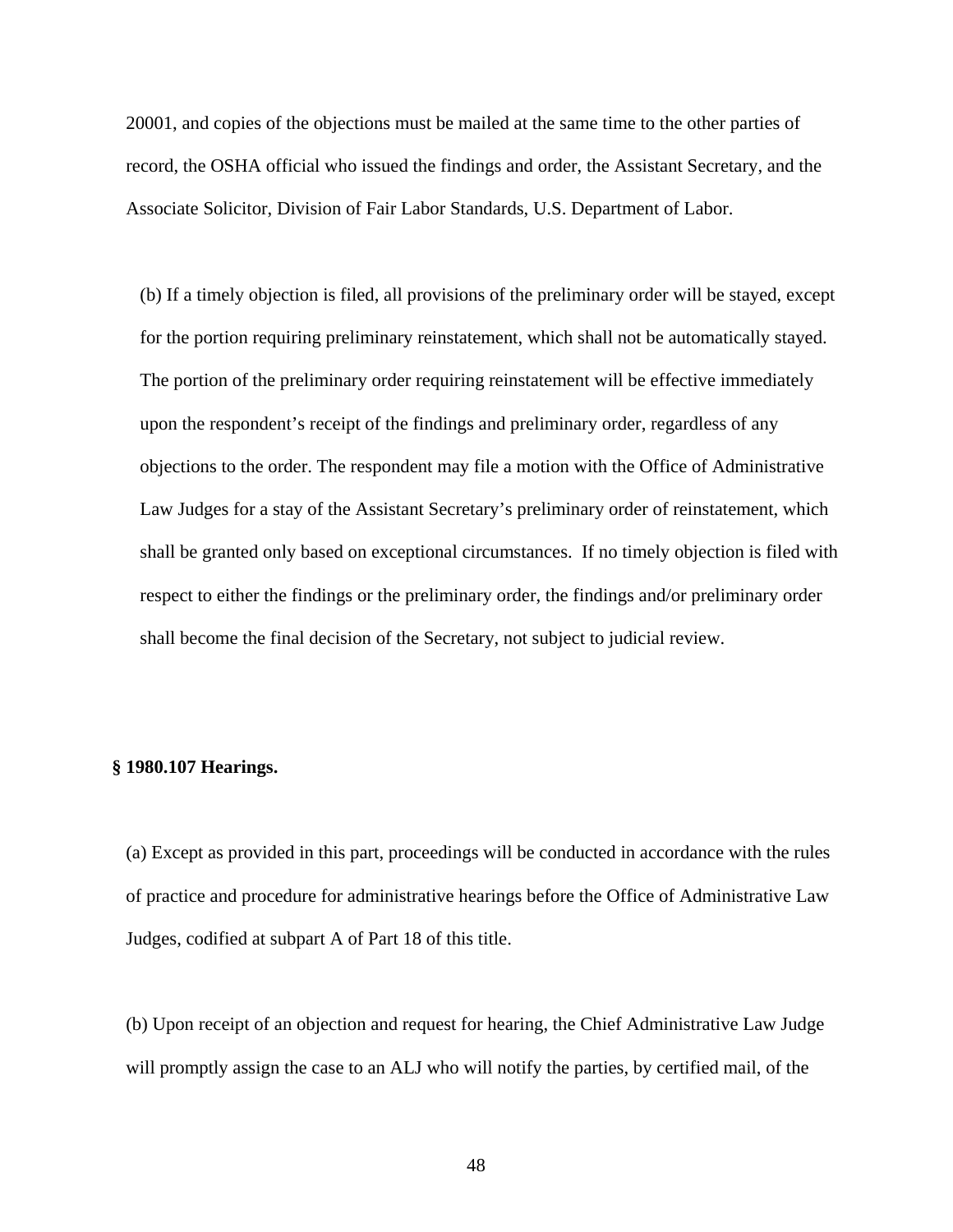day, time, and place of hearing. The hearing is to commence expeditiously, except upon a showing of good cause or unless otherwise agreed to by the parties. Hearings will be conducted *de novo*, on the record. Administrative law judges have broad discretion to limit discovery in order to expedite the hearing.

(c) If both the complainant and the respondent object to the findings and/or order, the objections will be consolidated and a single hearing will be conducted.

(d) Formal rules of evidence will not apply, but rules or principles designed to assure production of the most probative evidence will be applied. The administrative law judge may exclude evidence that is immaterial, irrelevant, or unduly repetitious.

#### **§ 1980.108 Role of Federal agencies.**

(a)(1) The complainant and the respondent will be parties in every proceeding. At the Assistant Secretary's discretion, the Assistant Secretary may participate as a party or as *amicus curiae* at any time at any stage of the proceedings. This right to participate includes, but is not limited to, the right to petition for review of a decision of an ALJ, including a decision approving or rejecting a settlement agreement between the complainant and the respondent.

(2) Copies of documents in all cases, whether or not the Assistant Secretary is participating in the proceeding, must be sent to the Assistant Secretary, Occupational Safety and Health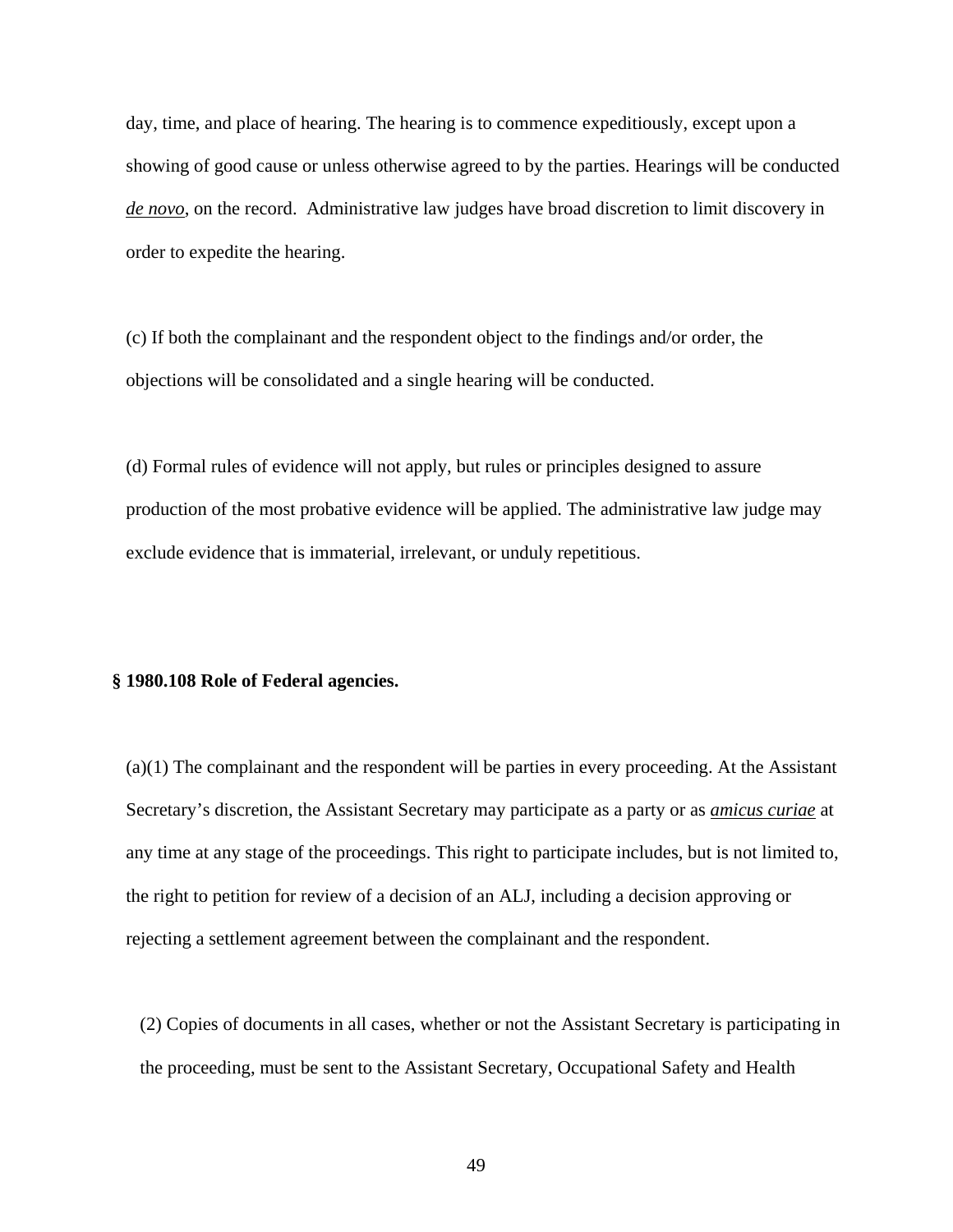Administration, and to the Associate Solicitor, Division of Fair Labor Standards, U.S. Department of Labor, as well as all other parties.

(b) The Securities and Exchange Commission, if interested in a proceeding, may participate as *amicus curiae* at any time in the proceeding, at the Commission's discretion. At the request of the Securities and Exchange Commission, copies of all pleadings in a case must be sent to the Commission, whether or not the Commission is participating in the proceeding.

# **§ 1980.109 Decision and orders of the administrative law judge.**

(a) The decision of the ALJ will contain appropriate findings, conclusions, and an order pertaining to the remedies provided in paragraph (d) of this section, as appropriate. A determination that a violation has occurred may be made only if the complainant has demonstrated by a preponderance of the evidence that protected activity was a contributing factor in the adverse action alleged in the complaint.

(b) If the complainant has satisfied the burden set forth in the prior paragraph, relief may not be ordered if the respondent demonstrates by clear and convincing evidence that it would have taken the same adverse action in the absence of any protected activity.

(c) Neither the Assistant Secretary's determination to dismiss a complaint without completing an investigation pursuant to  $\S 1980.104(e)$  nor the Assistant Secretary's determination to proceed with an investigation is subject to review by the ALJ, and a complaint may not be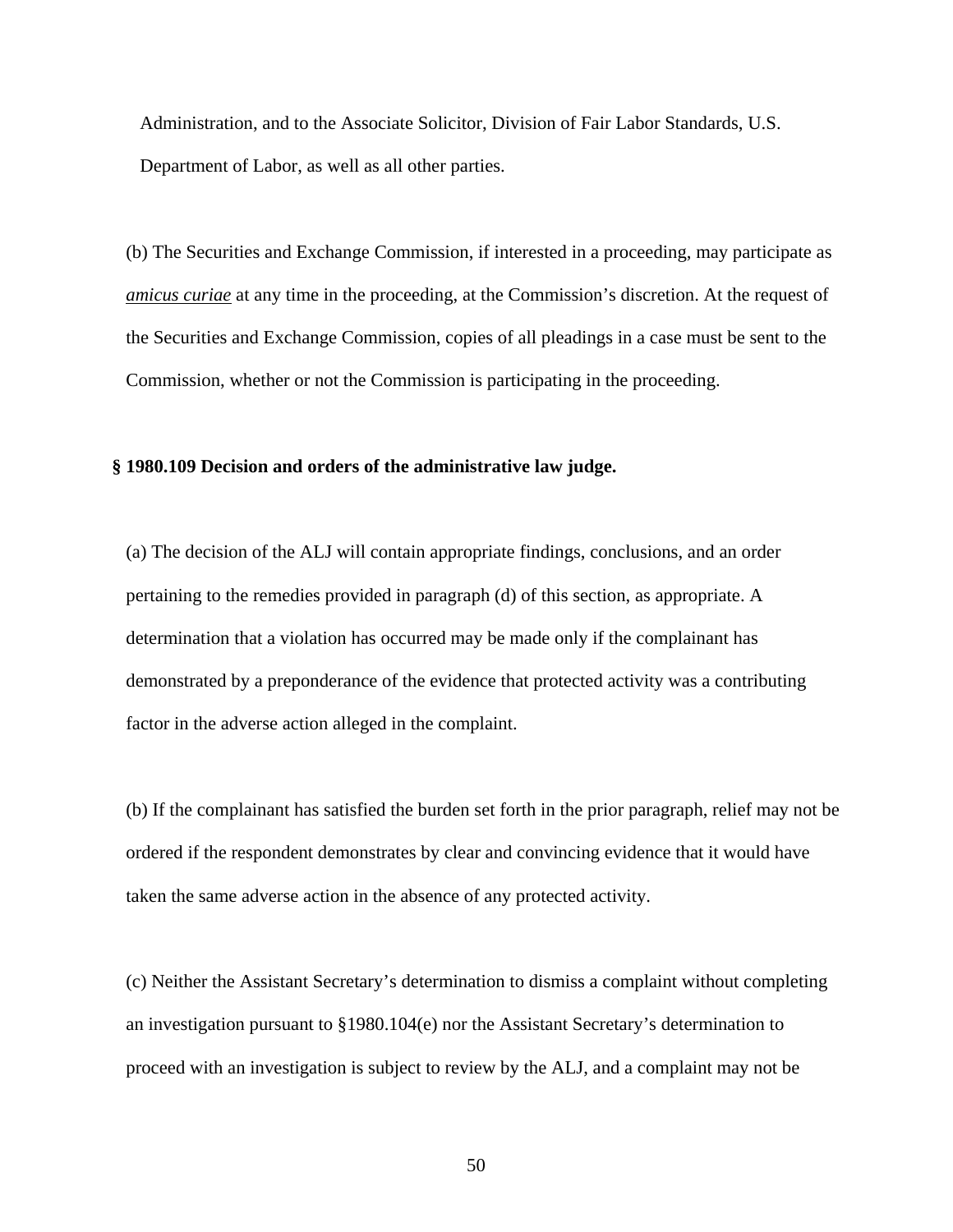remanded for the completion of an investigation or for additional findings on the basis that a determination to dismiss was made in error. Rather, if there otherwise is jurisdiction, the ALJ will hear the case on the merits or dispose of the matter without a hearing if the facts and circumstances warrant.

(d)(1) If the ALJ concludes that the respondent has violated the law, the order will provide all relief necessary to make the employee whole, including, reinstatement with the same seniority status that the complainant would have had but for the retaliation; back pay with interest; and compensation for any special damages sustained as a result of the retaliation, including litigation costs, expert witness fees, and reasonable attorney's fees. Interest on back pay will be calculated using the interest rate applicable to underpayment of taxes under 26 U.S.C. 6621 and will be compounded daily.

(2) If the ALJ determines that the respondent has not violated the law, an order will be issued denying the complaint. If, upon the request of the respondent, the ALJ determines that a complaint was frivolous or was brought in bad faith, the judge may award to the respondent a reasonable attorney's fee, not exceeding \$1,000.

(e) The decision will be served upon all parties to the proceeding, the Assistant Secretary, and the Associate Solicitor, Division of Fair Labor Standards, U.S. Department of Labor. Any ALJ's decision requiring reinstatement or lifting an order of reinstatement by the Assistant Secretary will be effective immediately upon receipt of the decision by the respondent. All other portions of the ALJ's order will be effective 10 business days after the date of the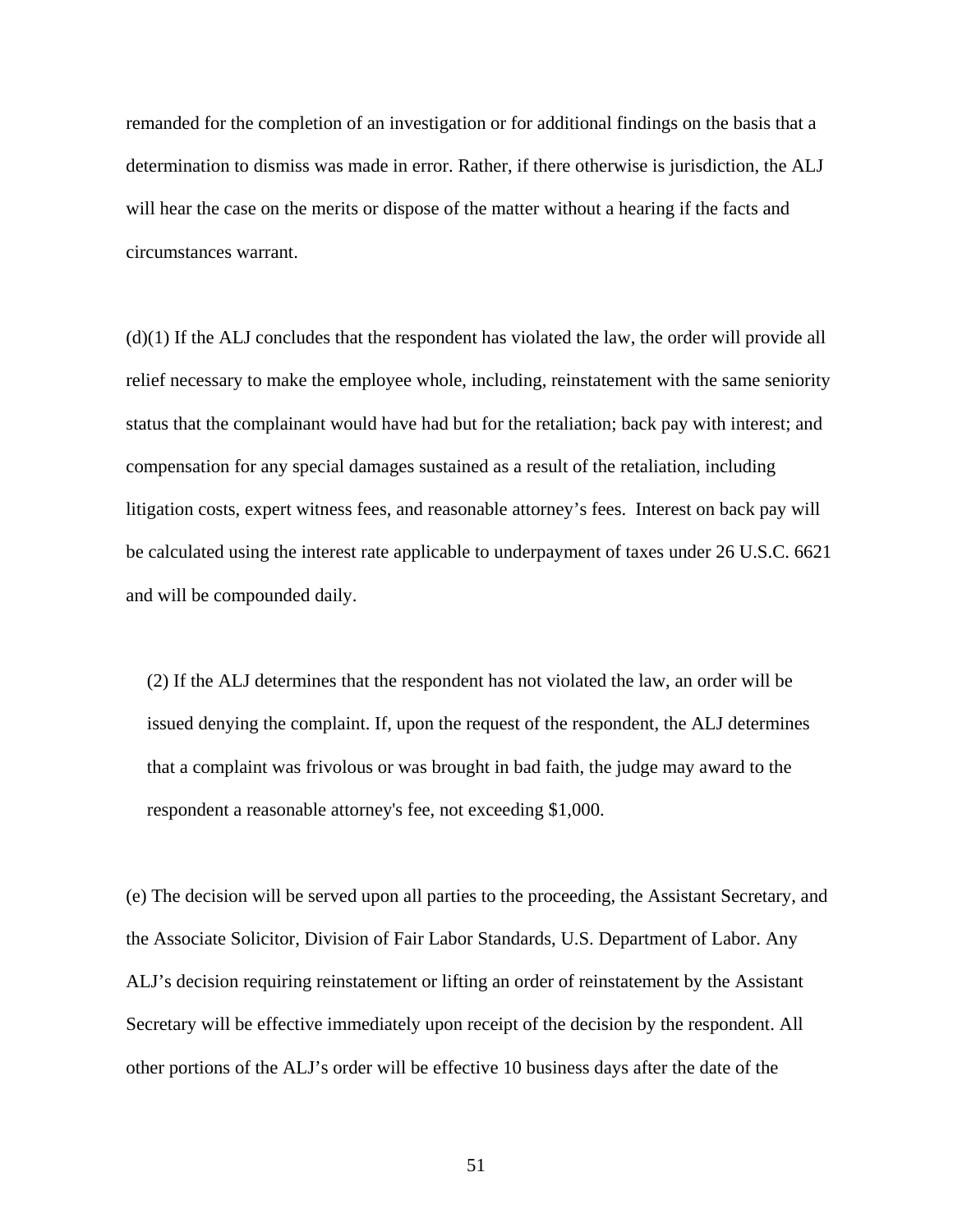decision unless a timely petition for review has been filed with the Administrative Review Board.

#### **§ 1980.110 Decision and orders of the Administrative Review Board.**

(a) Any party desiring to seek review, including judicial review, of a decision of the ALJ, or a respondent alleging that the complaint was frivolous or brought in bad faith who seeks an award of attorney's fees, must file a written petition for review with the Administrative Review Board, U.S. Department of Labor (ARB), which has been delegated the authority to act for the Secretary and issue final decisions under this part. The decision of the ALJ will become the final order of the Secretary unless, pursuant to this section, a petition for review is timely filed with the ARB, and the ARB accepts the petition for review. The parties should identify in their petitions for review the legal conclusions or orders to which they object, or the objections may be deemed waived. A petition must be filed within 10 business days of the date of the decision of the ALJ. The date of the postmark, facsimile transmittal, or e-mail communication will be considered to be the date of filing; if the petition is filed in person, by hand-delivery or other means, the petition is considered filed upon receipt. The petition must be served on all parties and on the Chief Administrative Law Judge at the time it is filed with the ARB. Copies of the petition for review and all briefs must be served on the Assistant Secretary, Occupational Safety and Health Administration, and on the Associate Solicitor, Division of Fair Labor Standards, U.S. Department of Labor.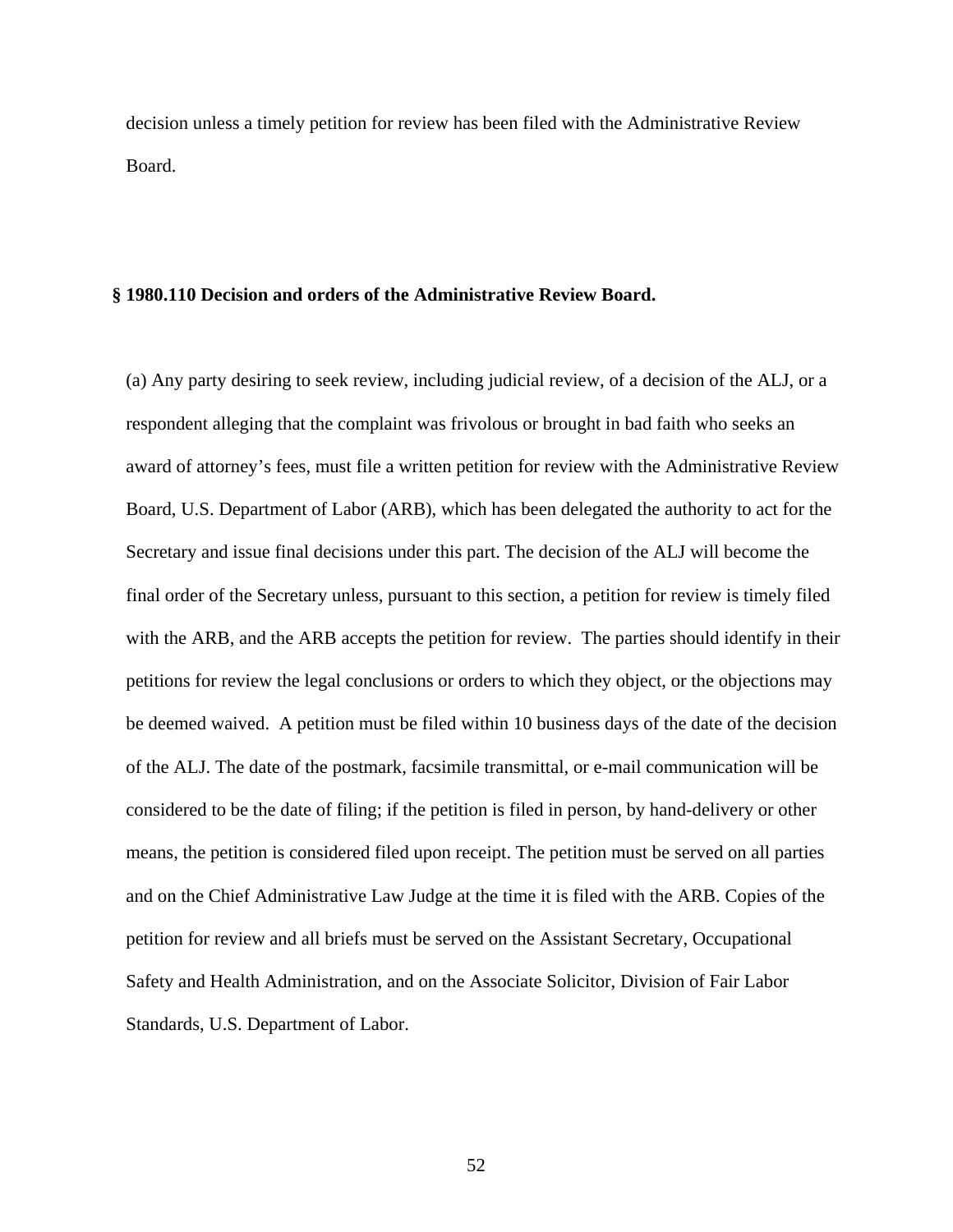(b) If a timely petition for review is filed pursuant to paragraph (a) of this section, the decision of the ALJ will become the final order of the Secretary unless the ARB, within 30 days of the filing of the petition, issues an order notifying the parties that the case has been accepted for review. If a case is accepted for review, the decision of the ALJ will be inoperative unless and until the ARB issues an order adopting the decision, except that a preliminary order of reinstatement will be effective while review is conducted by the ARB, unless the ARB grants a motion by the respondent to stay the order based on exceptional circumstances. The ARB will specify the terms under which any briefs are to be filed. The ARB will review the factual determinations of the ALJ under the substantial evidence standard. If no timely petition for review is filed, or the ARB denies review, the decision of the ALJ will become the final order of the Secretary. If no timely petition for review is filed, the resulting final order is not subject to judicial review.

(c) The final decision of the ARB shall be issued within 120 days of the conclusion of the hearing, which will be deemed to be 10 business days after the date of the decision of the ALJ unless a motion for reconsideration has been filed with the ALJ in the interim. The ARB's final decision will be served upon all parties and the Chief Administrative Law Judge by mail. The final decision will also be served on the Assistant Secretary, Occupational Safety and Health Administration, and on the Associate Solicitor, Division of Fair Labor Standards, even if the Assistant Secretary is not a party.

(d) If the ARB concludes that the respondent has violated the law, the final order will include all relief necessary to make the complainant whole, including reinstatement with the same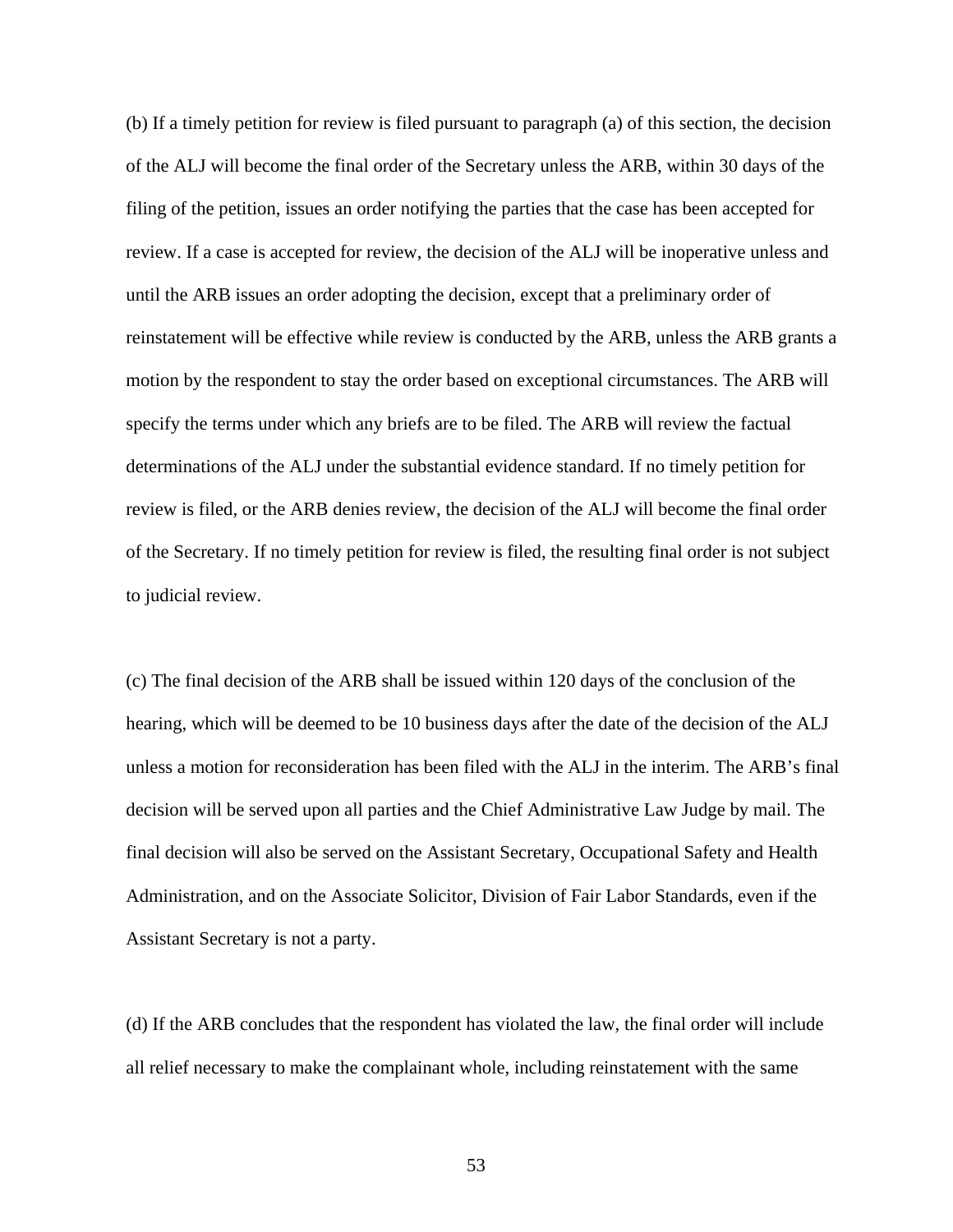seniority status that the complainant would have had but for the retaliation; back pay with interest; and compensation for any special damages sustained as a result of the retaliation, including litigation costs, expert witness fees, and reasonable attorney's fees. Interest on back pay will be calculated using the interest rate applicable to underpayment of taxes under 26 U.S.C. 6621 and will be compounded daily.

(e) If the ARB determines that the respondent has not violated the law, an order will be issued denying the complaint. If, upon the request of the respondent, the ARB determines that a complaint was frivolous or was brought in bad faith, the ARB may award to the respondent a reasonable attorney's fee, not exceeding \$1,000.

#### **Subpart C – Miscellaneous Provisions**

#### **§ 1980.111 Withdrawal of complaints, objections, and findings; settlement.**

(a) At any time prior to the filing of objections to the Assistant Secretary's findings and/or preliminary order, a complainant may withdraw his or her complaint by notifying the Assistant Secretary, orally or in writing, of his or her withdrawal. The Assistant Secretary then will confirm in writing the complainant's desire to withdraw and determine whether to approve the withdrawal. The Assistant Secretary will notify the parties (and each party's legal counsel if the party is represented by counsel) of the approval of any withdrawal. If the complaint is withdrawn because of settlement, the settlement must be submitted for approval in accordance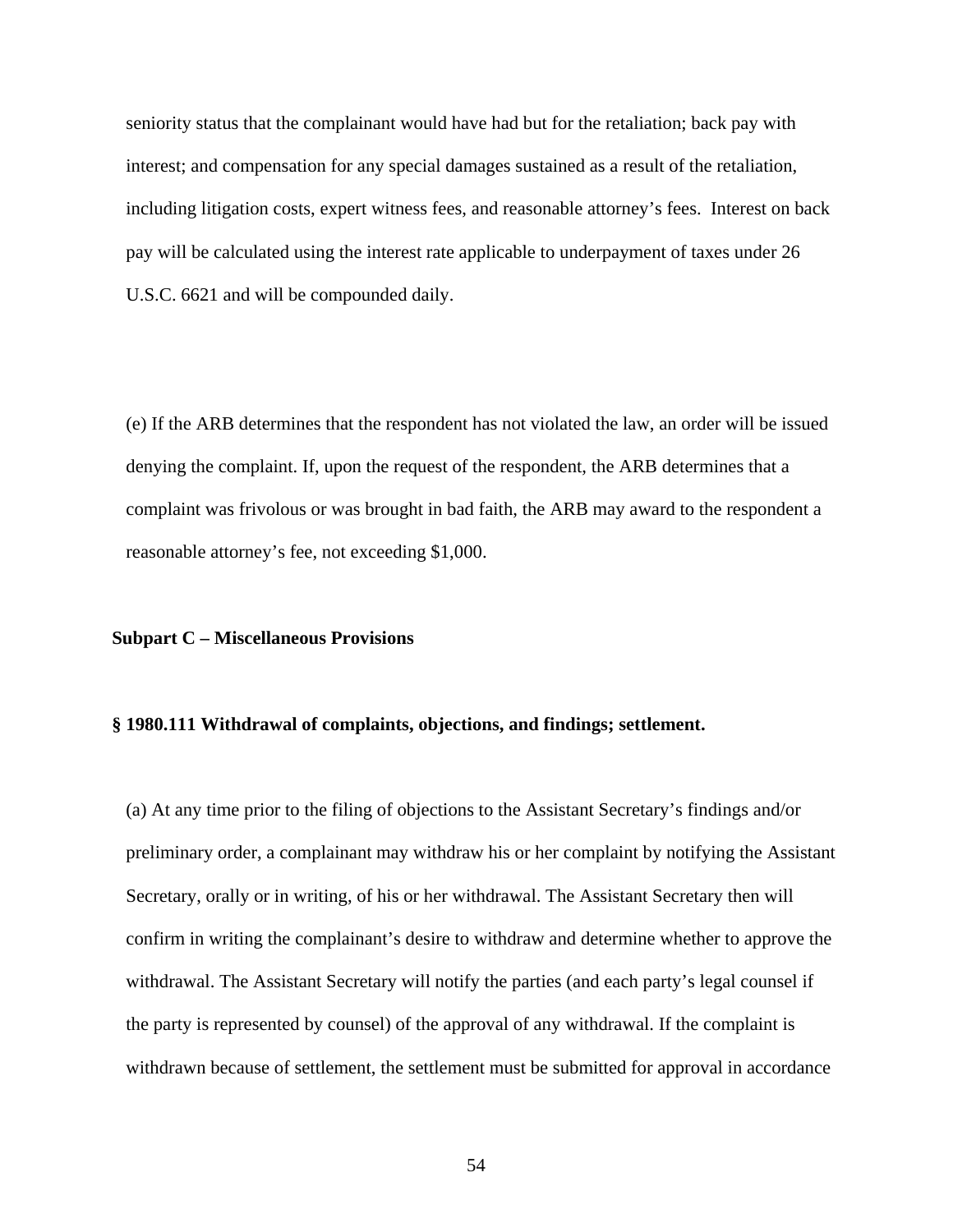with paragraph (d) of this section. A complainant may not withdraw his or her complaint after the filing of objections to the Assistant Secretary's findings and/or preliminary order.

(b) The Assistant Secretary may withdraw his or her findings and/or preliminary order at any time before the expiration of the 30-day objection period described in § 1980.106, provided that no objection has yet been filed, and substitute new findings and/or preliminary order. The date of the receipt of the substituted findings and/or order will begin a new 30-day objection period.

(c) At any time before the Assistant Secretary's findings and/or order become final, a party may withdraw its objections to the Assistant Secretary's findings and/or order by filing a written withdrawal with the ALJ. If the case is on review with the ARB, a party may withdraw its petition for review of an ALJ's decision at any time before that decision becomes final by filing a written withdrawal with the ARB. The ALJ or the ARB, as the case may be, will determine whether to approve the withdrawal of the objections or the petition for review. If the ALJ approves a request to withdraw objections to the Assistant Secretary's findings or order, and there are no other pending objections, the Assistant Secretary's findings and order will become the final order of the Secretary. If the ARB approves a request to withdraw a petition for review of an ALJ decision, and there are no other pending petitions for review of that decision, the ALJ's decision will become the final order of the Secretary. If objections or a petition for review are withdrawn because of settlement, the settlement must be submitted for approval in accordance with paragraph (d) of this section.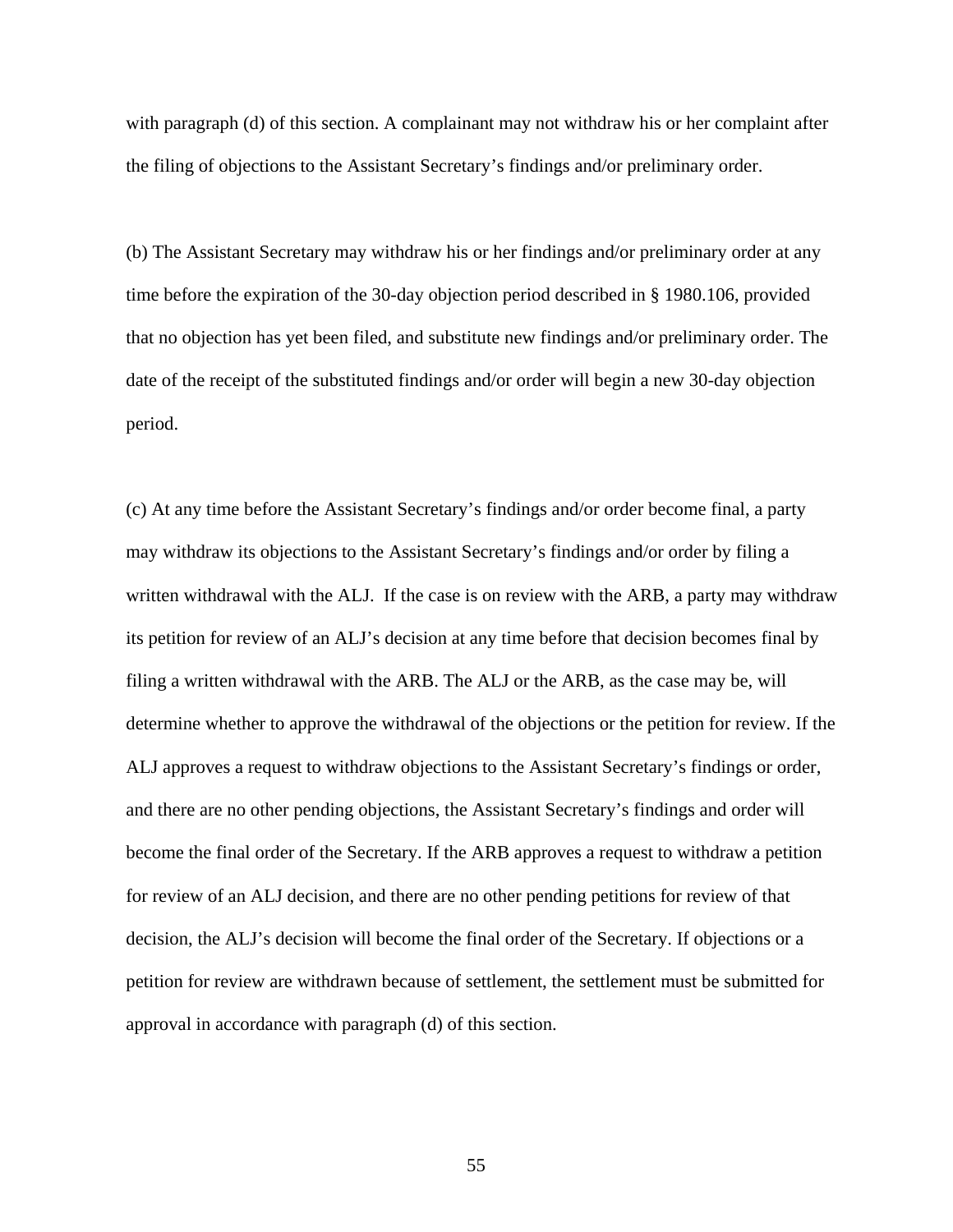$(d)(1)$  Investigative settlements. At any time after the filing of a complaint, and before the findings and/or order are objected to or become a final order by operation of law, the case may be settled if the Assistant Secretary, the complainant and the respondent agree to a settlement. The Assistant Secretary's approval of a settlement reached by the respondent and the complainant demonstrates his or her consent and achieves the consent of all three parties.

(2) Adjudicatory settlements. At any time after the filing of objections to the Assistant Secretary's findings and/or order, the case may be settled if the participating parties agree to a settlement and the settlement is approved by the ALJ if the case is before the judge, or by the ARB if the ARB has accepted the case for review. A copy of the settlement will be filed with the ALJ or the ARB, as the case may be.

(e) Any settlement approved by the Assistant Secretary, the ALJ, or the ARB, will constitute the final order of the Secretary and may be enforced pursuant to § 1980.113.

#### **§ 1980.112 Judicial review.**

(a) Within 60 days after the issuance of a final order under §§ 1980.109 and 1980.110, any person adversely affected or aggrieved by the order may file a petition for review of the order in the United States Court of Appeals for the circuit in which the violation allegedly occurred or the circuit in which the complainant resided on the date of the violation.

(b) A final order of the ARB is not subject to judicial review in any criminal or other civil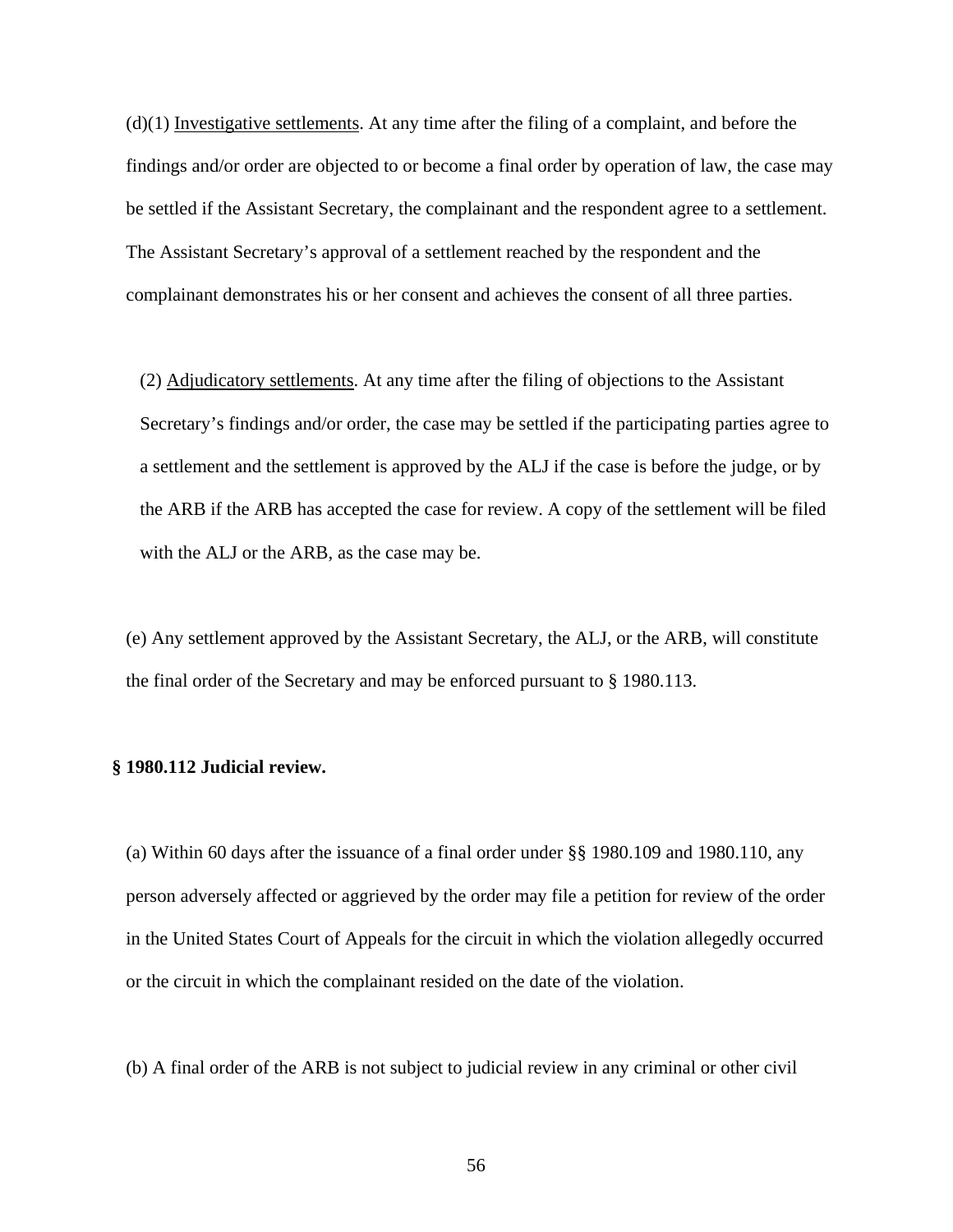proceeding.

(c) If a timely petition for review is filed, the record of a case, including the record of proceedings before the ALJ, will be transmitted by the ARB to the appropriate court pursuant to the Federal Rules of Appellate Procedure and the local rules of such court.

#### **§ 1980.113 Judicial enforcement.**

Whenever any person has failed to comply with a preliminary order of reinstatement, or a final order, including one approving a settlement agreement, issued under the Act, the Secretary or a person on whose behalf the order was issued may file a civil action seeking enforcement of the order in the United States district court for the district in which the violation was found to have occurred. In such civil actions, the district court will have jurisdiction to grant all appropriate relief, including, but not limited to, injunctive relief and compensatory damages, including:

(a) Reinstatement with the same seniority status that the employee would have had, but for the discharge or retaliation;

(b) The amount of back pay, with interest; and

(c) Compensation for any special damages sustained as a result of the discharge or retaliation, including litigation costs, expert witness fees, and reasonable attorney's fees.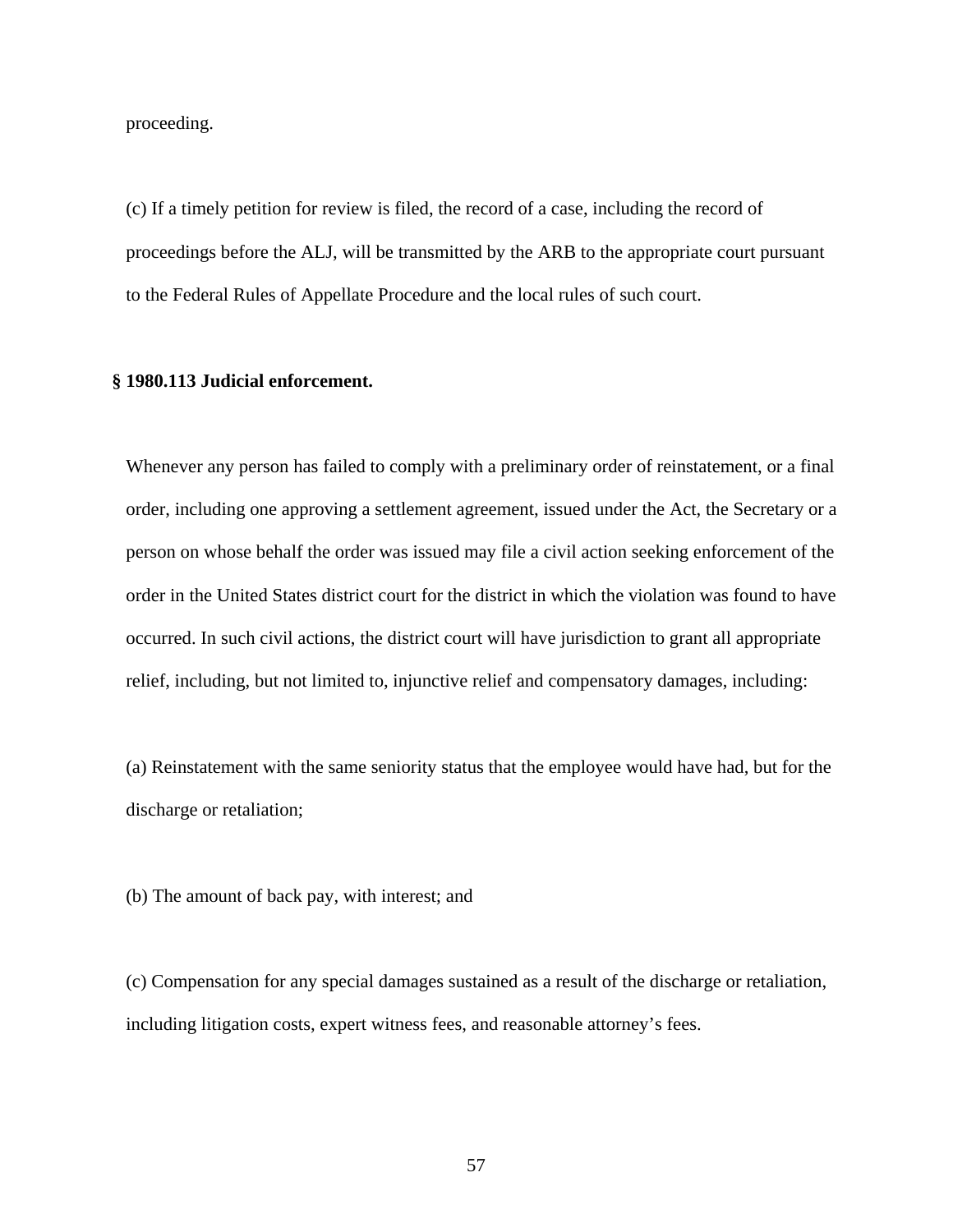### **§ 1980.114 District court jurisdiction of retaliation complaints.**

(a) If the Secretary has not issued a final decision within 180 days of the filing of the complaint, and there is no showing that there has been delay due to the bad faith of the complainant, the complainant may bring an action at law or equity for *de novo* review in the appropriate district court of the United States, which will have jurisdiction over such an action without regard to the amount in controversy. A party to an action brought under this paragraph shall be entitled to trial by jury.

(b) Within seven days after filing a complaint in federal court, a complainant must file with the Assistant Secretary, the ALJ, or the ARB, depending on where the proceeding is pending, a copy of the file-stamped complaint. A copy of the complaint also must be served on the Regional Administrator, the Assistant Secretary, Occupational Safety and Health Administration, and on the Associate Solicitor, Division of Fair Labor Standards, U.S. Department of Labor.

## **§ 1980.115 Special circumstances; waiver of rules.**

In special circumstances not contemplated by the provisions of this part, or for good cause shown, the ALJ or the ARB on review may, upon application, after three days notice to all parties, waive any rule or issue any orders that justice or the administration of the Act requires.

#### **Billing Code: 4510-26-P**